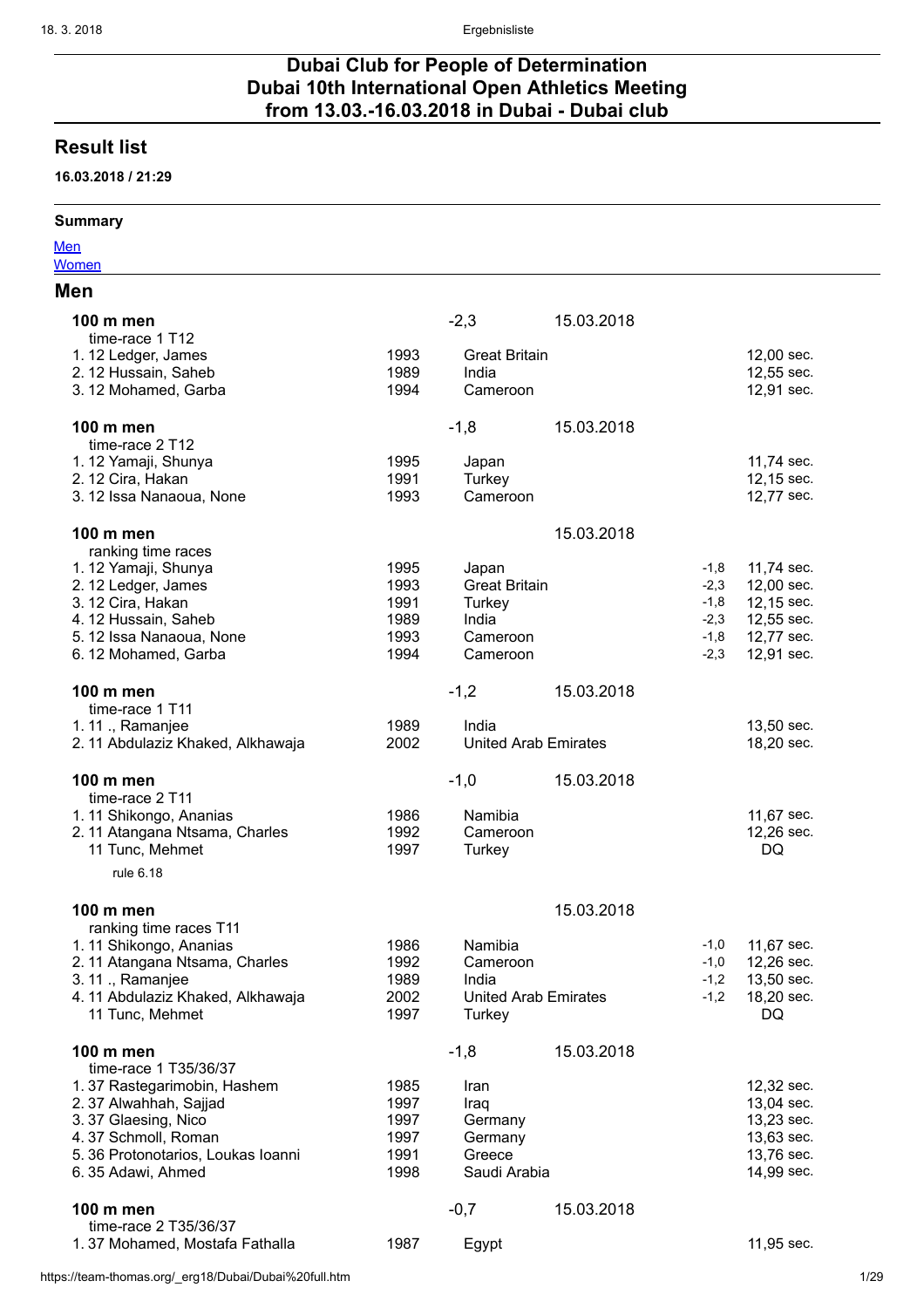| 18.3.2018                                    |              | Ergebnisliste                          |            |                  |                          |
|----------------------------------------------|--------------|----------------------------------------|------------|------------------|--------------------------|
| 2.37 Alnakhli, Ali                           | 2000         | Saudi Arabia                           |            |                  | 12,08 sec.               |
| 3.37 Jones, Rhys                             | 1994         | <b>Great Britain</b>                   |            |                  | 12,10 sec.               |
| 4.37 Koalick, Franz Michael                  | 1999         | Germany                                |            |                  | 12,44 sec.               |
| 5.37 Alwani, Saud                            | 1997         | Saudi Arabia                           |            |                  | 12,60 sec.               |
| 5.35 Howe, Jordan                            | 1995         | <b>Great Britain</b>                   |            |                  | 12,60 sec.               |
| 100 m men                                    |              |                                        | 15.03.2018 |                  |                          |
| ranking time races T35/36/37                 |              |                                        |            |                  |                          |
| 1.37 Mohamed, Mostafa Fathalla               | 1987         | Egypt                                  |            | $-0,7$           | 11,95 sec.               |
| 2.37 Alnakhli, Ali                           | 2000         | Saudi Arabia                           |            | $-0,7$           | 12,08 sec.               |
| 3.37 Jones, Rhys                             | 1994         | <b>Great Britain</b>                   |            | $-0,7$           | 12,10 sec.               |
| 4.37 Rastegarimobin, Hashem                  | 1985         | Iran                                   |            | $-1,8$           | 12,32 sec.               |
| 5.37 Koalick, Franz Michael                  | 1999         | Germany                                |            | $-0,7$           | 12,44 sec.               |
| 6.35 Howe, Jordan                            | 1995         | <b>Great Britain</b>                   |            | $-0,7$           | 12,60 sec.               |
| 6.37 Alwani, Saud                            | 1997         | Saudi Arabia                           |            | $-0,7$           | 12,60 sec.               |
| 8.37 Alwahhah, Sajjad<br>9.37 Glaesing, Nico | 1997<br>1997 | Iraq                                   |            | $-1,8$<br>$-1,8$ | 13,04 sec.<br>13,23 sec. |
| 10.37 Schmoll, Roman                         | 1997         | Germany<br>Germany                     |            | $-1,8$           | 13,63 sec.               |
| 11. 36 Protonotarios, Loukas Ioanni          | 1991         | Greece                                 |            | $-1,8$           | 13,76 sec.               |
| 12.35 Adawi, Ahmed                           | 1998         | Saudi Arabia                           |            | $-1,8$           | 14,99 sec.               |
|                                              |              |                                        |            |                  |                          |
| 100 m men<br>final $T42/62$                  |              | $-1,3$                                 | 15.03.2018 |                  |                          |
| 1.62 Malakopoulos, Stylianos                 | 1996         | Greece                                 |            |                  | 13,08 sec.               |
| 2.62 Sevdikalis, Ioannis                     | 1991         | Greece                                 |            |                  | 13,65 sec.               |
| 3.62 Nakamura, Kunikazu                      | 1987         | Japan                                  |            |                  | 13,90 sec.               |
| 4.42 Thakor, Jagdishbhai                     | 1992         | India                                  |            |                  | 14,28 sec.               |
|                                              |              |                                        |            |                  |                          |
| 100 m men                                    |              | $+0,9$                                 | 15.03.2018 |                  |                          |
| time-race 1 T13/20/38/46/47                  |              |                                        |            |                  |                          |
| 1.46 Singh, Sandeep Singh                    | 1993         | India                                  |            |                  | 11,32 sec.               |
| 2.46 Al-Duhaimi, Karrar                      | 1999<br>1993 | Iraq<br>India                          |            |                  | 11,57 sec.               |
| 3.13 Kumar, Avnil<br>4.38 Yazdi, Kamran      | 1989         | Iran                                   |            |                  | 11,61 sec.<br>12,06 sec. |
| 5.38 Al Harrasi, Taha                        | 1993         | Oman                                   |            |                  | 12,58 sec.               |
|                                              |              |                                        |            |                  |                          |
| 100 m men                                    |              | $+1,9$                                 | 15.03.2018 |                  |                          |
| time-race 2 T13/20/38/46/47                  |              |                                        |            |                  |                          |
| 1.47 Ashida, Hajimu                          | 1993         | Japan                                  |            |                  | 11,42 sec.<br>11,66 sec. |
| 2.47 Alyasi, Elyas<br>3.47 Jones, Morgan     | 2000<br>1994 | <b>Bahrain</b><br><b>Great Britain</b> |            |                  | 11,73 sec.               |
| 4.13 Salimov, Islam                          | 1989         | Kazakhstan                             |            |                  | 11,85 sec.               |
| 5. 38 Al-Darraji, Abbas                      | 1991         | Iraq                                   |            |                  | 12,00 sec.               |
| 6.38 El Sayed, Shahin                        | 1996         | Egypt                                  |            |                  | 12,17 sec.               |
| 46 Aldarmaki, Haitham                        | 1990         | Oman                                   |            |                  | DQ                       |
| Rule: 17.7                                   |              |                                        |            |                  |                          |
| 100 m men                                    |              |                                        | 15.03.2018 |                  |                          |
| ranking time races T13/20/38/                |              |                                        |            |                  |                          |
| 1.46 Singh, Sandeep Singh                    | 1993         | India                                  |            | $+0,9$           | 11,32 sec.               |
| 2.47 Ashida, Hajimu                          | 1993         | Japan                                  |            | $+1,9$           | 11,42 sec.               |
| 3.46 Al-Duhaimi, Karrar                      | 1999         | Iraq                                   |            | $+0,9$           | 11,57 sec.               |
| 4.13 Kumar, Avnil                            | 1993         | India                                  |            | $+0,9$           | 11,61 sec.               |
| 5.47 Alyasi, Elyas                           | 2000         | <b>Bahrain</b>                         |            | $+1,9$           | 11,66 sec.               |
| 6.47 Jones, Morgan                           | 1994         | <b>Great Britain</b>                   |            | $+1,9$           | 11,73 sec.               |
| 7.13 Salimov, Islam                          | 1989         | Kazakhstan                             |            | $+1,9$           | 11,85 sec.               |
| 8. 38 Al-Darraji, Abbas                      | 1991<br>1989 | Iraq                                   |            | $+1,9$<br>$+0,9$ | 12,00 sec.<br>12,06 sec. |
| 9.38 Yazdi, Kamran<br>10.38 El Sayed, Shahin | 1996         | Iran<br>Egypt                          |            | $+1,9$           | 12,17 sec.               |
| 11.38 Al Harrasi, Taha                       | 1993         | Oman                                   |            | $+0.9$           | 12,58 sec.               |
| 46 Aldarmaki, Haitham                        | 1990         | Oman                                   |            |                  | DQ                       |
|                                              |              |                                        |            |                  |                          |
| 100 m men<br>final T44/63/64                 |              | $+0,1$                                 | 15.03.2018 |                  |                          |
| 1.44 Baskar, Manoj                           | 1994         | India                                  |            |                  | 11,98 sec.               |
| 2.64 Desai, Pranav Prashant                  | 2000         | India                                  |            |                  | 12,38 sec.               |
| 3.44 Alsana, Nour                            | 1984         | Saudi Arabia                           |            |                  | 12,49 sec.               |
| 4.64 Ikeda, Mikio                            | 1996         | Japan                                  |            |                  | 12,51 sec.               |
| 5.64 Khabibullin, Rufat                      | 1995         | Kazakhstan                             |            |                  | 13,16 sec.               |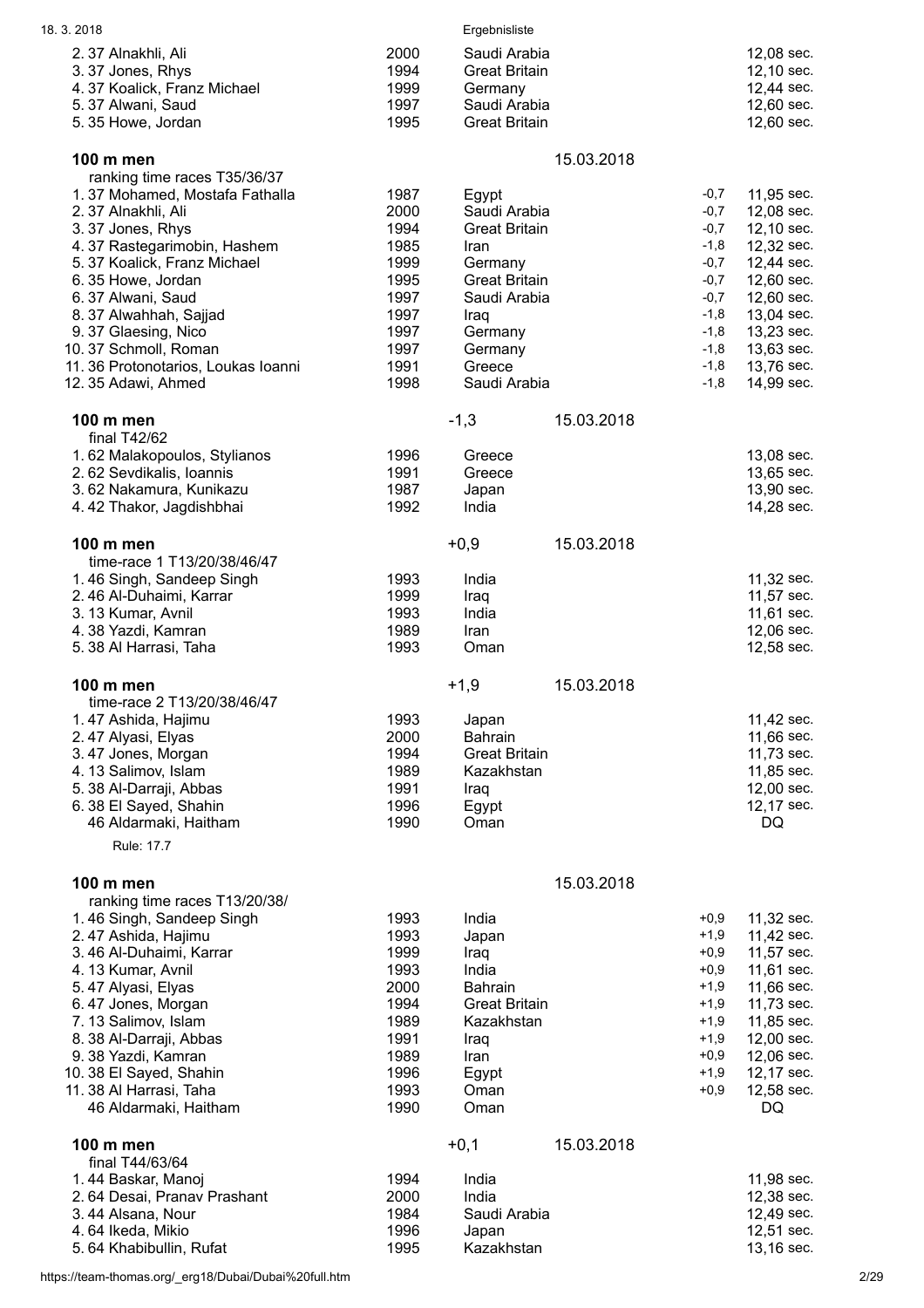| 18.3.2018                                                                                                                                                                                                                                                     |                                                              | Ergebnisliste                                                                                                                                                         |            |                                                                    |                                                                                                      |
|---------------------------------------------------------------------------------------------------------------------------------------------------------------------------------------------------------------------------------------------------------------|--------------------------------------------------------------|-----------------------------------------------------------------------------------------------------------------------------------------------------------------------|------------|--------------------------------------------------------------------|------------------------------------------------------------------------------------------------------|
| 6.44 Wandji Ngono, Loic<br>7.63 Kosuda, Junta<br>8.63 Tezuka, Keita                                                                                                                                                                                           | 1999<br>1990<br>1963                                         | Cameroon<br>Japan<br>Japan                                                                                                                                            |            |                                                                    | 13,81 sec.<br>14,01 sec.<br>16,59 sec.                                                               |
| 100 m wheelchair men<br>final T33/51/52                                                                                                                                                                                                                       |                                                              | $-1,5$                                                                                                                                                                | 15.03.2018 |                                                                    |                                                                                                      |
| 1.33 Almutairi, Ahmad<br>2.33 Small, Andrew<br>3.52 Trindade, Mario<br>4.52 Matsumoto, Naoyuki<br>5.33 Alblooshi, Humaid<br>6.33 Schmitz, Denis<br>7.51 Ziesmer, Ronny                                                                                        | 1994<br>1993<br>1975<br>1979<br>2002<br>1991<br>1979         | Kuwait<br><b>Great Britain</b><br>Portugal<br>Japan<br><b>United Arab Emirates</b><br>Germany<br>Germany                                                              |            |                                                                    | 17,26 sec.<br>17,59 sec.<br>19,08 sec.<br>20,06 sec.<br>20,52 sec.<br>20,79 sec.<br>27,40 sec.       |
| 100 m wheelchair men<br>time-race 1 T34                                                                                                                                                                                                                       |                                                              | $-0,1$                                                                                                                                                                | 15.03.2018 |                                                                    |                                                                                                      |
| 1.34 Alkindi, Mohamed<br>2.34 Mayed Ali Mohamed, Abdulraman Alq.                                                                                                                                                                                              | 1985<br>2004                                                 | <b>United Arab Emirates</b><br><b>United Arab Emirates</b>                                                                                                            |            |                                                                    | 26,21 sec.<br>26,85 sec.                                                                             |
| 34 Mohammad Youssef, Mohammad<br>Othmann                                                                                                                                                                                                                      | 2004                                                         | <b>United Arab Emirates</b>                                                                                                                                           |            |                                                                    | DQ                                                                                                   |
| 34 Jasem, Ahmed<br>Rule: 17.7                                                                                                                                                                                                                                 | 2003                                                         | <b>United Arab Emirates</b>                                                                                                                                           |            |                                                                    | DQ                                                                                                   |
| 100 m wheelchair men                                                                                                                                                                                                                                          |                                                              | $+0,0$                                                                                                                                                                | 15.03.2018 |                                                                    |                                                                                                      |
| time-race 2 T34<br>1.34 Ktila, Walid<br>2.34 Mitic, Bojan<br>3.34 Kobata, Atsuro<br>4.34 Alenezi, Abdullah<br>5. 34 Alkindi, Abdulaziez                                                                                                                       | 1985<br>1985<br>1993<br>1998<br>2002                         | Tunisia<br>Switzerland<br>Japan<br>Kuwait<br><b>United Arab Emirates</b>                                                                                              |            |                                                                    | 15,39 sec.<br>17,10 sec.<br>17,71 sec.<br>18,71 sec.<br>20,28 sec.                                   |
| 100 m wheelchair men                                                                                                                                                                                                                                          |                                                              |                                                                                                                                                                       | 15.03.2018 |                                                                    |                                                                                                      |
| ranking time races T34<br>1.34 Ktila, Walid<br>2.34 Mitic, Bojan<br>3.34 Kobata, Atsuro<br>4.34 Alenezi, Abdullah<br>5.34 Alkindi, Abdulaziez<br>6.34 Alkindi, Mohamed<br>7.34 Mayed Ali Mohamed, Abdulraman Alq.<br>34 Mohammad Youssef, Mohammad<br>Othmann | 1985<br>1985<br>1993<br>1998<br>2002<br>1985<br>2004<br>2004 | Tunisia<br>Switzerland<br>Japan<br>Kuwait<br><b>United Arab Emirates</b><br><b>United Arab Emirates</b><br><b>United Arab Emirates</b><br><b>United Arab Emirates</b> |            | $+0,0$<br>$+0,0$<br>$+0,0$<br>$+0,0$<br>$+0,0$<br>$-0,1$<br>$-0,1$ | 15,39 sec.<br>17,10 sec.<br>17,71 sec.<br>18,71 sec.<br>20,28 sec.<br>26,21 sec.<br>26,85 sec.<br>DQ |
| 34 Jasem, Ahmed                                                                                                                                                                                                                                               | 2003                                                         | <b>United Arab Emirates</b>                                                                                                                                           |            |                                                                    | DQ                                                                                                   |
| 100 m wheelchair men<br>final T53                                                                                                                                                                                                                             |                                                              | $+0,7$                                                                                                                                                                | 15.03.2018 |                                                                    |                                                                                                      |
| 1.53 Alganaidl, Fahad<br>2.53 Aladwani, Hamad<br>3.53 Alqurashi, Adbulrahmen<br>4.53 Gopikrishnan, Vijayasarathy                                                                                                                                              | 1984<br>1972<br>1997<br>1984                                 | Saudi Arabia<br>Kuwait<br>Saudi Arabia<br>India                                                                                                                       |            |                                                                    | 15,13 sec.<br>15,63 sec.<br>15,80 sec.<br>18,91 sec.                                                 |
| 100 m wheelchair men<br>final T54                                                                                                                                                                                                                             |                                                              | $+1,0$                                                                                                                                                                | 15.03.2018 |                                                                    |                                                                                                      |
| 1.54 Vahdani, Mohammad<br>2.54 Alzahrani, Jamaan<br>3.54 Hug, Marcel<br>4.54 Alblooshi, Adil<br>5.54 Alrajehi, Faisal<br>6.54 Malter, Ludwig<br>7.54 Al Ghaferi, Abdulla                                                                                      | 1979<br>1995<br>1986<br>1989<br>1998<br>2000<br>2002         | <b>United Arab Emirates</b><br>Saudi Arabia<br>Switzerland<br><b>United Arab Emirates</b><br>Kuwait<br>Austria<br><b>United Arab Emirates</b>                         |            |                                                                    | 14,64 sec.<br>14,80 sec.<br>14,91 sec.<br>15,10 sec.<br>15,10 sec.<br>16,16 sec.<br>16,70 sec.       |
| 200 m men                                                                                                                                                                                                                                                     |                                                              | $+0,5$                                                                                                                                                                | 13.03.2018 |                                                                    |                                                                                                      |
| time-race 1 T44/63/64<br>1.64 Gunasekaran, Anandan<br>2.64 Ramudri, Someswara Rao<br>3.64 Desai, Pranav Prashant<br>4.63 Kosuda, Junta                                                                                                                        | 1987<br>1991<br>2000<br>1990                                 | India<br>India<br>India<br>Japan                                                                                                                                      |            |                                                                    | 24,88 sec.<br>25,05 sec.<br>26,47 sec.<br>31,48 sec.                                                 |

# **200 m men** -1,2 13.03.2018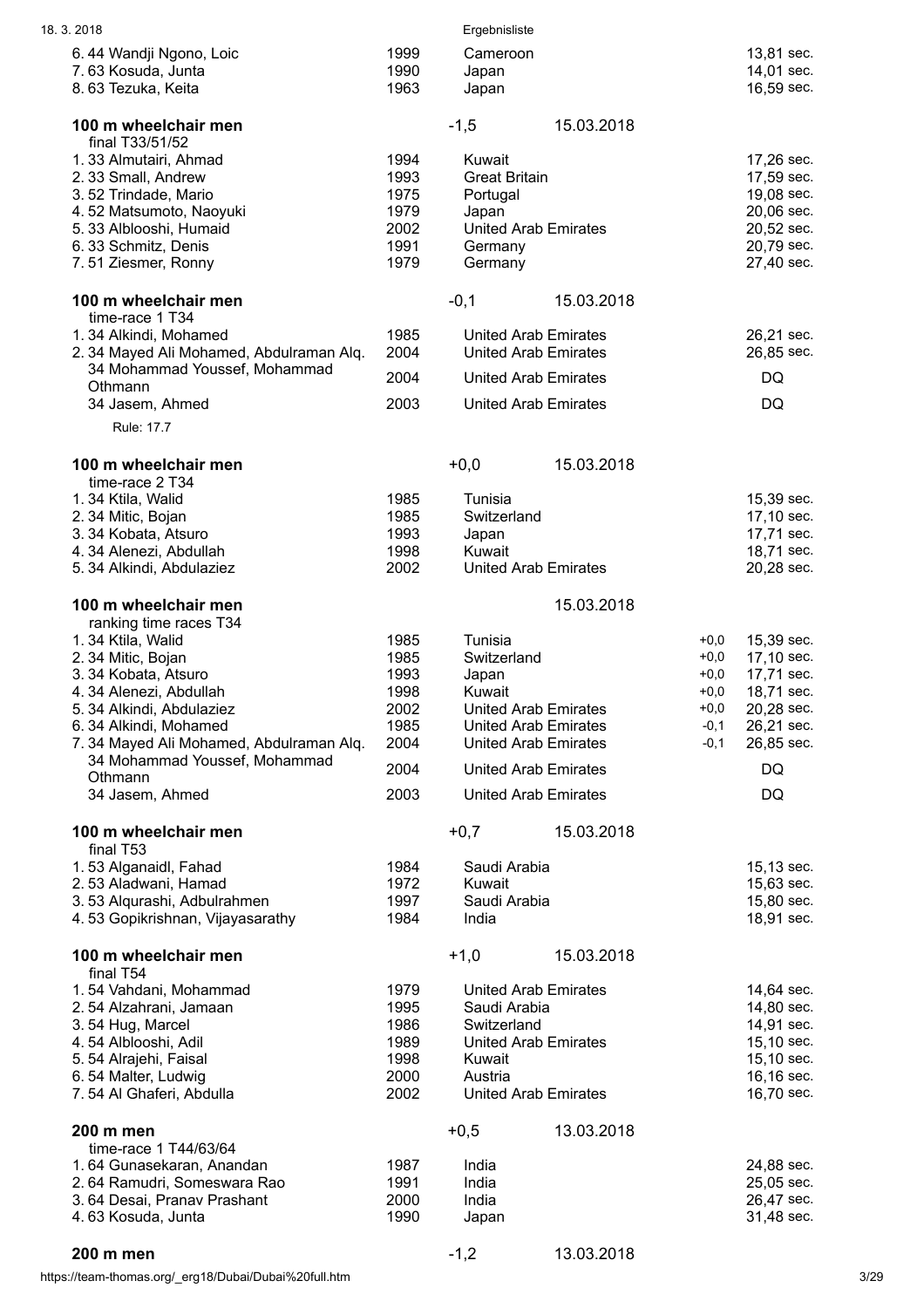| 18.3.2018                                      |              | Ergebnisliste        |            |        |                          |
|------------------------------------------------|--------------|----------------------|------------|--------|--------------------------|
| time-race 2 T44/63/64                          |              |                      |            |        |                          |
| 1.44 Baskar, Manoj                             | 1994         | India                |            |        | 24,50 sec.               |
| 2.44 Alsana, Nour                              | 1984         | Saudi Arabia         |            |        | 25,56 sec.               |
| 3.64 Ikeda, Mikio                              | 1996         | Japan                |            |        | 26,53 sec.               |
| 4.64 Khabibullin, Rufat                        | 1995         | Kazakhstan           |            |        | 30,36 sec.               |
| 5.63 Tezuka, Keita                             | 1963         | Japan                |            |        | 36,27 sec.               |
| 200 m men                                      |              |                      | 13.03.2018 |        |                          |
| ranking time races T44/63/64                   |              |                      |            |        |                          |
| 1.44 Baskar, Manoj                             | 1994         | India                |            | $-1,2$ | 24,50 sec.               |
| 2.64 Gunasekaran, Anandan                      | 1987         | India                |            | $+0,5$ | 24,88 sec.               |
| 3.64 Ramudri, Someswara Rao                    | 1991         | India                |            | $+0,5$ | 25,05 sec.               |
| 4.44 Alsana, Nour                              | 1984         | Saudi Arabia         |            | $-1,2$ | 25,56 sec.               |
| 5.64 Desai, Pranav Prashant                    | 2000         | India                |            | $+0,5$ | 26,47 sec.               |
| 6.64 Ikeda, Mikio                              | 1996         | Japan                |            | $-1,2$ | 26,53 sec.               |
| 7.64 Khabibullin, Rufat                        | 1995         | Kazakhstan           |            | $-1,2$ | 30,36 sec.               |
| 8.63 Kosuda, Junta                             | 1990         | Japan                |            | $+0,5$ | 31,48 sec.               |
| 9.63 Tezuka, Keita                             | 1963         | Japan                |            | $-1,2$ | 36,27 sec.               |
| 200 m men                                      |              | $+0,9$               | 13.03.2018 |        |                          |
| final T35/36/42/62                             |              |                      |            |        |                          |
| 1.62 Malakopoulos, Stylianos                   | 1996         | Greece               |            |        | 26,41 sec.               |
| 2.35 Howe, Jordan                              | 1995         | <b>Great Britain</b> |            |        | 27,00 sec.               |
| 3.62 Nakamura, Kunikazu                        | 1987         | Japan                |            |        | 27,63 sec.               |
| 4.62 Sevdikalis, Ioannis                       | 1991         | Greece               |            |        | 28,31 sec.               |
| 5.36 Mohamad Puzi, Mohamad Ridzua              | 1987         | Malaysia             |            |        | 29,49 sec.               |
| 6.42 Thakor, Jagdishbhai                       | 1992         | India                |            |        | 29,81 sec.               |
| 7.35 Adawi, Ahmed                              | 1998         | Saudi Arabia         |            |        | 31,10 sec.               |
| 36 Protonotarios, Loukas Ioanni<br>Rule: 17.7  | 1991         | Greece               |            |        | DQ.                      |
|                                                |              |                      |            |        |                          |
| 200 m men                                      |              | $+0,4$               | 13.03.2018 |        |                          |
| final T46/47                                   |              |                      |            |        |                          |
| 1.46 Singh, Sandeep Singh                      | 1993         | India                |            |        | 23,21 sec.               |
| 2.46 Al-Duhaimi, Karrar                        | 1999         | Iraq                 |            |        | 23,78 sec.               |
| 3.47 Alyasi, Elyas                             | 2000         | <b>Bahrain</b>       |            |        | 23,93 sec.               |
| 4.47 Jones, Morgan                             | 1994<br>1990 | <b>Great Britain</b> |            |        | 24,43 sec.<br><b>DNF</b> |
| 46 Aldarmaki, Haitham<br>46 Meiirzhan, Makshat | 1997         | Oman<br>Kazakhstan   |            |        | <b>DNF</b>               |
|                                                |              |                      |            |        |                          |
| 200 m men                                      |              | $-1,4$               | 13.03.2018 |        |                          |
| final T13/38                                   |              |                      |            |        |                          |
| 1.13 Kumar, Avnil                              | 1993         | India                |            |        | 23,54 sec.               |
| 2. 13 Al-Gburi, Shakir                         | 1996         | Iraq                 |            |        | 23,80 sec.               |
| 3. 38 Al-Darraji, Abbas                        | 1991         | Iraq                 |            |        | 24,43 sec.               |
| 4.13 Salimov, Islam<br>5. 38 Yazdi, Kamran     | 1989<br>1989 | Kazakhstan<br>Iran   |            |        | 24,67 sec.<br>25,24 sec. |
| 6.38 El Sayed, Shahin                          | 1996         | Egypt                |            |        | 25,71 sec.               |
|                                                |              |                      |            |        |                          |
| 200 m men                                      |              | $-1,8$               | 13.03.2018 |        |                          |
| time-race 1 T11/12<br>1. 12 Ledger, James      | 1993         | <b>Great Britain</b> |            |        | 24,91 sec.               |
| 2.12 Hussain, Saheb                            | 1989         | India                |            |        | 25,22 sec.               |
| 3. 11 ., Ramanjee                              | 1989         | India                |            |        | 28,11 sec.               |
| 200 m men                                      |              | $-0,2$               | 13.03.2018 |        |                          |
| time-race 2 T11/12                             |              |                      |            |        |                          |
| 1.12 Cira, Hakan                               | 1991         | Turkey               |            |        | 24,00 sec.               |
| 2. 11 Shikongo, Ananias                        | 1986         | Namibia              |            |        | 24,05 sec.               |
| 3. 12 Yamaji, Shunya                           | 1995         | Japan                |            |        | 24,17 sec.               |
| 4.11 Tunc, Mehmet                              | 1997         | Turkey               |            |        | 25,34 sec.               |
| 200 m men                                      |              |                      | 13.03.2018 |        |                          |
| ranking time races T11/12                      |              |                      |            |        |                          |
| 1.12 Cira, Hakan                               | 1991         | Turkey               |            | $-0,2$ | 24,00 sec.               |
| 2. 11 Shikongo, Ananias                        | 1986         | Namibia              |            | $-0,2$ | 24,05 sec.               |
| 3. 12 Yamaji, Shunya                           | 1995         | Japan                |            | $-0,2$ | 24,17 sec.               |
| 4. 12 Ledger, James                            | 1993         | <b>Great Britain</b> |            | $-1,8$ | 24,91 sec.               |
| 5. 12 Hussain, Saheb                           | 1989         | India                |            | $-1,8$ | 25,22 sec.               |

https://team-thomas.org/\_erg18/Dubai/Dubai%20full.htm 4/29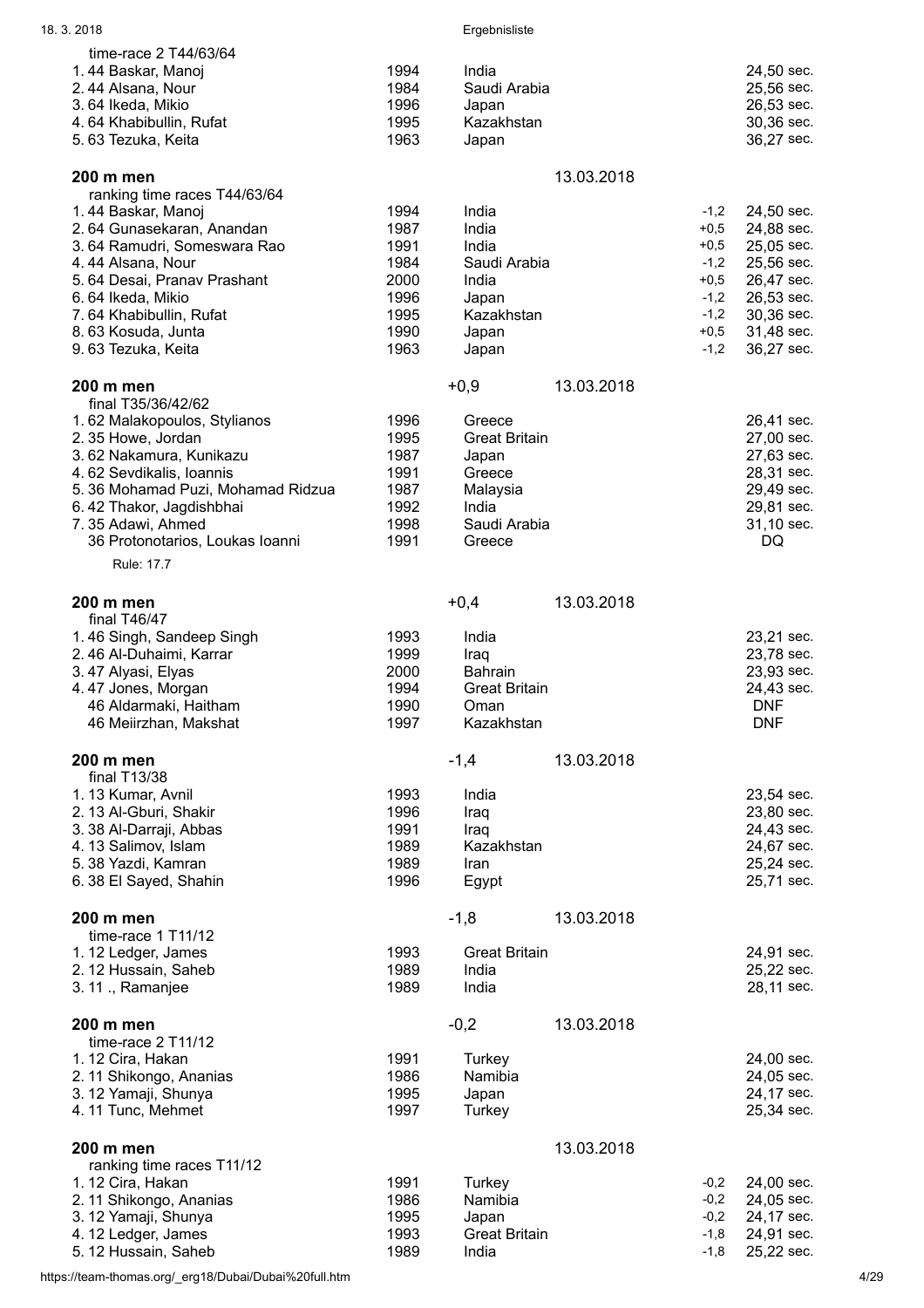| 18.3.2018                                  |              | Ergebnisliste               |            |        |                          |                  |
|--------------------------------------------|--------------|-----------------------------|------------|--------|--------------------------|------------------|
| 6.11 Tunc, Mehmet                          | 1997         | Turkey                      |            | $-0,2$ | 25,34 sec.               |                  |
| 7.11., Ramanjee                            | 1989         | India                       |            | $-1,8$ | 28,11 sec.               |                  |
| 200 m men                                  |              | $+0,8$                      | 13.03.2018 |        |                          |                  |
| time-race 1 T37                            |              |                             |            |        |                          |                  |
| 1.37 Alwani, Saud                          | 1997         | Saudi Arabia                |            |        | 26,18 sec.               |                  |
| 2.37 Abdellatef, Mohamed                   | 1991         | Egypt                       |            |        | 27,34 sec.               |                  |
| 3.37 ., Manu                               | 1999         | India                       |            |        | 28,17 sec.               |                  |
| 38 Al Harrasi, Taha                        | 1993         | Oman                        |            |        | <b>DNF</b>               |                  |
|                                            |              |                             |            |        |                          |                  |
| 200 m men                                  |              | $+1,6$                      | 13.03.2018 |        |                          |                  |
| time-race 2 T37                            |              |                             |            |        |                          |                  |
| 1.37 Alnakhli, Ali                         | 2000         | Saudi Arabia                |            |        | 24,79 sec.               |                  |
| 2.37 Mohamed, Mostafa Fathalla             | 1987         | Egypt                       |            |        | 24,89 sec.               |                  |
| 3.37 Rastegarimobin, Hashem                | 1985         | Iran                        |            |        | 24,89 sec.               |                  |
| 4.37 Jones, Rhys                           | 1994         | <b>Great Britain</b>        |            |        | 25,19 sec.               |                  |
| 5.37 Alwahhah, Sajjad                      | 1997         | Iraq                        |            |        | 25,53 sec.               |                  |
| 6.37 Koalick, Franz Michael                | 1999         | Germany                     |            |        | 25,71 sec.               |                  |
| 200 m men                                  |              |                             | 13.03.2018 |        |                          |                  |
| ranking time races T37                     |              |                             |            |        |                          |                  |
| 1.37 Alnakhli, Ali                         | 2000         | Saudi Arabia                |            | $+1,6$ | 24,79 sec.               |                  |
| 2.37 Mohamed, Mostafa Fathalla             | 1987         | Egypt                       |            | $+1,6$ | 24,89 sec.               |                  |
| 3.37 Rastegarimobin, Hashem                | 1985         | Iran                        |            | $+1,6$ | 24,89 sec.               |                  |
| 4.37 Jones, Rhys                           | 1994         | <b>Great Britain</b>        |            | $+1,6$ | 25,19 sec.               |                  |
| 5.37 Alwahhah, Sajjad                      | 1997         | Iraq                        |            | $+1,6$ | 25,53 sec.               |                  |
| 6.37 Koalick, Franz Michael                | 1999         | Germany                     |            | $+1,6$ | 25,71 sec.               |                  |
| 7.37 Alwani, Saud                          | 1997         | Saudi Arabia                |            | $+0,8$ | 26,18 sec.               |                  |
| 8.37 Abdellatef, Mohamed                   | 1991         | Egypt                       |            | $+0,8$ | 27,34 sec.               |                  |
| 9.37., Manu                                | 1999         | India                       |            | $+0,8$ | 28,17 sec.               |                  |
| 38 Al Harrasi, Taha                        | 1993         | Oman                        |            |        | <b>DNF</b>               |                  |
|                                            |              |                             |            |        |                          |                  |
| 200 m men                                  |              | $+0,3$                      | 13.03.2018 |        |                          |                  |
| time-race $1$ T11/12                       |              |                             |            |        |                          |                  |
| 1.11., Ramanjee                            | 1989         | India                       |            |        | 22,22 sec.               | 1017 P.          |
| 2.12 Ledger, James<br>3.12 Hussain, Saheb  | 1993<br>1989 | <b>Great Britain</b>        |            |        | 22,24 sec.<br>22,26 sec. | 938 P.<br>937 P. |
|                                            |              | India                       |            |        |                          |                  |
| 200 m men                                  |              | $-0,5$                      | 13.03.2018 |        |                          |                  |
| time-race 2 T11/12                         |              |                             |            |        |                          |                  |
| 1.11 Tunc, Mehmet                          | 1997         | Turkey                      |            |        | 22,11 sec.               | 1027 P.          |
| 2. 12 Cira, Hakan                          | 1991         | Turkey                      |            |        | 23,25 sec.               | 854 P.           |
| 3. 12 Yamaji, Shunya                       | 1995         | Japan                       |            |        | 24,36 sec.               | 770 P.           |
|                                            |              |                             |            |        |                          |                  |
| 200 m men<br>ranking time races T11/12     |              |                             | 13.03.2018 |        |                          |                  |
| 1.11 Tunc, Mehmet                          | 1997         | Turkey                      |            | $-0,5$ | 22,11 sec.               | 1027 P.          |
| 2.11 ., Ramanjee                           | 1989         | India                       |            | $+0,3$ | 22,22 sec.               | 1017 P.          |
| 3. 12 Ledger, James                        | 1993         | <b>Great Britain</b>        |            | $+0,3$ | 22,24 sec.               | 938 P.           |
| 4.12 Hussain, Saheb                        | 1989         | India                       |            | $+0,3$ | 22,26 sec.               | 937 P.           |
| 5.12 Cira, Hakan                           | 1991         | Turkey                      |            | $-0,5$ | 23,25 sec.               | 854 P.           |
| 6. 12 Yamaji, Shunya                       | 1995         | Japan                       |            | $-0,5$ | 24,36 sec.               | 770 P.           |
|                                            |              |                             |            |        |                          |                  |
| 200 m wheelchair men                       |              | $+0,1$                      | 13.03.2018 |        |                          |                  |
| final T33/51/52                            |              |                             |            |        |                          |                  |
| 1.33 Almutairi, Ahmad                      | 1994         | Kuwait                      |            |        | 31,04 sec.               |                  |
| 2.33 Small, Andrew                         | 1993         | <b>Great Britain</b>        |            |        | 32,59 sec.               |                  |
| 3.52 Trindade, Mario                       | 1975         | Portugal                    |            |        | 34,38 sec.               |                  |
| 4.52 Matsumoto, Naoyuki                    | 1979         | Japan                       |            |        | 37,64 sec.               |                  |
| 5.33 Alblooshi, Humaid                     | 2002         | <b>United Arab Emirates</b> |            |        | 39,04 sec.               |                  |
| 6.33 Schmitz, Denis                        | 1991         | Germany                     |            |        | 39,81 sec.               |                  |
| 7.51 Mestre, Helder<br>8.51 Ziesmer, Ronny | 1967<br>1979 | Portugal<br>Germany         |            |        | 45,01 sec.<br>54,23 sec. |                  |
|                                            |              |                             |            |        |                          |                  |
| 200 m wheelchair men                       |              | $+1,0$                      | 13.03.2018 |        |                          |                  |
| final T34                                  |              |                             |            |        |                          |                  |
| 1.34 Ktila, Walid                          | 1985         | Tunisia                     |            |        | 27,73 sec.               |                  |
| 2.34 Mitic, Bojan                          | 1985         | Switzerland                 |            |        | 30,71 sec.               |                  |
| 3.34 Jasem, Ahmed                          | 2003         | <b>United Arab Emirates</b> |            |        | 31,31 sec.               |                  |

https://team-thomas.org/\_erg18/Dubai/Dubai%20full.htm 5/29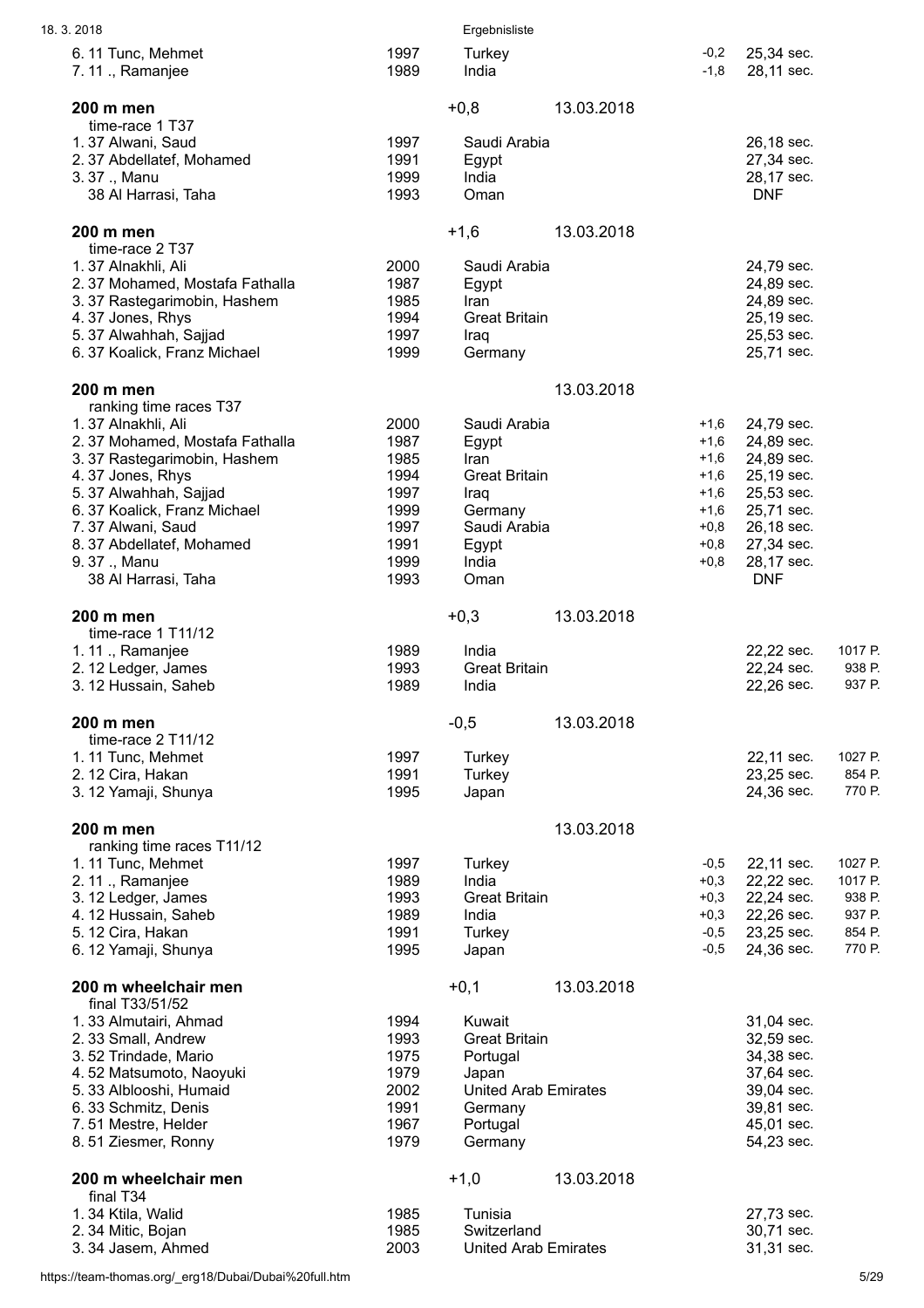| 18.3.2018                                                     |              | Ergebnisliste                                              |                                              |
|---------------------------------------------------------------|--------------|------------------------------------------------------------|----------------------------------------------|
| 4.34 Kobata, Atsuro                                           | 1993         | Japan                                                      | 32,03 sec.                                   |
| 5.34 Alenezi, Abdullah<br>34 Mohammad Youssef, Mohammad<br>6. | 1998         | Kuwait                                                     | 33,19 sec.                                   |
| Othmann                                                       | 2004         | <b>United Arab Emirates</b>                                | 33,37 sec.                                   |
| 7.34 Alkindi, Abdulaziez<br>8.34 Alkindi, Mohamed             | 2002<br>1985 | <b>United Arab Emirates</b><br><b>United Arab Emirates</b> | 36,20 sec.<br>54,34 sec.                     |
| 200 m wheelchair men                                          |              | $-0,2$<br>13.03.2018                                       |                                              |
| final T53<br>1.53 Aladwani, Hamad                             | 1972         | Kuwait                                                     | 27,99 sec.                                   |
| 2.53 Alganaidl, Fahad                                         | 1984         | Saudi Arabia                                               | 28,11 sec.                                   |
| 3.53 Alqurashi, Adbulrahmen<br>4.53 Lackner, Mike             | 1997<br>1994 | Saudi Arabia<br>Austria                                    | 28,65 sec.<br>35,18 sec.                     |
| 200 m wheelchair men<br>time-race 1 T54                       |              | $-1,8$<br>13.03.2018                                       |                                              |
| 1.54 Malter, Ludwig                                           | 2000         | Austria                                                    | 29,03 sec.                                   |
| 2.54 Al Ghaferi, Abdulla                                      | 2002         | <b>United Arab Emirates</b>                                | 30,14 sec.                                   |
| 3.54 Kamzari, Abdulazeiz                                      | 1988         | <b>United Arab Emirates</b>                                | 33,10 sec.                                   |
| 200 m wheelchair men<br>time-race 2 T54                       |              | 13.03.2018<br>$-1,5$                                       |                                              |
| 1.54 Gharbi, Yassine<br>2.54 Hug, Marcel                      | 1990<br>1986 | Tunisia<br>Switzerland                                     | 25,02 sec.<br>26,24 sec.                     |
| 3.54 Vahdani, Mohammad                                        | 1979         | <b>United Arab Emirates</b>                                | 26,29 sec.                                   |
| 4.54 Alrajehi, Faisal                                         | 1998         | Kuwait                                                     | 26,68 sec.                                   |
| 5.54 Alblooshi, Adil                                          | 1989<br>1995 | <b>United Arab Emirates</b><br>Saudi Arabia                | 27,40 sec.<br>28,07 sec.                     |
| 6.54 Alzahrani, Jamaan                                        |              |                                                            |                                              |
| 200 m wheelchair men<br>ranking time races T54                |              | 13.03.2018                                                 |                                              |
| 1.54 Gharbi, Yassine                                          | 1990         | Tunisia                                                    | 25,02 sec.<br>$-1,5$                         |
| 2.54 Hug, Marcel                                              | 1986         | Switzerland                                                | $-1,5$<br>26,24 sec.                         |
| 3.54 Vahdani, Mohammad<br>4.54 Alrajehi, Faisal               | 1979<br>1998 | <b>United Arab Emirates</b><br>Kuwait                      | 26,29 sec.<br>$-1,5$<br>26,68 sec.<br>$-1,5$ |
| 5.54 Alblooshi, Adil                                          | 1989         | <b>United Arab Emirates</b>                                | 27,40 sec.<br>$-1,5$                         |
| 6.54 Alzahrani, Jamaan                                        | 1995         | Saudi Arabia                                               | $-1,5$<br>28,07 sec.                         |
| 7.54 Malter, Ludwig<br>8.54 Al Ghaferi, Abdulla               | 2000<br>2002 | Austria<br><b>United Arab Emirates</b>                     | 29,03 sec.<br>$-1,8$<br>30,14 sec.<br>$-1,8$ |
| 9.54 Kamzari, Abdulazeiz                                      | 1988         | <b>United Arab Emirates</b>                                | 33,10 sec.<br>$-1,8$                         |
| 400 m men<br>final T44/62/63/64                               |              | 14.03.2018                                                 |                                              |
| 1.64 Gunasekaran, Anandan                                     | 1987         | India                                                      | 54,15 sec.                                   |
| 2.44 Alsana, Nour                                             | 1984         | Saudi Arabia                                               | 54,48 sec.                                   |
| 3.64 Ramudri, Someswara Rao<br>4.62 Sevdikalis, Ioannis       | 1991<br>1991 | India<br>Greece                                            | 55,75 sec.<br>1:07,50 min.                   |
| 5.62 Nakamura, Kunikazu                                       | 1987         | Japan                                                      | 1:09,43 min.                                 |
| 6.63 Tezuka, Keita                                            | 1963         | Japan                                                      | 1:26,81 min.                                 |
| 62 Malakopoulos, Stylianos                                    | 1996         | Greece                                                     | <b>DNF</b>                                   |
| 400 m men<br>final T36/37/38                                  |              | 14.03.2018                                                 |                                              |
| 1.37 Rastegarimobin, Hashem                                   | 1985         | Iran                                                       | 54,36 sec.                                   |
| 2. 38 Al-Darraji, Abbas<br>3.37 Alnakhli, Ali                 | 1991<br>2000 | Iraq<br>Saudi Arabia                                       | 54,93 sec.<br>56,54 sec.                     |
| 4.37 Abdellatef, Mohamed                                      | 1991         | Egypt                                                      | 57,83 sec.                                   |
| 5.38 El Sayed, Shahin                                         | 1996         | Egypt                                                      | 57,87 sec.                                   |
| 6.37 Alwani, Saud<br>7.36 Mohamad Puzi, Mohamad Ridzua        | 1997<br>1987 | Saudi Arabia<br>Malaysia                                   | 1:01,24 min.<br>1:01,81 min.                 |
| 8.37 Mohamed, Mostafa Fathalla                                | 1987         | Egypt                                                      | 1:03,13 min.                                 |
| 37 Alwahhah, Sajjad                                           | 1997         | Iraq                                                       | DQ                                           |
| rule 17.7                                                     |              |                                                            |                                              |
| 400 m men                                                     |              | 14.03.2018                                                 |                                              |
| time-race 1 T13/20<br>1.20 Hohl, Johannes                     | 1998         | Germany                                                    | 51,95 sec.                                   |
| 2.13 Kumar, Avnil                                             | 1993         | India                                                      | 52,39 sec.                                   |
| 3. 20 Yim, Ching Hei                                          | 2000         | Hong Kong                                                  | 56,11 sec.                                   |
|                                                               |              |                                                            |                                              |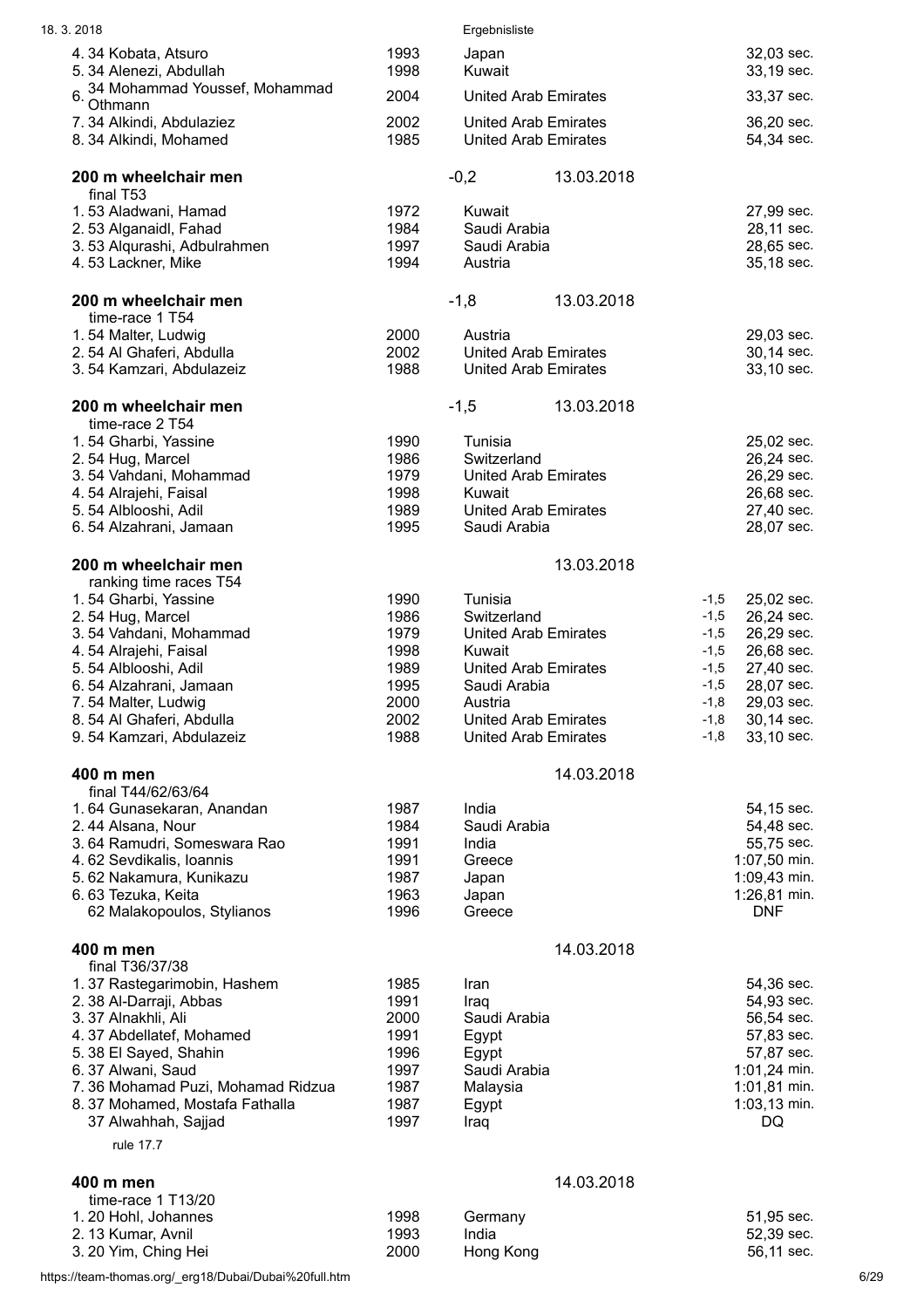| 18.3.2018                                       |              | Ergebnisliste                          |                              |
|-------------------------------------------------|--------------|----------------------------------------|------------------------------|
| 4. 20 Mubarak Ahmed Altamini, Hamad             | 1985         | <b>Bahrain</b>                         | 56,35 sec.                   |
| Mohamed                                         |              |                                        |                              |
| 5. 20 Alrashidi, Saeed<br>6. 20 Makroon, Sultan | 1985<br>1989 | Kuwait<br>Kuwait                       | 1:03,81 min.<br>1:04,96 min. |
|                                                 |              |                                        |                              |
| 400 m men                                       |              | 14.03.2018                             |                              |
| time-race 2 T13/20<br>1.20 Mohd, Nasharuddin    | 1995         |                                        | 49,58 sec.                   |
| 2. 13 Al-Gburi, Shakir                          | 1996         | Malaysia<br>Iraq                       | 52,13 sec.                   |
| 3. 20 Uemura, Yuki                              | 1994         | Japan                                  | 52,66 sec.                   |
| 4. 20 Kitamura, Ryota                           | 1989         | Japan                                  | 53,39 sec.                   |
| 5.20 Chong, Kung Yuen                           | 1996         | Hong Kong                              | 59,61 sec.                   |
| 13 Salimov, Islam                               | 1989         | Kazakhstan                             | <b>DNF</b>                   |
| New Asia Record by Nasharuddin Mohd (Malaysia). |              |                                        |                              |
| 400 m men                                       |              | 14.03.2018                             |                              |
| ranking time races T13/20                       |              |                                        |                              |
| 1.20 Mohd, Nasharuddin                          | 1995         | Malaysia                               | 49,58 sec.                   |
| 2.20 Hohl, Johannes                             | 1998         | Germany                                | 51,95 sec.                   |
| 3. 13 Al-Gburi, Shakir                          | 1996         | Iraq                                   | 52,13 sec.                   |
| 4.13 Kumar, Avnil                               | 1993         | India                                  | 52,39 sec.                   |
| 5. 20 Uemura, Yuki                              | 1994<br>1989 | Japan                                  | 52,66 sec.                   |
| 6. 20 Kitamura, Ryota<br>7.20 Yim, Ching Hei    | 2000         | Japan<br>Hong Kong                     | 53,39 sec.<br>56,11 sec.     |
| 20 Mubarak Ahmed Altamini, Hamad                |              |                                        |                              |
| Mohamed                                         | 1985         | <b>Bahrain</b>                         | 56,35 sec.                   |
| 9.20 Chong, Kung Yuen                           | 1996         | Hong Kong                              | 59,61 sec.                   |
| 10. 20 Alrashidi, Saeed                         | 1985         | Kuwait                                 | 1:03,81 min.                 |
| 11.20 Makroon, Sultan                           | 1989         | Kuwait                                 | 1:04,96 min.                 |
| 13 Salimov, Islam                               | 1989         | Kazakhstan                             | <b>DNF</b>                   |
| 400 m men                                       |              | 14.03.2018                             |                              |
| final T46/47                                    |              |                                        |                              |
| 1.46 Singh, Sandeep Singh                       | 1993         | India                                  | 50,99 sec.                   |
| 2.46 Al-Sarraji, Hussein                        | 1992         | Iraq                                   | 52,72 sec.                   |
| 3.47 Alyasi, Elyas                              | 2000         | Bahrain                                | 54,24 sec.                   |
| 4.46 Meiirzhan, Makshat                         | 1997         | Kazakhstan                             | 56,34 sec.                   |
| 400 m men                                       |              | 14.03.2018                             |                              |
| time-race $1$ T11/12                            |              |                                        |                              |
| 1.12 Yamaji, Shunya                             | 1995         | Japan                                  | 54,63 sec.                   |
| 2. 12 Hussain, Saheb                            | 1989         | India                                  | 58,19 sec.                   |
| 400 m men                                       |              | 14.03.2018                             |                              |
| time-race 2 T11/12                              |              |                                        |                              |
| 1. 12 Akbulut, Oguz                             | 1992         | Turkey                                 | 51,23 sec.                   |
| 2. 12 Cira, Hakan                               | 1991         | Turkey                                 | 53,05 sec.                   |
| 3. 11 Shikongo, Ananias                         | 1986         | Namibia                                | 53,84 sec.                   |
| 400 m men                                       |              | 14.03.2018                             |                              |
| ranking time races T11/12                       |              |                                        |                              |
| 1.12 Akbulut, Oguz                              | 1992         | Turkey                                 | 51,23 sec.                   |
| 2.12 Cira, Hakan                                | 1991         | Turkey<br>Namibia                      | 53,05 sec.                   |
| 3. 11 Shikongo, Ananias<br>4.12 Yamaji, Shunya  | 1986<br>1995 | Japan                                  | 53,84 sec.<br>54,63 sec.     |
| 5. 12 Hussain, Saheb                            | 1989         | India                                  | 58,19 sec.                   |
|                                                 |              |                                        |                              |
| 400 m wheelchair men<br>final T33/34            |              | 14.03.2018                             |                              |
| 1.34 Mitic, Bojan                               | 1985         | Switzerland                            | 57,37 sec.                   |
| 2.34 Jasem, Ahmed                               | 2003         | <b>United Arab Emirates</b>            | 1:02,15 min.                 |
| 3.33 Small, Andrew                              | 1993         | <b>Great Britain</b>                   | 1:04,25 min.                 |
| 34 Mohammad Youssef, Mohammad                   | 2004         | <b>United Arab Emirates</b>            | 1:08,52 min.                 |
| $4. \overline{Othmann}$                         |              |                                        |                              |
| 5. 34 Alenezi, Abdullah                         | 1998         | Kuwait                                 | 1:08,63 min.                 |
| 6.34 Alkindi, Abdulaziez                        | 2002         | <b>United Arab Emirates</b>            | 1:10,24 min.                 |
| 7.33 Schmitz, Denis<br>8.33 Alblooshi, Humaid   | 1991<br>2002 | Germany<br><b>United Arab Emirates</b> | 1:17,48 min.<br>1:17,80 min. |
| 34 Ktila, Walid                                 | 1985         | Tunisia                                | DQ                           |

https://team-thomas.org/\_erg18/Dubai/Dubai%20full.htm 7/29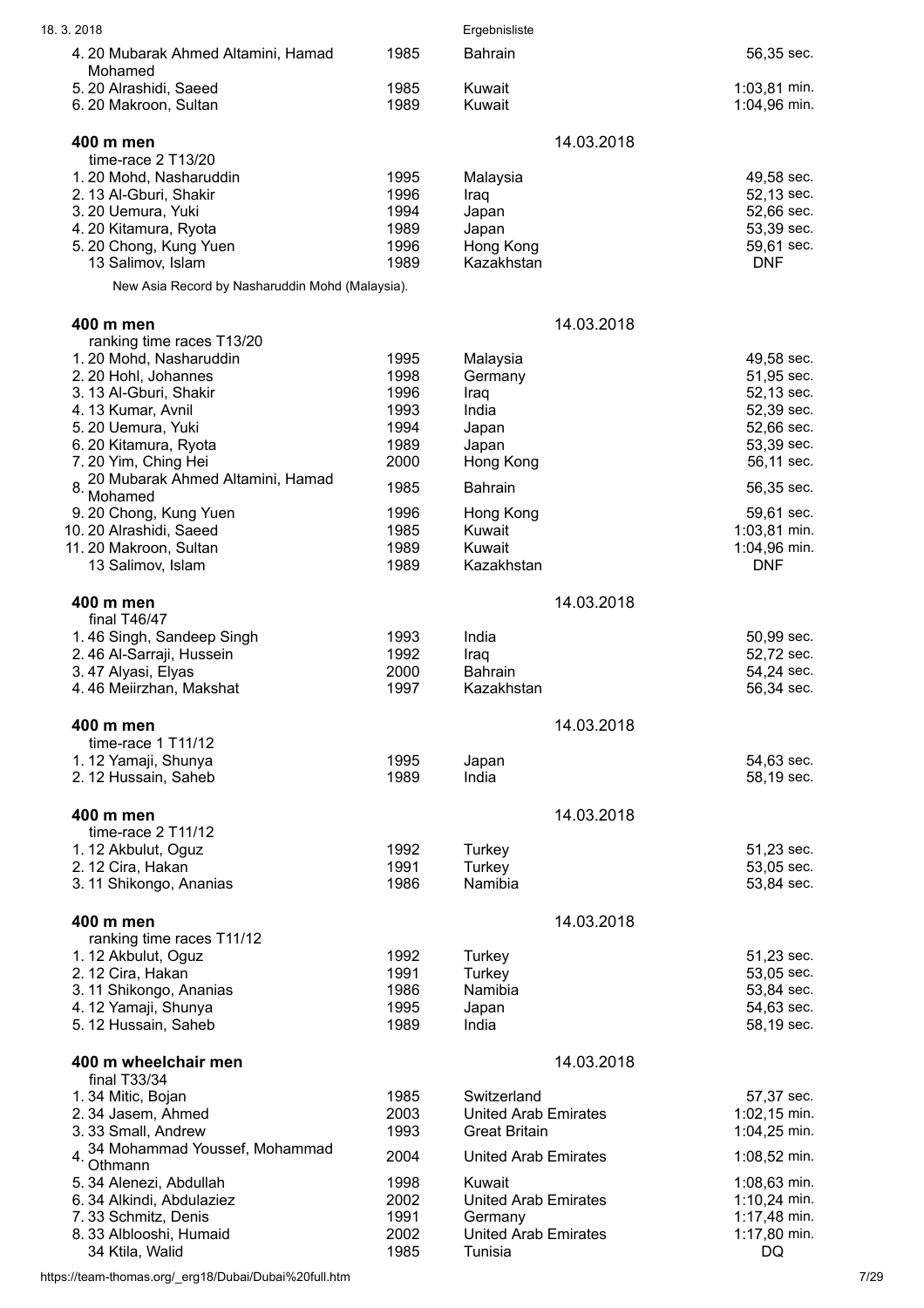rule 17.7

| 400 m wheelchair men                               |              | 14.03.2018                                  |                              |
|----------------------------------------------------|--------------|---------------------------------------------|------------------------------|
| final T51/52<br>1.52 Trindade, Mario               | 1975         | Portugal                                    | 1:07,49 min.                 |
| 2.52 Matsumoto, Naoyuki                            | 1979         | Japan                                       | 1:09,92 min.                 |
| 3.51 Mestre, Helder                                | 1967         | Portugal                                    | 1:26,80 min.                 |
| 51 Ziesmer, Ronny                                  | 1979         | Germany                                     | <b>SO</b>                    |
|                                                    |              |                                             |                              |
| 400 m wheelchair men<br>final T53                  |              | 14.03.2018                                  |                              |
| 1.53 Aladwani, Hamad                               | 1972         | Kuwait                                      | 53,29 sec.                   |
| 2.53 Alqurashi, Adbulrahmen                        | 1997         | Saudi Arabia                                | 54,58 sec.                   |
| 3.53 Alganaidl, Fahad                              | 1984         | Saudi Arabia                                | $1:04,63$ min.               |
| 4.53 Lackner, Mike<br>5.53 Kaabi, Mohammed         | 1994<br>1979 | Austria<br>Saudi Arabia                     | 1:07,16 min.<br>1:11,60 min. |
|                                                    |              |                                             |                              |
| 400 m wheelchair men                               |              | 14.03.2018                                  |                              |
| time-race 1 T54                                    |              |                                             |                              |
| 1.54 Alrajehi, Faisal                              | 1998         | Kuwait                                      | 49,95 sec.                   |
| 2.54 Malter, Ludwig                                | 2000         | Austria                                     | 54,07 sec.                   |
| 3.54 Al Ghaferi, Abdulla                           | 2002         | <b>United Arab Emirates</b>                 | 55,09 sec.                   |
| 4.54 Kamzari, Abdulazeiz<br>5.54 Alzahrani, Jamaan | 1988<br>1995 | <b>United Arab Emirates</b><br>Saudi Arabia | 1:07,75 min.<br>1:21,66 min. |
|                                                    |              |                                             |                              |
| 400 m wheelchair men<br>time-race 2 T54            |              | 14.03.2018                                  |                              |
| 1.54 Gharbi, Yassine                               | 1990         | Tunisia                                     | 47,21 sec.                   |
| 2.54 Hug, Marcel                                   | 1986         | Switzerland                                 | 49,39 sec.                   |
| 3.54 Suzuki, Tomoki                                | 1994         | Japan                                       | 49,65 sec.                   |
| 4.54 Vahdani, Mohammad                             | 1979         | <b>United Arab Emirates</b>                 | 50,95 sec.                   |
| 5.54 Watanabe, Sho                                 | 1991         | Japan                                       | 50,97 sec.                   |
| 6.54 Dupont, Alexandre                             | 1985         | Canada                                      | 51,08 sec.                   |
| 400 m wheelchair men                               |              | 14.03.2018                                  |                              |
| ranking time races T54                             |              |                                             |                              |
| 1.54 Gharbi, Yassine<br>2.54 Hug, Marcel           | 1990<br>1986 | Tunisia<br>Switzerland                      | 47,21 sec.<br>49,39 sec.     |
| 3.54 Suzuki, Tomoki                                | 1994         | Japan                                       | 49,65 sec.                   |
| 4.54 Alrajehi, Faisal                              | 1998         | Kuwait                                      | 49,95 sec.                   |
| 5.54 Vahdani, Mohammad                             | 1979         | <b>United Arab Emirates</b>                 | 50,95 sec.                   |
| 6.54 Watanabe, Sho                                 | 1991         | Japan                                       | 50,97 sec.                   |
| 7.54 Dupont, Alexandre                             | 1985         | Canada                                      | 51,08 sec.                   |
| 8.54 Malter, Ludwig                                | 2000         | Austria                                     | 54,07 sec.                   |
| 9.54 Al Ghaferi, Abdulla                           | 2002         | <b>United Arab Emirates</b>                 | 55,09 sec.                   |
| 10.54 Kamzari, Abdulazeiz                          | 1988         | <b>United Arab Emirates</b>                 | 1:07,75 min.                 |
| 11.54 Alzahrani, Jamaan                            | 1995         | Saudi Arabia                                | 1:21,66 min.                 |
| 800 m men                                          |              | 13.03.2018                                  |                              |
| final T37/38                                       |              |                                             |                              |
| 1.38 Saidi, Abbes                                  | 1983         | Tunisia                                     | 2:06,40 min.                 |
| 2.37 Abdellatef, Mohamed<br>out of ranking         | 1991         | Egypt                                       | 2:43,21 min.                 |
| ne Hyna, Daniel                                    | 1995         | <b>Czech Republic</b>                       | 2:17,51 min.                 |
|                                                    |              |                                             |                              |
| 800 m men<br>final T11/12/13/20                    |              | 13.03.2018                                  |                              |
| 1.12 Akbulut, Oguz                                 | 1992         | Turkey                                      | 2:00,04 min.                 |
| 2.20 Uemura, Yuki                                  | 1994         | Japan                                       | 2:00,40 min.                 |
| 3.46 Al-Sarraji, Hussein                           | 1992         | Iraq                                        | 2:01,72 min.                 |
| 4.44 Alsana, Nour                                  | 1984         | Saudi Arabia                                | 2:02,65 min.                 |
| 5.13., Ramkaran Singh                              | 1990         | India                                       | 2:04,37 min.                 |
| 6.46 Al-Shibil, Hussein                            | 1990         | Iraq                                        | 2:04,45 min.                 |
| 7.20 Kobayashi, Keiya                              | 1992         | Japan                                       | 2:06,40 min.                 |
| 8.46 Meiirzhan, Makshat                            | 1997         | Kazakhstan                                  | 2:12,69 min.                 |
| new World Record by Nour Alsana (KSA)              |              |                                             |                              |

## 800 m wheelchair men 13.03.2018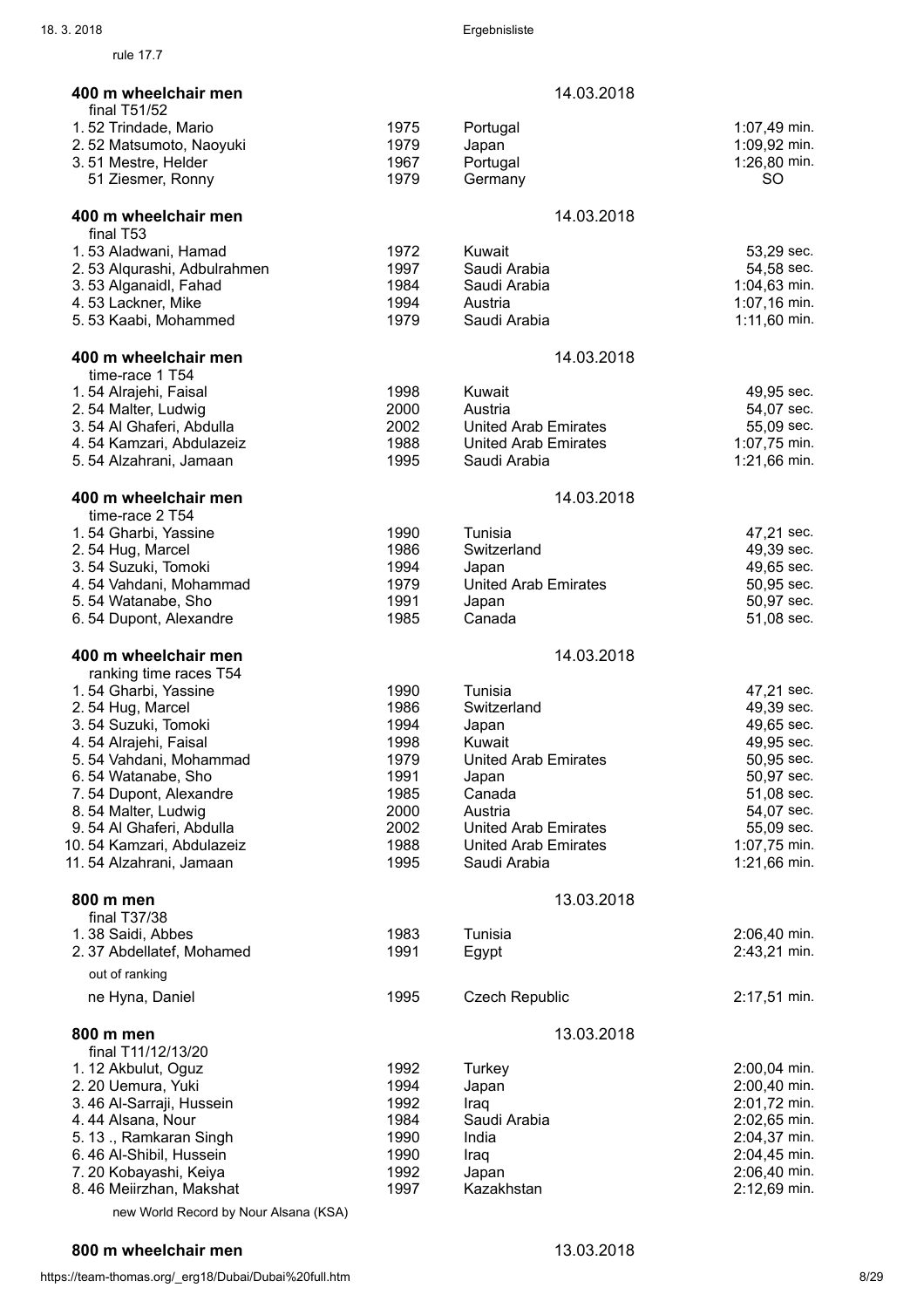| 18.3.2018                                      |              | Ergebnisliste                          |                |
|------------------------------------------------|--------------|----------------------------------------|----------------|
| final T34/53                                   |              |                                        |                |
| 1.34 Ktila, Walid                              | 1985         | Tunisia                                | 1:57,82 min.   |
| 2.53 Aladwani, Hamad                           | 1972         | Kuwait                                 | 1:58,63 min.   |
| 3.34 Mitic, Bojan                              | 1985         | Switzerland                            | 1:59,40 min.   |
| 4.34 Kobata, Atsuro                            | 1993         | Japan                                  | 2:15,23 min.   |
| 5.53 Lackner, Mike                             | 1994         | Austria                                | 2:15,92 min.   |
| 6.53 Kaabi, Mohammed                           | 1979         | Saudi Arabia                           | 2:30,07 min.   |
| 800 m wheelchair men<br>final T33/51/52        |              | 13.03.2018                             |                |
| 1.33 Small, Andrew                             | 1993         | <b>Great Britain</b>                   | 2:15,09 min.   |
| 2.52 Trindade, Mario                           | 1975         | Portugal                               | 2:29,33 min.   |
| 3.52 Matsumoto, Naoyuki                        | 1979         | Japan                                  | 2:29,64 min.   |
| 4.51 Mestre, Helder                            | 1967         | Portugal                               | 2:52,59 min.   |
| 800 m wheelchair men<br>time-race 1 T54        |              | 13.03.2018                             |                |
| 1.54 Alrajehi, Faisal                          | 1998         | Kuwait                                 | 1:39,45 min.   |
| 2.54 Cassidy, Josh                             | 1984         | Canada                                 | 1:39,97 min.   |
| 3.54 Smyth, Tristan                            | 1986         | Canada                                 | 1:40,24 min.   |
| 4.54 Alhosani, Badir Abbas                     | 1985         | <b>United Arab Emirates</b>            | 1:44,88 min.   |
| 5.54 Malter, Ludwig                            | 2000         | Austria                                | 1:47,98 min.   |
| 6.54 Al Ghaferi, Abdulla                       | 2002         | <b>United Arab Emirates</b>            | 1:52,39 min.   |
| 800 m wheelchair men<br>time-race 2 T54        |              | 13.03.2018                             |                |
| 1.54 Gharbi, Yassine                           | 1990         | Tunisia                                | 1:39,30 min.   |
| 2.54 Hug, Marcel                               | 1986         | Switzerland                            | 1:39,96 min.   |
| 3.54 Suzuki, Tomoki                            | 1994         | Japan                                  | 1:39,99 min.   |
| 4.54 Watanabe, Sho                             | 1991         | Japan                                  | 1:40,72 min.   |
| 5.54 Balde, Alhassane                          | 1985         | Germany                                | 1:40,98 min.   |
| 6.54 Dupont, Alexandre                         | 1985         | Canada                                 | 1:41,20 min.   |
| 800 m wheelchair men<br>ranking time races T54 |              | 13.03.2018                             |                |
| 1.54 Gharbi, Yassine                           | 1990         | Tunisia                                | 1:39,30 min.   |
| 2.54 Alrajehi, Faisal                          | 1998         | Kuwait                                 | 1:39,45 min.   |
| 3.54 Hug, Marcel                               | 1986         | Switzerland                            | 1:39,96 min.   |
| 4.54 Cassidy, Josh                             | 1984         | Canada                                 | $1:39,97$ min. |
| 5.54 Suzuki, Tomoki                            | 1994         | Japan                                  | 1:39,99 min.   |
| 6.54 Smyth, Tristan                            | 1986         | Canada                                 | 1:40,24 min.   |
| 7.54 Watanabe, Sho                             | 1991         | Japan                                  | 1:40,72 min.   |
| 8.54 Balde, Alhassane                          | 1985         | Germany                                | 1:40,98 min.   |
| 9.54 Dupont, Alexandre                         | 1985         | Canada                                 | 1:41,20 min.   |
| 10.54 Alhosani, Badir Abbas                    | 1985         | <b>United Arab Emirates</b>            | 1:44,88 min.   |
| 11.54 Malter, Ludwig                           | 2000<br>2002 | Austria<br><b>United Arab Emirates</b> | 1:47,98 min.   |
| 12.54 Al Ghaferi, Abdulla                      |              |                                        | 1:52,39 min.   |
| 1500 m men<br>final T20/38/46                  |              | 15.03.2018                             |                |
| 1.38 Saidi, Abbes                              | 1983         | Tunisia                                | 4:18,04 min.   |
| 2. 20 Kobayashi, Keiya                         | 1992         | Japan                                  | 4:19,18 min.   |
| 3. 20 Uemura, Yuki                             | 1994         | Japan                                  | 4:19,63 min.   |
| 4. 20 Alawadh, Mansour                         | 1997         | Kuwait                                 | 4:21,73 min.   |
| 5.20 Kimura, Yuya                              | 1984         | Japan                                  | 4:22,36 min.   |
| 6.46 Al-Shibil, Hussein                        | 1990         | Iraq                                   | 4:24,92 min.   |
| 7.46 Meiirzhan, Makshat                        | 1997         | Kazakhstan                             | 4:34,23 min.   |
| 20 Mubarak Ahmed Altamini, Hamad<br>8          | 1985         | <b>Bahrain</b>                         | 4:35,40 min.   |
| Mohamed                                        | 1962         |                                        |                |
| 9. 38 Zeuke, Carsten<br>out of ranking         |              | Germany                                | 6:47,80 min.   |
| ne Hyna, Daniel                                | 1995         | <b>Czech Republic</b>                  | 4:37,56 min.   |
|                                                |              |                                        |                |
| 1500 m men<br>final T11/12/13                  |              | 15.03.2018                             |                |
| 1. 12 Akbulut, Oguz                            | 1992         | Turkey                                 | 4:14,47 min.   |
| 2. 11 Kacar, Hasan Huseyin                     | 1988         | Turkey                                 | 4:16,59 min.   |
| 3.13., Ramkaran Singh                          | 1990         | India                                  | 4:19,25 min.   |
| 4.11 Koratikere Gururajau, Keshav              | 1999         | India                                  | 4:47,55 min.   |

https://team-thomas.org/\_erg18/Dubai/Dubai%20full.htm 9/29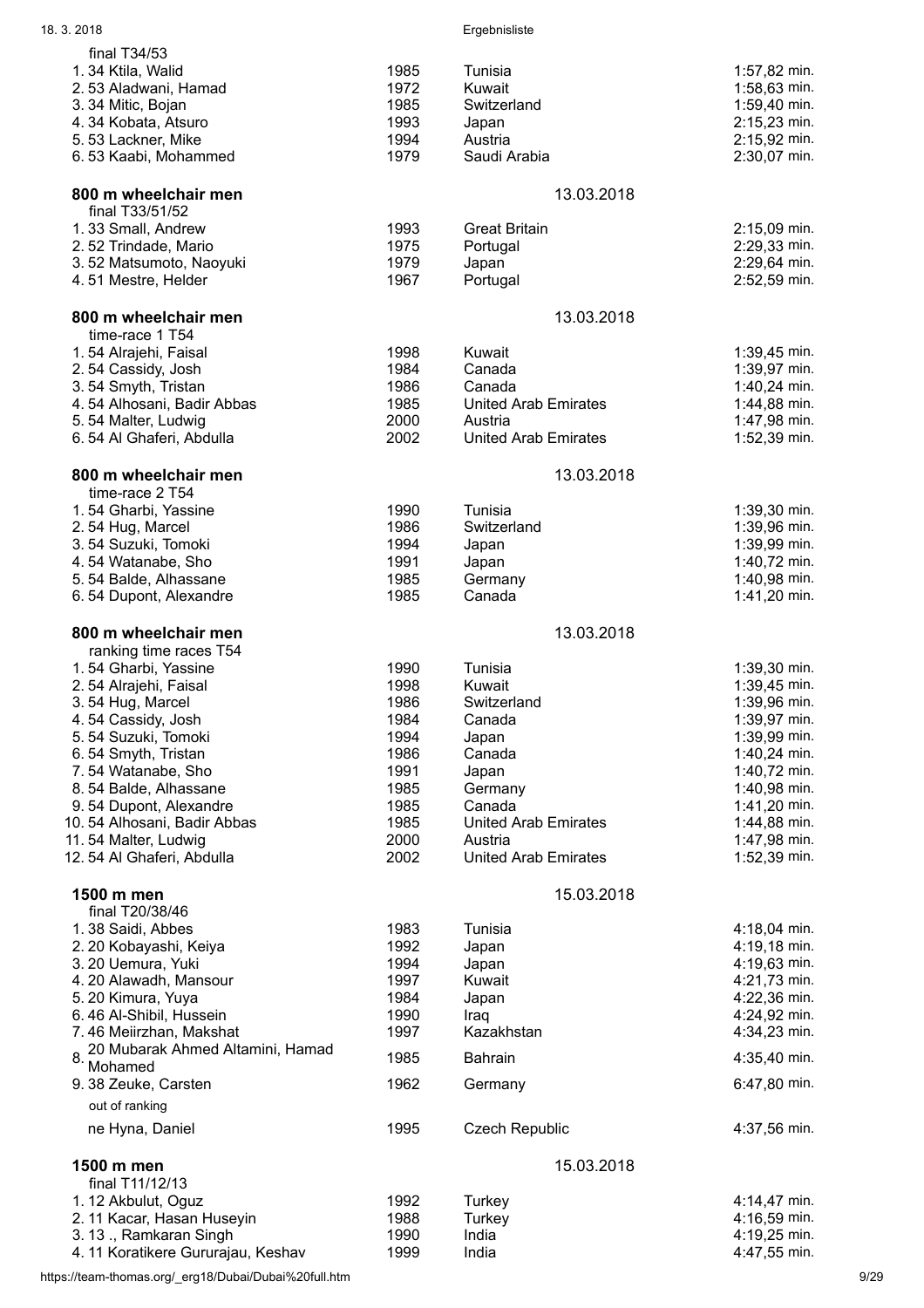|  | 1500 m wheelchair mer |  |
|--|-----------------------|--|
|  | final $T34/51$        |  |

1500 m wheelchair men 15.03.2018 time-race 1 T54 1. 54 Cassidy, Josh 1984 Canada 3:17,78 min. 2. 34 Ktila, Walid 3. 54 Kubo, Kozo 1981 Japan 3:18,16 min. 4. 54 Smyth, Tristan 1986 Canada 3:18,57 min. 5. 54 Hokinoue, Kota 1974 Japan 3:19,22 min. 6. 54 Malter, Ludwig 2000 Austria 3:38,68 min. 7. 54 Al Ghaferi, Abdulla 2002 United Arab Emirates 3:44,79 min. 8. 53 Kaabi, Mohammed 1979 Saudi Arabia 4:46,61 min. **1500 m wheelchair men** 15.03.2018 time-race 2 T54 1. 54 Hug, Marcel 1986 Switzerland 3:12,40 min. 2. 54 Alrajehi, Faisal 1998 Kuwait 3:12,68 min. 3. 54 Gharbi, Yassine 4. 54 Suzuki, Tomoki 1994 Japan 3:13,37 min. 5. 54 Watanabe, Sho 1991 Japan 3:13,47 min. 6. 54 Dupont, Alexandre 1985 Canada 3:14,49 min. 7. 54 Alhosani, Badir Abbas 1985 **1500 m wheelchair men 15.03.2018** 15.03.2018 ranking time races 1. 54 Hug, Marcel **1986** Switzerland 3:12,40 min. 2. 54 Alrajehi, Faisal 1998 Kuwait 3:12,68 min. 3. 54 Gharbi, Yassine 1990 Tunisia 3:13,00 min. 4. 54 Suzuki, Tomoki 5. 54 Watanabe, Sho 1991 Japan 3:13,47 min. 6. 54 Dupont, Alexandre 1985 Canada 3:14,49 min. 7. 54 Alhosani, Badir Abbas 1985 United Arab Emirates 3:15,76 min. 8. 54 Cassidy, Josh 1984 Canada 3:17,78 min. 9. 34 Ktila, Walid 1985 Tunisia 3:17,87 min. 10. 54 Kubo, Kozo 1981 Japan 3:18,16 min. 11.54 Smyth, Tristan 1986 Canada 3:18,57 min. 12. 54 Hokinoue, Kota 1974 Japan 3:19,22 min. 13. 54 Malter, Ludwig 2000 Austria 3:38,68 min. 14. 54 Al Ghaferi, Abdulla 2002 United Arab Emirates 3:44,79 min. 15. 53 Kaabi, Mohammed 1979 Saudi Arabia 4:46,61 min. 5000 m men 16.03.2018 final T11/13/20 1. 20 Kobayashi, Keiya 1992 **Japan 1992** Japan 16:12,00 min. 2. 20 Kimura, Yuya 1984 Japan 16:18,35 min. 3. 13 ., Ramkaran Singh 1990 India 16:19,26 min. 4. 11 Kacar, Hasan Huseyin 1988 Turkey 16:46,68 min. 5. 11 Koratikere Gururajau, Keshav 1999 India 19:43,58 min. **5000 m wheelchair men** 16.03.2018 final T54 1. 54 Cassidy, Josh 1984 Canada 10:58,17 min. 2. 54 Alrajehi, Faisal 1998 Kuwait 10:59,13 min. 3. 54 Kubo, Kozo 1981 Japan 10:59,40 min. 4. 54 Dupont, Alexandre 1985 Canada 10:59,97 min. 5. 54 Watanabe, Sho 6. 54 Smyth, Tristan 1986 Canada 11:01,12 min. 7. 54 Hokinoue, Kota 1974 Japan 11:21,34 min. 8. 54 Alhosani, Badir Abbas 1985 United Arab Emirates 11:29,29 min. high jump men 16.03.2018 final T42/44 1. 42 Hassan, Hamada 1984 Egypt 1,76 m 840 P. 2.44 Ragupathy, Praveen Kumar 1990 India 1,65 m 124 P. 160 165 170 173 176 179

----- ----- ----- ----- ----- -----

**n**  $15.03.2018$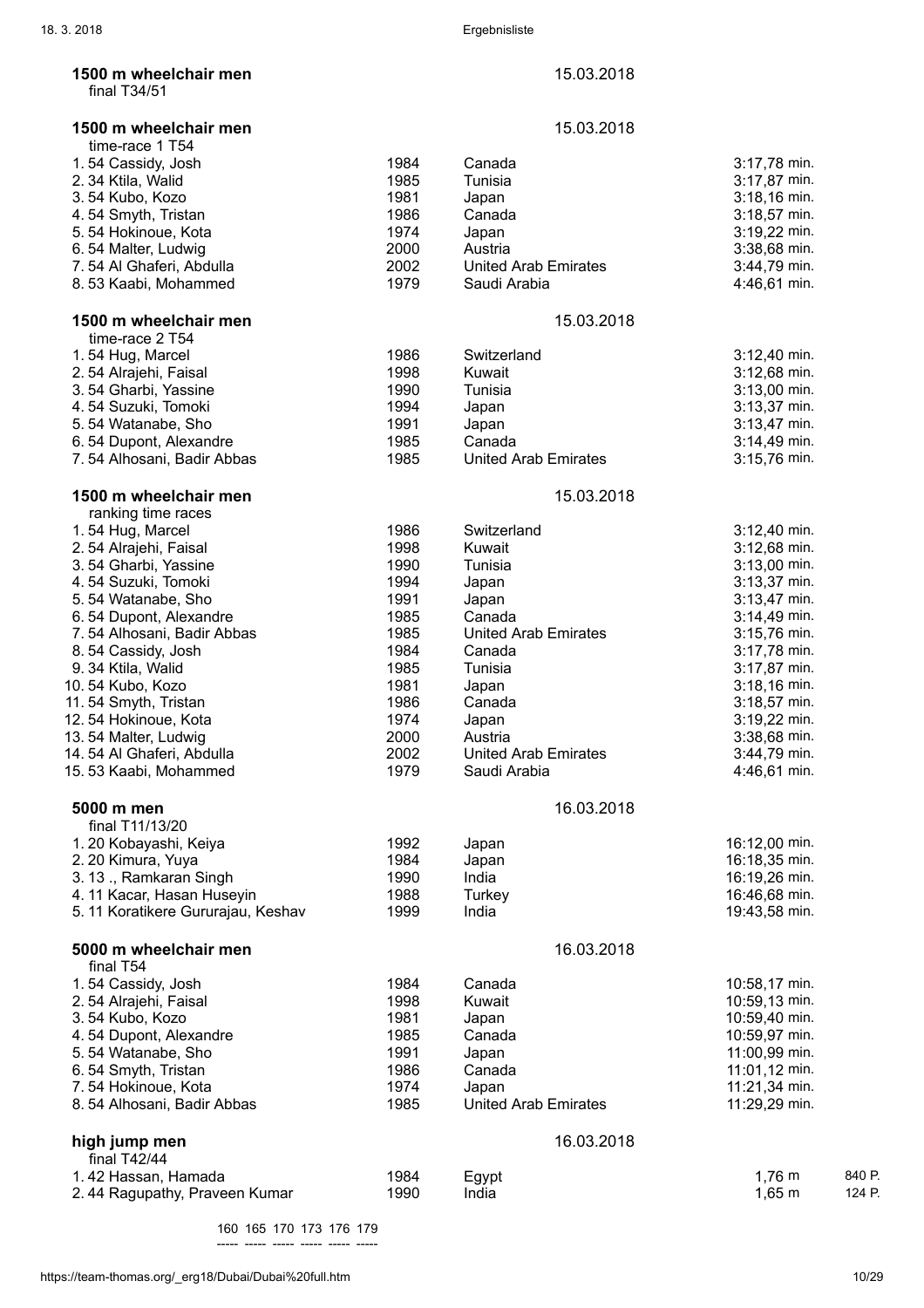| 18.3.2018                                        |                                            |                    | Ergebnisliste      |                |             |        |
|--------------------------------------------------|--------------------------------------------|--------------------|--------------------|----------------|-------------|--------|
| 1. Hassan<br>o<br>xo<br>$\mathsf{o}$             | $\mathsf{o}$<br>$\mathsf{o}$<br><b>XXX</b> |                    |                    |                |             |        |
| 2. Ragupathy<br>$\mathsf{o}$<br><b>XXX</b><br>xo |                                            |                    |                    |                |             |        |
| long jump men<br>final F44/62/63                 |                                            |                    |                    | 13.03.2018     |             |        |
| 1.44 Baskar, Manoj                               |                                            | 1994               | India              |                | $5,71 \; m$ | 503 P. |
| 5,26<br>5,64                                     | x                                          | 5,71               | 3,89               | X              |             |        |
| $+0,8$<br>$-0,1$                                 |                                            | $+0,1$             | $+0,2$             |                |             |        |
| 2.62 Malakopoulos, Stylianos                     |                                            | 1996               | Greece             |                | $5,67 \; m$ | 485 P. |
| x<br>X                                           | X                                          | X                  | 4,43               | 5,67           |             |        |
|                                                  |                                            |                    | $-0,7$             | $+1,1$         |             |        |
| 3.62 Sevdikalis, Ioannis                         |                                            | 1991               | Greece             |                | 5,55 m      | 428 P. |
| 5,55<br>X                                        | 4,89                                       | 5,20               | 5,20               | X              |             |        |
| $-0,3$                                           | $+0,2$                                     | $+0,4$             | $-0,8$             |                |             |        |
| 4.63 Kosuda, Junta<br>4,24<br>4,54               | 4,68                                       | 1990<br>X          | Japan<br>4,17      | 4,75           | 4,75 m      | 238 P. |
| $-1,0$<br>$-1,6$                                 | $-0,0$                                     |                    | $+3,1$             | $-0,7$         |             |        |
| long jump men                                    |                                            |                    |                    | 14.03.2018     |             |        |
| final T20/36/37                                  |                                            |                    |                    |                |             |        |
| 1.36 Petropoulos, Anastasios                     |                                            | 1990               | Greece             |                | 4,95 m      | 719 P. |
| 4,95<br>X                                        | 4,72                                       | 4,45               | 4,26               | X              |             |        |
| $+0,2$                                           | $+0,9$                                     | $+0,0$             | $-0,5$             |                |             |        |
| 2. 20 Suhani, Suhairi                            |                                            | 1997               | Singapore          |                | $6,14 \, m$ | 688 P. |
| 6,12<br>6, 11                                    | 5,82                                       | $\pmb{\mathsf{x}}$ | 3,06               | 6,14           |             |        |
| $-0,7$<br>$-1,6$                                 | $-0,9$                                     |                    | $-0,6$             | $-0,6$         |             |        |
| 3. 20 Tang, Nikki                                |                                            | 1998               | Hong Kong          |                | $6,11 \; m$ | 676 P. |
| 5,36<br>X<br>$-0,3$                              | 5,86<br>$+0,3$                             | 6,11<br>$-0,2$     | X                  | 5,94<br>$+0,2$ |             |        |
| 4.37 Glaesing, Nico                              |                                            | 1997               | Germany            |                | $5,30 \; m$ | 612 P. |
| 5,09<br>$\pmb{\mathsf{X}}$                       | 5,11                                       | $\pmb{\mathsf{x}}$ | 5,30               | 5,14           |             |        |
| $+0,1$                                           | $+0,5$                                     |                    | $+0,8$             | $-0,9$         |             |        |
| 5.37 Koalick, Franz Michael                      |                                            | 1999               | Germany            |                | $5,01 \; m$ | 463 P. |
| 4,48<br>4,62                                     | 4,98                                       | 5,01               | 4,56               | 4,79           |             |        |
| $-0,7$<br>$-2,5$                                 | $-0,3$                                     | $+0,1$             | $-0,2$             | $+0,1$         |             |        |
| 6. 20 Makroon, Sultan                            |                                            | 1989               | Kuwait             |                | 4,82 m      | 125 P. |
| 4,61<br>4,65                                     | 4,82                                       | X                  | 4,75               | 4,79           |             |        |
| $-0,8$<br>$-0,8$                                 | $-1,4$                                     |                    | $+1,0$             | $-2,0$         |             |        |
| 7.20 Alrashidi, Saeed                            |                                            | 1985               | Kuwait             |                | 4,29 m      | 22 P.  |
| 4,18<br>X                                        | 4,07                                       | 4,28               | 4,19               | 4,29           |             |        |
| $+1,3$                                           | $+0,1$                                     | $+0.4$             | $+0,5$             | $+0,6$         |             |        |
| long jump men<br>final T12/13/46/47              |                                            |                    |                    | 15.03.2018     |             |        |
| 1.13 Salimov, Islam                              |                                            | 1989               | Kazakhstan         |                | 6,93 m      | 958 P. |
| 6,93<br>6,87                                     | 6,80                                       | $\mathsf{x}$       | 6,47               | 6,50           |             |        |
| $+1,4$<br>$+1,4$                                 | $+1,2$                                     |                    | $+0,6$             | $+0,9$         |             |        |
| 2.47 Ashida, Hajimu                              |                                            | 1993               | Japan              |                | $6,61 \; m$ | 878 P. |
| 6,45<br>X                                        | 6,61                                       | 6,59               | $\pmb{\mathsf{X}}$ | 6, 18          |             |        |
| $+1,3$                                           | $+1,3$                                     | $+0,9$             |                    | $+1,1$         |             |        |
| 3. 12 Ishak, Mohamad Saifuddin                   |                                            | 1992               | Malaysia           |                | $6,69 \; m$ | 848 P. |
| 6,40<br>6,21                                     | 6,59                                       | 6,69               |                    | 6,63           |             |        |
| $+0,2$<br>$+0,6$                                 | $+0,8$                                     | $-0,3$             |                    | $+0,4$         |             |        |
| 4.46 Al-Duhaimi, Karrar                          |                                            | 1999               | Iraq               |                | $5,96 \; m$ | 641 P. |
| 5,96<br>5,54<br>$+0,6$<br>$+1,1$                 | X                                          | $\pmb{\mathsf{X}}$ |                    |                |             |        |
| 5.47 Alyasi, Elyas                               |                                            | 2000               | Bahrain            |                | $5,45 \; m$ | 405 P. |
| 5,40<br>5,45                                     | 5,31                                       | 5,19               | 5,19               | 5,20           |             |        |
| $+1,1$<br>$+1,8$                                 | $+0,6$                                     | $+1,0$             | $+0,6$             | $+0,4$         |             |        |
| 6.46 Bakbergen, Kolganat                         |                                            | 1996               | Kazakhstan         |                | $5,18 \; m$ | 281 P. |
| 5,00<br>$\pmb{\mathsf{X}}$                       | X                                          | 5,18               | 5,14               | 4,58           |             |        |
| $+1,5$                                           |                                            | $-0,2$             | $-0,3$             | $-0,9$         |             |        |
| 7.46 Mbassi Eleme, Alain Clovis                  |                                            | 1991               | Cameroon           |                | 4,91 m      | 173 P. |
| 4,85<br>4,70                                     | 4,78                                       | 4,91               | 3,65               | 4,53           |             |        |
| $+1,8$<br>$+1,6$                                 | $+1,7$                                     | $+0,4$             | $-0,2$             | $-0,4$         |             |        |
| 8.46 Beloussov, Denis                            |                                            | 1986               | Kazakhstan         |                | 4,64 m      | 90 P.  |
| 4,46<br>4,62                                     | 4,58                                       | 4,64               | 4,56               | 4,30           |             |        |
| $+1,9$<br>$+1,0$                                 | $+0,9$                                     | $-0,2$             | $+0,3$             | $+0,6$         |             |        |
| 9.46 Aldarmaki, Haitham                          |                                            | 1990               | Oman               |                | $4,13 \; m$ | 13 P.  |
| 3,61<br>3,84<br>$+0,7$<br>$+1,0$                 | 3,35<br>$+1,2$                             | 3,40<br>$+0,7$     | 4,13<br>$+0,7$     | X              |             |        |
|                                                  |                                            |                    |                    |                |             |        |

New Asian Record by Islam Salimov ( Kazakhstan)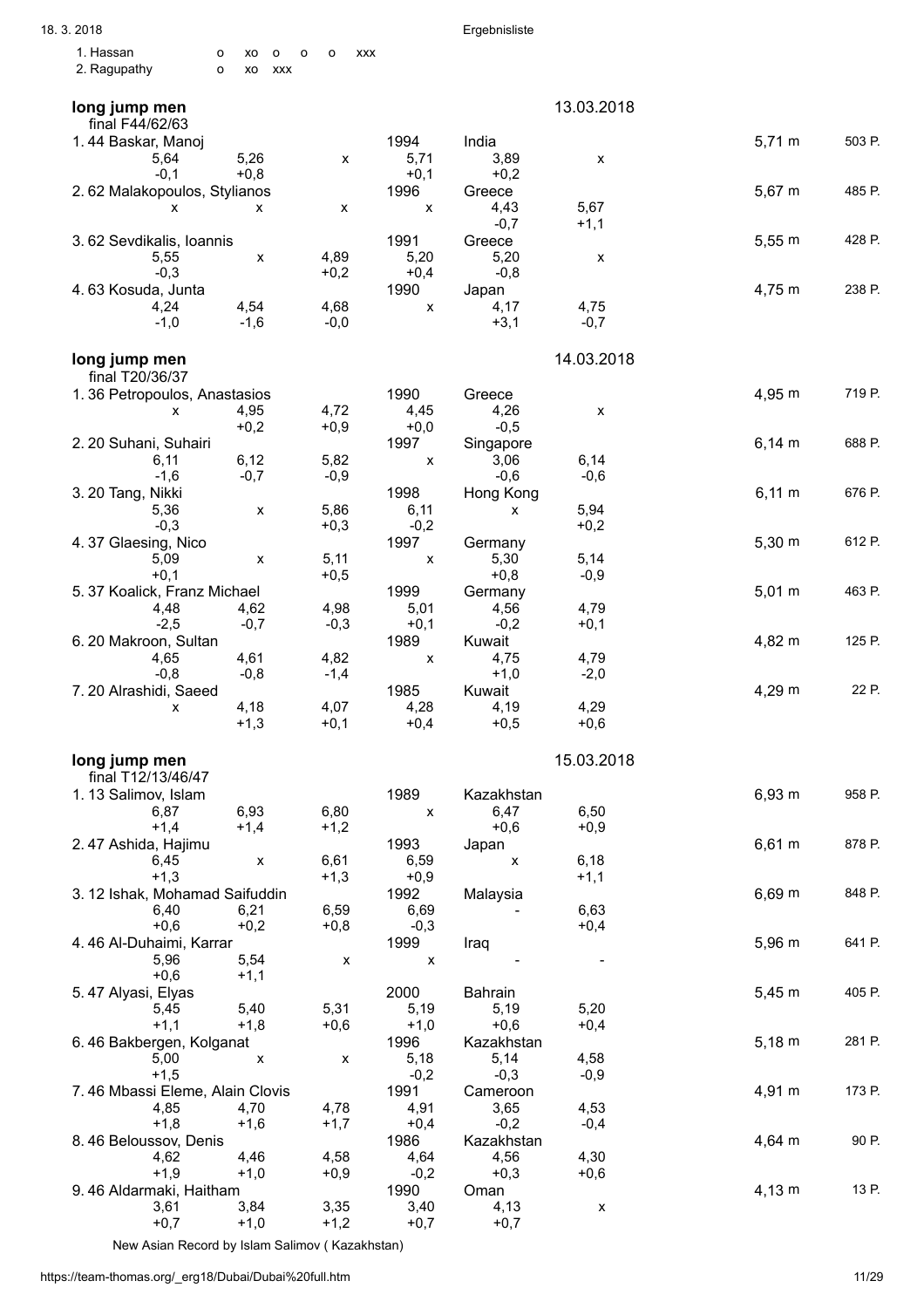#316 yellow card - rule 7.3b

| shot put men                                                |                    | 13.03.2018                                    |                   |        |
|-------------------------------------------------------------|--------------------|-----------------------------------------------|-------------------|--------|
| final F44<br>1.44 Abdelwareth, Ibrahim Ahmed                | 1988               | Egypt                                         | 14,64 m           |        |
| 14,28<br>13,76<br>X                                         | 14,49              | 14,64<br>14,31                                |                   |        |
| 2.44 Nicholls, Taz<br>13,10<br>11,75<br>х                   | 1988<br>12,86      | <b>Great Britain</b><br>12,84<br>12,70        | $13,10 \; m$      |        |
| 3.44 Navaser, Abdolnabi                                     | 1973               | Iran                                          | 12,81 m           |        |
| 12,22<br>11,89<br>x<br>4.44 Hassanpour, Shahram             | х<br>1985          | 12,81<br>12,67<br>Iran                        | $12,52 \, m$      |        |
| 12,44<br>12,52<br>12,43                                     | X                  | 11,77<br>X                                    |                   |        |
| 5.44 Kesavan, Santhamuthuvel<br>11,23<br>11,48<br>X         | 1979<br>11,03      | India<br>11,23<br>11,15                       | 11,48 m           |        |
|                                                             |                    |                                               |                   |        |
| shot put men<br>final F37                                   |                    | 14.03.2018                                    |                   |        |
| 1.37 Buti, Dhari                                            | 1998               | Kuwait                                        | 11,88 m           |        |
| 11,88<br>11,48<br>11,60<br>2.37 Ramadan, Mohamed Mohamed    | 11,50<br>1984      | 11,41<br>11,74<br>Egypt                       | 11,85 m           |        |
| 11,10<br>11,14<br>11,30                                     | 11,25              | 11,85<br>11,41                                |                   |        |
| 3.37 El Saber, El Sayed Abdelmon<br>11,65<br>10,93<br>10,90 | 1984<br>10,96      | Egypt<br>11,24<br>10,89                       | 11,65 m           |        |
| 4.37 Ali, Hamed                                             | 1989               | Kuwait                                        | $11,29 \text{ m}$ |        |
| 11,07<br>10,42<br>11,02<br>5.37 Agahi, Ali                  | 10,40<br>1989      | 11,29<br>x<br>Iran                            | $11,23 \; m$      |        |
| 11,07<br>10,95<br>X                                         | 11,05              | 11,23<br>X                                    |                   |        |
| 6.37 Pallag, Michal<br>9,86<br>10,49<br>10,97               | 1989<br>10,65      | <b>Czech Republic</b><br>10,81<br>X           | $10,97 \; m$      |        |
| 7.37 Zholaman, Yelaman                                      | 1995               | Kazakhstan                                    | 8,95 m            |        |
| 8,76<br>8,58<br>8,59<br>8.37 Alkhaddam, Ashraf              | 8,18<br>1993       | 8,95<br>8,68<br>Iraq                          | 8,91 m            |        |
| 8,91<br>8,34<br>8,61                                        | 8,45               | 8,34<br>8,50                                  |                   |        |
| 9.37 AL MALLAHI, OBAID MOBARAK<br>7,06<br>6,75<br>X         | 1983<br>6,92       | <b>United Arab Emirates</b><br>6,61<br>X      | $7,06 \, m$       |        |
|                                                             |                    |                                               |                   |        |
|                                                             |                    |                                               |                   |        |
| shot put men<br>final $F11/12$                              |                    | 13.03.2018                                    |                   |        |
| 1.11 Olad, Mahdi                                            | 1986               | Iran                                          | 12,82 m           | 968 P. |
| 12,32<br>12,82<br>X                                         | X                  | 12,67<br>12,55                                |                   | 525 P. |
| 2.11 Ghangas, Monu<br>8,56<br>9,35<br>8,57                  | 1993<br>9,64       | India<br>X<br>Х                               | $9,64 \, m$       |        |
| 3.11 Zamanichamazkoti, Rahman<br>9,14                       | 1990               | Iran<br>9,40                                  | $9,40 \; m$       | 481 P. |
| 9,09<br>8,70<br>4.11 Asaad, Ali                             | 9,10<br>1998       | 8,97<br>Syria                                 | $9,13 \; m$       | 430 P. |
| 8,42<br>9,13<br>X                                           | $\pmb{\mathsf{x}}$ | $\pmb{\mathsf{x}}$<br>X                       |                   |        |
| 5. 11 Alkhurayb, Ziyad<br>8,68<br>7,29<br>x                 | 1996<br>8,79       | Saudi Arabia<br>8,88<br>8,47                  | 8,88 m            | 384 P. |
| 6. 12 Negi, Ashish Singh<br>10, 10<br>10,32<br>10,72        | 1980<br>10,08      | India<br>10,66<br>10,96                       | 10,96 m           | 336 P. |
| 7.12 Shamshiri, Ali                                         | 1995               | Iran                                          | $10,73 \; m$      | 304 P. |
| 10,69<br>10,49<br>х                                         | 9,57<br>1983       | 10,73<br>10,64<br>Kuwait                      | 10,66 m           | 294 P. |
| 8. 12 Alharaz, Abdullah<br>10,66<br>9,82<br>9,77            | 10,01              | 10,65<br>9,08                                 |                   |        |
| New Asian Record by Mahdi Olad (Iran).                      |                    |                                               |                   |        |
| shot put men                                                |                    | 14.03.2018                                    |                   |        |
| final F35/36/38                                             | 1984               |                                               |                   | 925 P. |
| 1.35 Bergs, Edgars<br>13,52<br>13,16<br>13,15               | 13,34              | Latvia<br>13,17<br>14,09                      | 14,09 m           |        |
| 2.36 Dietz, Sebastian<br>12,67<br>11,75<br>X                | 1985<br>13,13      | Germany<br>12,59<br>12,02                     | $13,13 \; m$      | 878 P. |
| 3.38 Silovs, Dmitrijs                                       | 1989               | Latvia                                        | 12,30 m           | 690 P. |
| 12,30<br>12,01<br>X<br>4.36 Al Kaabi, Mohammed              | x<br>1996          | 12,20<br>х<br><b>United Arab Emirates</b>     | $11,25 \; m$      | 630 P. |
| 11,25<br>10,46<br>10,36                                     | 10,33              | X<br>X                                        |                   |        |
| 5.38 Vratil, Petr<br>10,15<br>x<br>x                        | 1983<br>10,24      | <b>Czech Republic</b><br>10,69<br>x<br>Kuwait | 10,69 m           | 443 P. |

8,75 9,69 9,74 10,10 10,08 x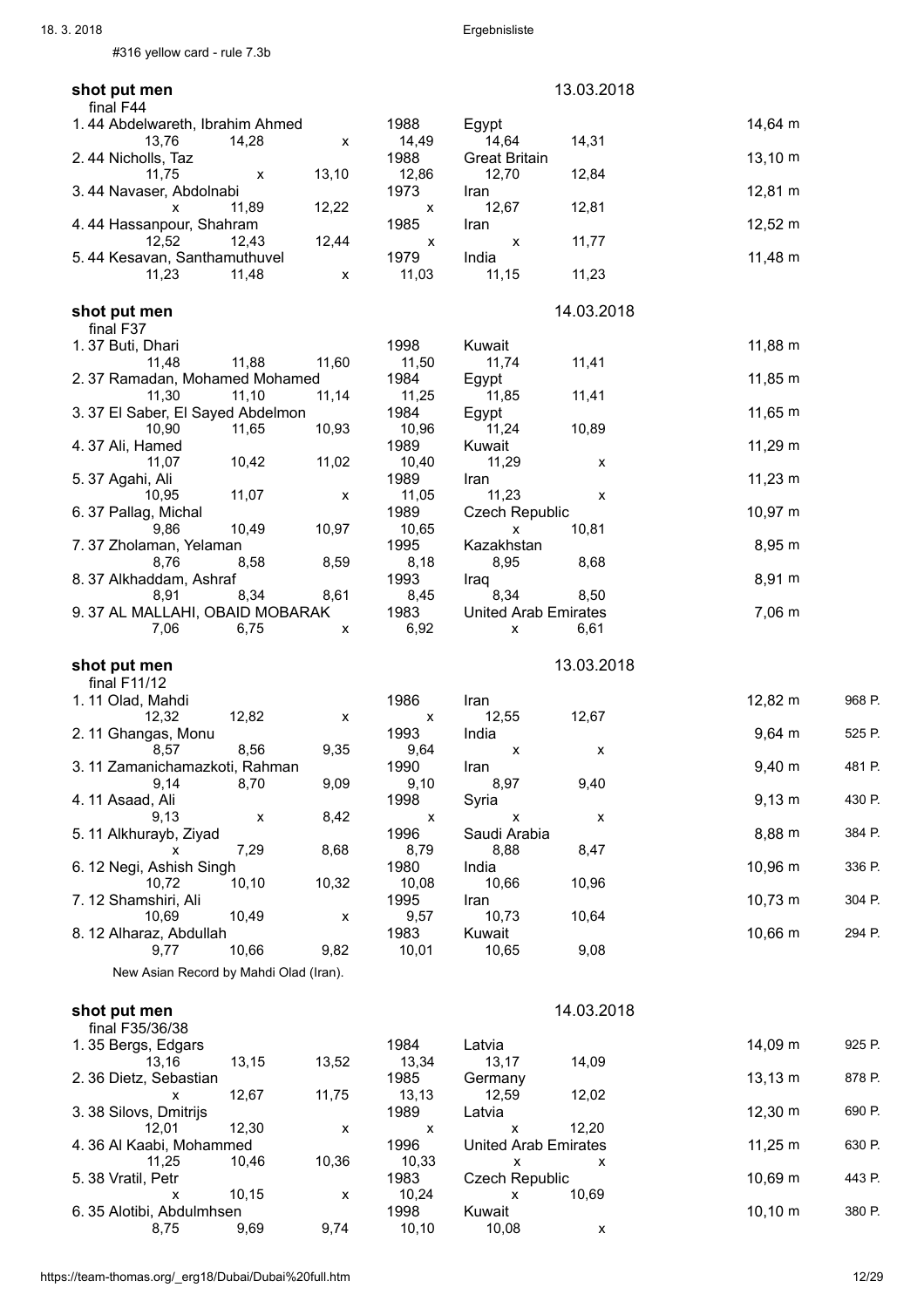| 18.3.2018                                       |       |                | Ergebnisliste               |            |              |         |
|-------------------------------------------------|-------|----------------|-----------------------------|------------|--------------|---------|
| shot put men                                    |       |                |                             | 16.03.2018 |              |         |
| final F40/41/42                                 |       |                |                             |            |              |         |
| 1.40 Tnaiash, Garrah<br>10,40<br>9,67           | 9,62  | 1991<br>10,37  | Iraq<br>10,77               | X          | $10,77 \; m$ | 969 P.  |
| 2.42 Habscheid, Tom                             |       | 1986           | Luxembourg                  |            | 13,79 m      | 881 P.  |
| 13,79<br>X                                      | x     | X              | X                           | 13,31      |              |         |
| 3.41 Beit Sayah, Ali<br>9,77<br>10,43           | 9,95  | 1992<br>9,96   | Iran<br>11,17               | 9,90       | $11,17 \; m$ | 782 P.  |
| 4.42 Bassam Sawsan, Bassam                      |       | 1977           | Syria                       |            | 12,28 m      | 700 P.  |
| 11,30<br>12,12                                  | 11,37 | 12,19          | 12,22                       | 12,28      |              |         |
| 5.40 Lukutin, Alexey<br>7,63<br>8,10            | x     | 1981<br>X      | Kazakhstan<br>7,37          | 7,10       | $8,10 \; m$  | 527 P.  |
| 6.42 Al-Joburi, Mohammad                        |       | 1968           | Sweden                      |            | $11,02 \; m$ | 510 P.  |
| 10,47<br>11,02                                  | 10,57 | 10,53          | 10,80                       | X          |              |         |
| 7.40 Alsaif, Abdullah<br>6,82<br>х              | x     | 1994<br>X      | Kuwait<br>7,17              | 6,84       | $7,17 \; m$  | 322 P.  |
| 8.42 Singh, Surjeet                             |       | 1973           | India                       |            | $9,74 \, m$  | 304 P.  |
| 9,12<br>x                                       | 9,30  | X              | 8,99                        | 9,74       |              |         |
| new Asian Record by Garrah Tnaiash (IRQ)        |       |                |                             |            |              |         |
|                                                 |       |                |                             |            |              |         |
| shot put men<br>final F13/20/46                 |       |                |                             | 16.03.2018 |              |         |
| 1. 20 Zolkefli, Muhammad Ziyad                  |       | 1990           | Malaysia                    |            | 16,42 m      | 1016 P. |
| 16,30<br>16,41                                  | X     | 16,14          | 16,42                       | 16,14      |              |         |
| 2. 20 Senikidis, Dimitrios<br>14,95<br>X        | 14,74 | 1993<br>14,82  | Greece<br>15,27             | X          | 15,27 m      | 936 P.  |
| 3.13 Butucea, Vladimir                          |       | 1992           | Moldova                     |            | 10,78 m      | 842 P.  |
| 10,78<br>X                                      | 10,38 | 10,77          | 10,44                       | 9,71       |              |         |
| 4.46 ., Mohd Yasser<br>13,38<br>12,93           | 12,88 | 1993<br>13,76  | India<br>12,30              | 13,59      | 13,76 m      | 828 P.  |
| 5.46 Gurjar, Sundar Singh                       |       | 1996           | India                       |            | 13,51 m      | 800 P.  |
| 11,98<br>X                                      | x     | 12,76          | 13,51                       | 13,45      |              |         |
| 6.13 Alhassan, Rashid<br>8,91<br>9,57           | 9,10  | 1984<br>10, 10 | Kuwait<br>9,37              | 9,37       | $10,10 \; m$ | 740 P.  |
| 7.46 Alsaleh, Abdullah                          |       | 1981           | Kuwait                      |            | 12,32 m      | 646 P.  |
| 12,13<br>x                                      | x     | 12,32          | 12,31                       | 12,32      |              |         |
| 8.46 Kamishita, Tomu<br>8,99<br>8,50            | 9,17  | 1990<br>8,55   | Japan<br>8,55               | Х          | $9,17 \; m$  | 180 P.  |
| shot put wheelch men                            |       |                |                             | 13.03.2018 |              |         |
| final F55                                       |       |                |                             |            |              |         |
| 1.55 Yadav, Neeraj                              |       | 1984           | India                       |            | 8,85 m       |         |
| 8,15<br>x<br>2.55 Zaker, Zafar                  | X     | 8,74<br>1990   | X<br>Iran                   | 8,85       | 8,81 m       |         |
| 8,50<br>$\pmb{\mathsf{X}}$                      | 8,52  | 8,69           | 8,81                        | 8,62       |              |         |
| 3.55 Alrezk, Wasim                              |       | 1980           | Syria                       |            | 8,63 m       |         |
| 8,04<br>x<br>4.55 Balyan, Amit                  | 8,63  | X<br>1989      | 8,48<br>India               | 8,46       | $8,22 \; m$  |         |
| 7,52<br>7,41                                    | 7,72  | 7,92           | 8,22                        | 7,22       |              |         |
| 5.55 Radhi, Hasan                               |       | 1986           | Bahrain                     |            | $8,18 \; m$  |         |
| 7,87<br>7,59<br>6.55 Scambura, Dusan            | X     | 7,53<br>1966   | x<br><b>Czech Republic</b>  | 8,18       | $7,40 \; m$  |         |
| 7,40<br>6,97                                    | X     | 7,29           | 7,11                        | 7,36       |              |         |
| 7.55 Younas, Omair                              |       | 1996           | <b>United Arab Emirates</b> |            | $6,32 \; m$  |         |
| 6,29<br>5,72<br>8.55 Alsada, Abdulnaser         | 5,87  | X<br>1980      | 6,32<br>Bahrain             | 6,18       | $6,00 \; m$  |         |
| 5,44<br>5,41                                    | x     | 5,63           | 6,00                        | 5,81       |              |         |
| 9.55 Dhanhani, Saeed                            |       | 1980           | <b>United Arab Emirates</b> |            | $5,91 \; m$  |         |
| 5,76<br>5,89                                    | 5,90  | 5,91           | 4,86                        | 4,66       |              |         |
| shot put wheelch men                            |       |                |                             | 14.03.2018 |              |         |
| final F56                                       |       |                |                             |            |              |         |
| 1.56 Tzounis, Konstantinos<br>8,48<br>8,33      | 8,78  | 1991<br>X      | Greece<br>9,21              | 8,90       | $9,21 \; m$  |         |
| 2.56 Albakur, Abd Allhakem                      |       | 1993           | Syria                       |            | $8,59 \; m$  |         |
| 8,59<br>8,55                                    | 8,45  | X              | 8,49                        | 8,28       |              |         |
| 3.56 Hasan, Ahmed<br>8,47<br>$\pmb{\mathsf{x}}$ | X     | 1986<br>8,07   | Bahrain<br>8,13             | 8,36       | 8,47 m       |         |
| 4.56 ., Manihas                                 |       | 1986           | India                       |            | $8,07 \; m$  |         |
| 7,45<br>6,94                                    | 7,40  | 7,99           | 8,07                        | Х          | 7,80 m       |         |
| 5.56 Al Balushi, Talib                          |       | 1975           | Oman                        |            |              |         |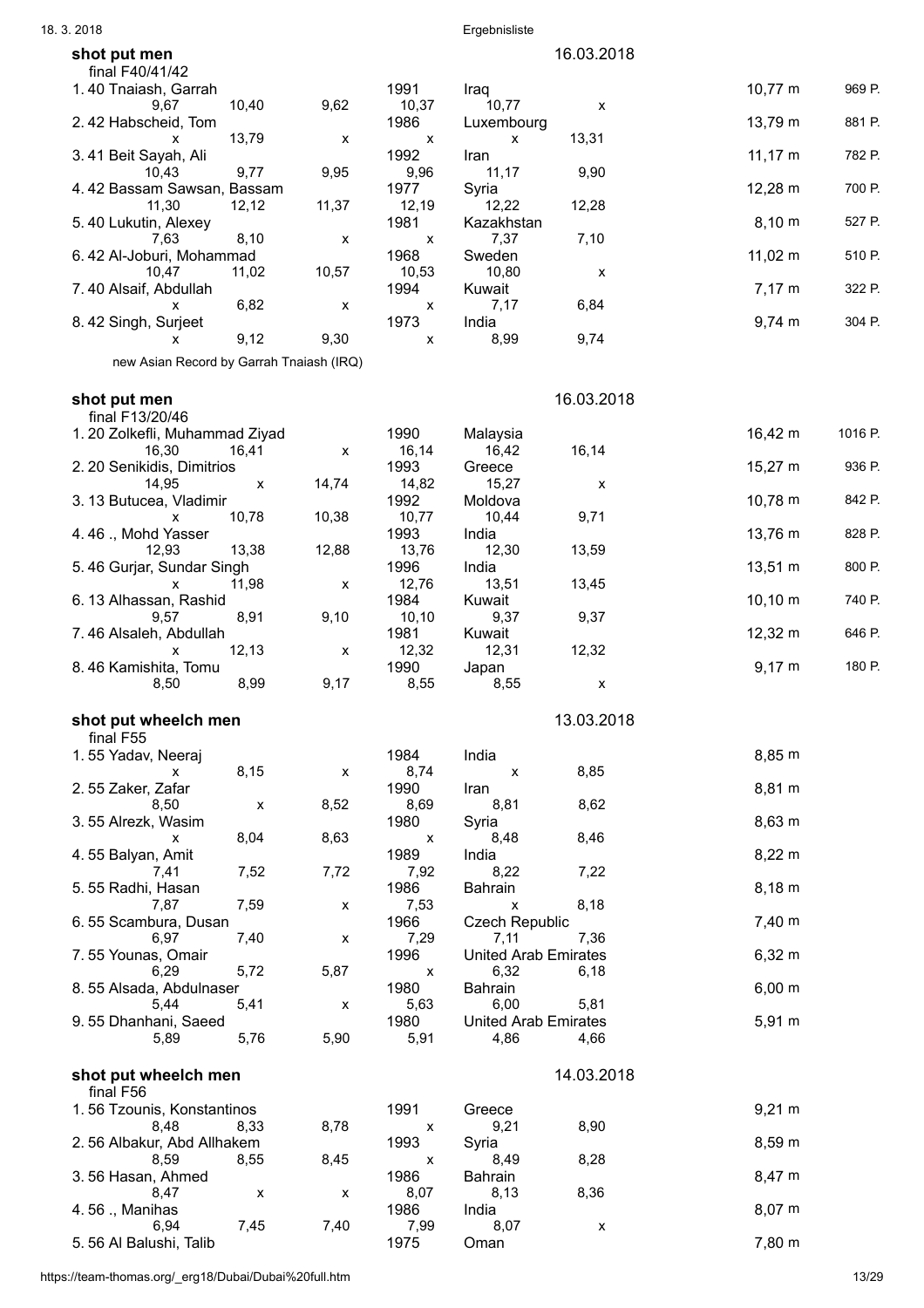| 18.3.2018                                       |           |               | Ergebnisliste                                       |              |
|-------------------------------------------------|-----------|---------------|-----------------------------------------------------|--------------|
| 7,54<br>7,53<br>6.56 Ibrahim, Ibrahim           | 7,80      | 7,62<br>1974  | 7,65<br>7,59<br>Egypt                               | $7,73 \; m$  |
| 7,73<br>x<br>7.56 Tenaijy, Jumah Saeed          | 7,56      | X<br>1979     | 7,32<br>7,54<br><b>United Arab Emirates</b>         | $7,34 \, m$  |
| 7,34                                            | 7,13<br>x | 7,03          | 6,76<br>X                                           |              |
| 8.56 Zeyoudi, Rashed Ahmed<br>6,42<br>6,63      | 6,69      | 1982<br>6,63  | <b>United Arab Emirates</b><br>6,76<br>X            | $6,76 \; m$  |
| shot put wheelch men                            |           |               | 14.03.2018                                          |              |
| final F57<br>1.57 Sidorchuk, Pavel              |           | 1965          | Kazakhstan                                          | $10,85 \; m$ |
| 10,59<br>10,29<br>2.57 Petrous, Jaroslav        | 10,60     | 10,85<br>1977 | 10,69<br>10,65<br><b>Czech Republic</b>             | $10,69 \; m$ |
| 10,06<br>10,06                                  | 10,05     | 10,59         | 9,76<br>10,69                                       |              |
| 3.57 ., Sandeep<br>9,84<br>9,63                 | 10,39     | 1985<br>9,89  | India<br>10,14<br>х                                 | $10,39 \; m$ |
| 4.57 Al Najim, Khalid<br>9,77<br>8,68           | 9,79      | 1984<br>10,14 | Saudi Arabia<br>9,65<br>10,12                       | $10,14 \; m$ |
| 5.57 Alsaigh, Moosa                             |           | 1987          | Bahrain                                             | $8,14 \, m$  |
| 7,82<br>7,82<br>6.57 Abdulaziz Rahmatalla, Saud | 7,89      | 7,91<br>2001  | 7,89<br>8,14<br><b>United Arab Emirates</b>         | $5,00 \; m$  |
| 4,99<br>5,00                                    | 4,40      | 5,00          | 4,78<br>4,88                                        |              |
| 7.57 Krishna Murthy, Balaji<br>4,62<br>4,31     | 4,43      | 1980<br>4,63  | India<br>4,69<br>4,69                               | $4,69 \; m$  |
| shot put wheelch men                            |           |               | 13.03.2018                                          |              |
| final F54<br>1.54 Amiri, Hamed                  |           | 1982          | Iran                                                | $11,20 \; m$ |
| 10,03<br>10,62<br>2.54 Stefanoudakis, Manolis   | 10,82     | 11,20<br>1983 |                                                     | $8,07 \; m$  |
| 8,01<br>7,51                                    | 7,98      | 7,52          | Greece<br>8,07<br>7,80                              |              |
| 3.54 Mahmoudi, Alireza<br>6,37<br>6,87          | 7,07      | 1979<br>6,79  | Iran<br>6,88<br>6,68                                | $7,07 \; m$  |
| 4.54 Gopikrishnan, Vijayasarathy                |           | 1984          | India                                               | $6,63 \; m$  |
| 6,63<br>5.54 Mesbahi, Abdulla                   | 6,21<br>X | 4,88<br>1985  | X<br>x<br><b>United Arab Emirates</b>               | 6,39 m       |
| 6,29<br>6,07<br>6.54 Al Hubaishi, Fawzi         | 6,09      | 6,39<br>1978  | 6,26<br>х<br>Oman                                   | $6,00 \; m$  |
| 5,81<br>5,31                                    | 6,00      | 5,92          | 5,63<br>X                                           |              |
| 7.54 Nacin, Stanislav<br>5,81<br>5,71           | 5,16      | 1960<br>5,84  | Czech Republic<br>5,90<br>5,95                      | $5,95 \; m$  |
| 8.54 Alanazi, Saleh<br>5,64<br>5,43             | 5,71      | 1988<br>5,52  | Saudi Arabia<br>5,54<br>5,44                        | $5,71 \; m$  |
| 9.54 Yeganehfar, Saeid                          |           | 1969          | Iran                                                | $5,38 \; m$  |
| 5,11<br>10.54 Alfadhli, Eisa                    | 5,22<br>X | X<br>1972     | 5,30<br>5,38<br>Kuwait                              | $5,34 \; m$  |
| 5,23<br>5,34<br>11.54 Al Lami, Akram            | 4,24      | x<br>1992     | 5,08<br>X                                           | $5,09 \; m$  |
| 4,90<br>5,02                                    | X         | 5,05          | Iraq<br>5,09<br>4,98                                |              |
| 12.57 Krishna Murthy, Balaji<br>3,60<br>4,22    | 4,33      | 1980<br>4,32  | India<br>3,53<br>3,89                               | $4,33 \; m$  |
| 13.54 Kumar, Sandeep                            |           | 1990          | India                                               | $3,97 \; m$  |
| 3,68<br>3,86<br>14.53 Alshook, Mohamed          | 3,70      | 3,70<br>1991  | 3,97<br>3,40<br>Bahrain                             | $3,39 \; m$  |
| 3,16<br>3,32                                    | 3,31      | 3,39          | 3,16<br>3,13                                        |              |
| shot put wheelch men<br>final F34               |           |               | 13.03.2018                                          |              |
| 1.34 Al-Doori, Omar                             |           | 1975          | Iraq                                                | 7,92 m       |
| 7,89<br>7,92<br>2.33 Ahmadi, Mohammadreza       | 7,37      | 7,73<br>1991  | 7,88<br>7,74<br>Iran                                | 7,92 m       |
| 7,41<br>7,76<br>3.34 Dvorak, Martin             | x         | 7,92<br>1994  | 7,44<br>$\pmb{\mathsf{x}}$<br><b>Czech Republic</b> | 7,90 m       |
| 7,90<br>7,77<br>4.34 Hussain, Ali               | 7,35      | 7,86<br>2000  | 7,89<br>7,50<br><b>United Arab Emirates</b>         | $6,70 \; m$  |
| 6,45<br>6,56                                    | 6,49      | 6,66          | 6,70<br>6,58                                        |              |
| 5.34 Alshawi, Abdulla<br>6,26<br>6,22           | 6,24      | 1993<br>x     | Bahrain<br>6,38<br>6,48                             | $6,48 \; m$  |
| 6.34 Al-Sinani, Sultan                          |           | 1997          | Oman                                                | $6,00 \; m$  |
| 5,81<br>5,84<br>7.34 Bikleyev, Daniyar          | 5,68      | 6,00<br>2001  | 6,00<br>X<br>Kazakhstan                             | $5,77 \; m$  |
| 5,61<br>5,21                                    | 5,58      | 5,70          | 5,77<br>5,60                                        |              |

https://team-thomas.org/\_erg18/Dubai/Dubai%20full.htm 14/29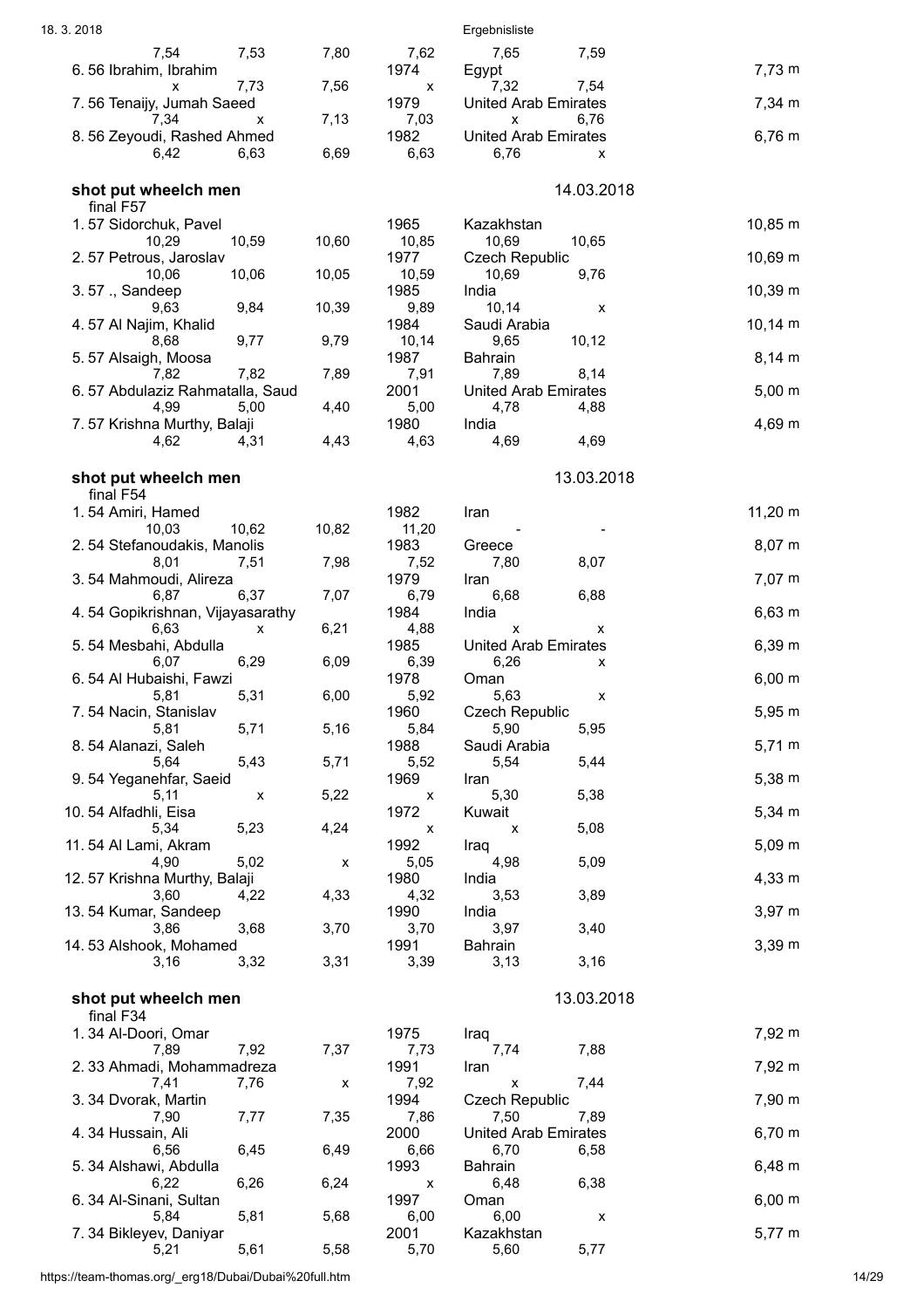| 18.3.2018                                            |       |                           | Ergebnisliste                       |            |              |        |
|------------------------------------------------------|-------|---------------------------|-------------------------------------|------------|--------------|--------|
| 8. 34 Mohammad Alkhayat, Essa Hassan<br>3,92<br>4,52 | x     | 1988<br>4,19              | <b>United Arab Emirates</b><br>3,99 | 4,04       | 4,52 m       |        |
| 34 Taleb Bin Taleb Almarri, Mohammad<br>Jassim       |       | 2003                      | <b>United Arab Emirates</b>         |            | $4,14 \, m$  |        |
| 4,04<br>4,14                                         | x     | 4,03                      | х                                   | 4,09       |              |        |
| 10.34 Alotaibi, Mohammed<br>3,41<br>3,10             | x     | 2002<br>3,61              | Kuwait<br>3,59                      | 3,65       | $3,65 \; m$  |        |
| shot put wheelch men                                 |       |                           |                                     | 15.03.2018 |              |        |
| final F33<br>1.33 Scheil, Daniel                     |       | 1973                      | Germany                             |            | 9,69 m       |        |
| 9,53<br>9,69                                         | x     | 9,52                      | 9,54                                | х          |              |        |
| 2.33 Alnakhli, Hani                                  |       | 1986                      | Saudi Arabia                        |            | $9,02 \, m$  |        |
| 9,02<br>8,80                                         | 8,65  | 8,74                      | x                                   | x          |              |        |
| 3.33 Ahmadi, Mohammadreza<br>8,61                    | 8,42  | 1991                      | Iran<br>8,79                        | 8,74       | 8,79 m       |        |
| x<br>4.33 Alhousani, Ahmed                           |       | 8,05<br>1987              | <b>United Arab Emirates</b>         |            | $8,11 \; m$  |        |
| 7,05<br>7,78                                         | 7,83  | 7,70                      | X                                   | 8,11       |              |        |
| 5. 33 Malaleih, Hassan Ali Obai                      |       | 1984                      | <b>United Arab Emirates</b>         |            | 7,41 m       |        |
| 4,68<br>X                                            | 7,41  | 6,25                      | 6,89                                | 7,29       |              |        |
| 6.33 Ali, Juma Salem<br>4,99                         | 4,14  | 1978<br>4,92              | <b>United Arab Emirates</b><br>4,85 | 4,93       | $5,08 \; m$  |        |
| 5,08<br>7.33 Stefanidis, Lazaros                     |       | 1957                      | Greece                              |            | $4,35 \; m$  |        |
| 3,82<br>3,99                                         | 4,03  | 4,35                      | 3,93                                | X          |              |        |
| 8. 33 Al Sulaimi, Samir                              |       | 1987                      | Oman                                |            | $2,63 \, m$  |        |
| 2,56<br>2,52                                         | 2,47  | 2,23                      | 2,43                                | 2,63       |              |        |
| shot put wheelch men                                 |       |                           |                                     | 15.03.2018 |              |        |
| final F32/52/53                                      |       |                           |                                     |            |              |        |
| 1.32 Al Mashaykhi, Mohammed<br>8,35<br>7,01          | 8,27  | 1991<br>10,21             | Oman<br>9,67                        | 9,75       | $10,21 \; m$ | 958 P. |
| 2.53 Abdulsalam, Alaa                                |       | 1993                      | Syria                               |            | 6,97 m       | 706 P. |
| 6,30<br>6,60                                         | 6,97  | 6,83                      | х                                   | 6,89       |              |        |
| 3.32 Al Qasmi, Mohammed                              |       | 1998                      | Oman                                |            | 7,20 m       | 495 P. |
| 6,62<br>6,67                                         | 6,45  | 7,20                      | 6,87                                | 7,03       |              |        |
| 4.32 Khalaf, Adil                                    |       | 1984                      | Iraq                                |            | 5,55 m       | 183 P. |
| 5,18<br>х<br>5. 32 Alzahrani, Khalid                 | 5,08  | 5,55<br>1999              | 5,35<br>Saudi Arabia                | x          | $5,14 \; m$  | 124 P. |
| 4,92<br>4,50                                         | 3,74  | 5,14                      | 4,89                                | 4,80       |              |        |
| 6.53 Alshook, Mohamed                                |       | 1991                      | Bahrain                             |            | 4,00 m       | 83 P.  |
| 3,79<br>3,80                                         | 4,00  | 3,86                      | X                                   | 3,97       |              |        |
| 7.32 Almasoud, Abdulaziz                             |       | 1993                      | Kuwait                              |            | $4,16 \; m$  | 34 P.  |
| 4,16<br>3,46                                         | 3,75  | 3,80                      | 3,72                                | 3,58       |              |        |
| 8.52 Gumar, Qahtan<br>3,36<br>x                      | 3,31  | 1978<br>3,39              | Iraq<br>3,65                        | 3,12       | $3,65 \; m$  | 16 P.  |
|                                                      |       |                           |                                     |            |              |        |
| discus men<br>final F44                              |       |                           |                                     | 14.03.2018 |              |        |
| 1.44 Nicholls, Taz                                   |       | 1988                      | <b>Great Britain</b>                |            | 42,51 m      |        |
| 39,33<br>X                                           | 42,51 | $\boldsymbol{\mathsf{x}}$ | 39,92                               | 39,13      |              |        |
| 2.44 Abdelwareth, Ibrahim Ahmed                      |       | 1988                      | Egypt                               |            | 41,63 m      |        |
| 38,83<br>37,43                                       | X     | 38,45                     | 41,63                               | 40,99      |              |        |
| 3.44 Singh, Jagminder<br>36,96<br>38,38              | 36,19 | 1978<br>33,84             | India<br>38,13                      | 39,05      | 39,05 m      |        |
| 4.44 Kesavan, Santhamuthuvel                         |       | 1979                      | India                               |            | 38,69 m      |        |
| 37,63<br>38,69                                       | x     | X                         | 27,87                               | 31,39      |              |        |
| 5.44 Hassanpour, Shahram                             |       | 1985                      | Iran                                |            | 37,78 m      |        |
| 35,85<br>36,60                                       | X     | X                         | 35,97                               | 37,78      |              |        |
| 6.44 Navaser, Abdolnabi                              |       | 1973                      | Iran<br>32,51                       | 37,66      | 37,66 m      |        |
| 26,03<br>27,90                                       | 32,68 | x                         |                                     |            |              |        |
| discus men<br>final F46                              |       |                           |                                     | 14.03.2018 |              |        |
| 1.46 Gurjar, Sundar Singh                            |       | 1996                      | India                               |            | 40,18 m      |        |
| 40,18<br>x                                           | X     | 34,84                     | 39,17                               | 35,88      |              |        |
| 2.46 Alsaleh, Abdullah                               |       | 1981                      | Kuwait                              |            | 36,71 m      |        |
| 36,71<br>X                                           | x     | x                         | X                                   | 35,83      |              |        |
| 3.46 Bakbergen, Kolganat                             |       | 1996                      | Kazakhstan                          |            | 25,37 m      |        |
| X<br>24,48<br>4.46 Kamishita, Tomu                   | 20,00 | 24,91<br>1990             | 25,37<br>Japan                      | X          | $21,36 \; m$ |        |
| 21,36<br>X                                           | X     | 19,75                     | $\pmb{\mathsf{X}}$                  | 17,69      |              |        |
| 5.46 Beloussov, Denis                                |       | 1986                      | Kazakhstan                          |            | 20,80 m      |        |

https://team-thomas.org/\_erg18/Dubai/Dubai%20full.htm 15/29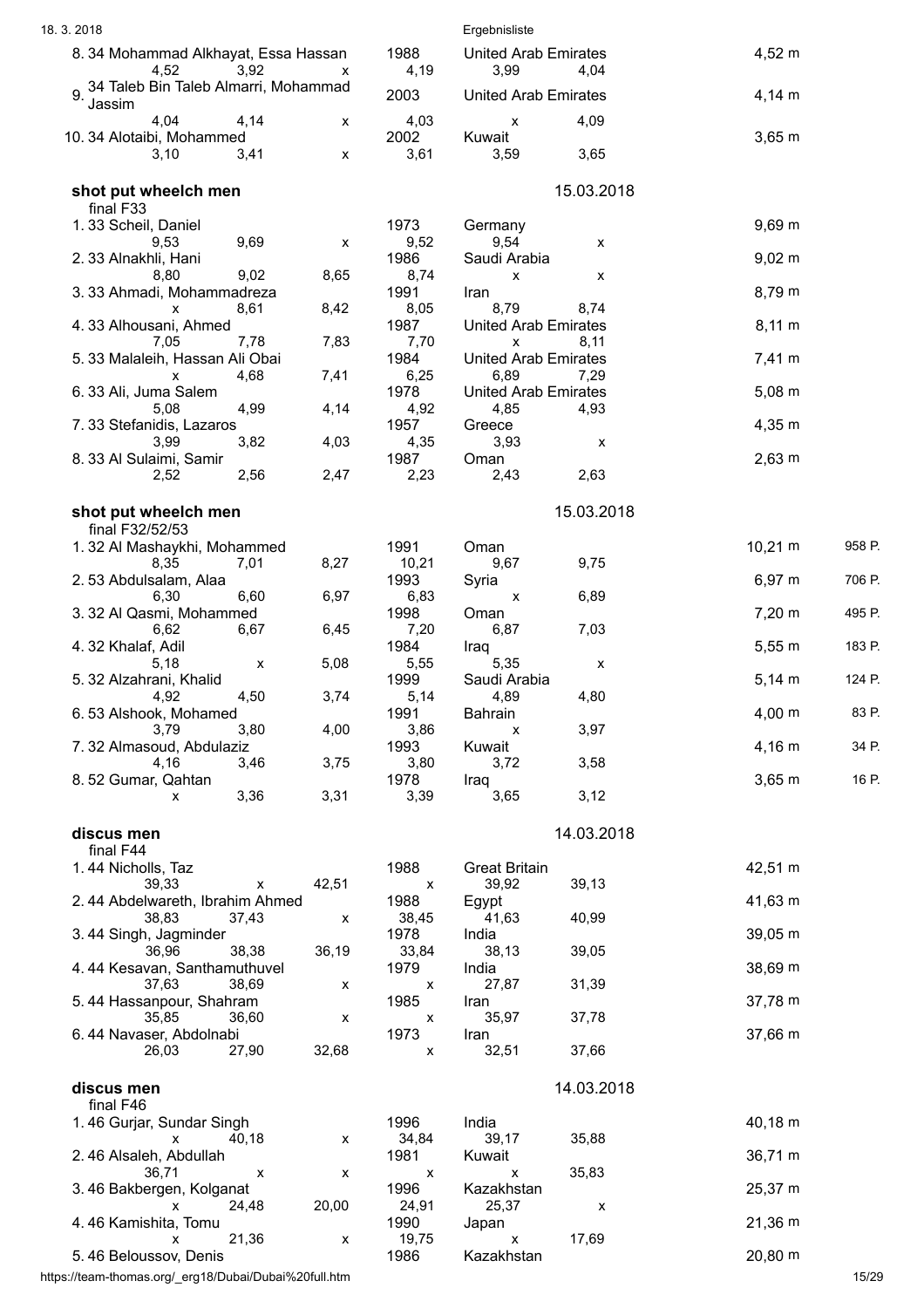| 18.3.2018                        |       |                           |                                              |                           | Ergebnisliste                                     |            |              |         |
|----------------------------------|-------|---------------------------|----------------------------------------------|---------------------------|---------------------------------------------------|------------|--------------|---------|
|                                  | X     | 17,16                     | 16,55                                        | 20,80                     | $\mathsf{x}$                                      | X          |              |         |
| discus men<br>final F42          |       |                           |                                              |                           |                                                   | 15.03.2018 |              |         |
| 1.42 Habscheid, Tom              |       |                           |                                              | 1986                      | Luxembourg                                        |            | 43,97 m      |         |
|                                  | X     | 42,67                     | 43,97                                        | $\pmb{\chi}$              | 43,33                                             | x          |              |         |
| 2.42 Bassam Sawsan, Bassam       | 35,48 | 32,78                     | 36,95                                        | 1977<br>35,55             | Syria<br>х                                        | 36,96      | 36,96 m      |         |
| 3.42 Al-Joburi, Mohammad         |       |                           |                                              | 1968                      | Sweden                                            |            | $35,16 \; m$ |         |
| 4.42 Singh, Surjeet              | 31,86 | 31,03                     | 35,16                                        | 32,18<br>1973             | 34,59<br>India                                    | 32,66      | 31,98 m      |         |
|                                  | 30,86 | 31,79                     | x                                            | 29,11                     | 31,98                                             | 31,68      |              |         |
| discus men<br>final F35/36/40/41 |       |                           |                                              |                           |                                                   | 13.03.2018 |              |         |
| 1.40 Tnaiash, Garrah             |       |                           |                                              | 1991                      | Iraq                                              |            | 23,67 m      | 1014 P. |
|                                  | 23,67 | x                         | 21,67                                        | 21,26                     | 17,18                                             | X          |              |         |
| 2.40 Naas, Ahmed                 | 21,30 | 23,23                     | х                                            | 1992<br>19,52             | Iraq<br>21,50                                     | 21,24      | 23,23 m      | 997 P.  |
| 3.36 Dietz, Sebastian            |       |                           |                                              | 1985                      | Germany                                           |            | 42,80 m      | 966 P.  |
| 4.40 Alsaif, Abdullah            | 37,80 | 42,56                     | 38,36                                        | 42,59<br>1994             | 41,78<br>Kuwait                                   | 42,80      | 20,33 m      | 855 P.  |
|                                  | 19,31 | 18,90                     | 20,10                                        | 18,50                     | 20,33                                             | X          |              |         |
| 5.36 Al Kaabi, Mohammed          | 35,54 | 35,69                     | 32,86                                        | 1996                      | <b>United Arab Emirates</b><br>$\pmb{\mathsf{X}}$ | х          | 35,69 m      | 747 P.  |
| 6.40 Lukutin, Alexey             |       |                           |                                              | X<br>1981                 | Kazakhstan                                        |            | 15,86 m      | 505 P.  |
|                                  | 14,77 | 15,74                     | X                                            | 15,86                     | 11,10                                             | х          |              |         |
| 7.41 Beit Sayah, Ali             | X     | X                         | 23,52                                        | 1992<br>27,79             | Iran<br>27,25                                     | x          | 27,79 m      | 455 P.  |
| 8.35 Alotibi, Abdulmhsen         |       |                           |                                              | 1998                      | Kuwait                                            |            | 28,45 m      | 369 P.  |
| 9.40 Adil, Murad Ahmad           | 26,88 | 28,45                     | $\pmb{\mathsf{X}}$                           | X<br>1994                 | 27,36<br><b>United Arab Emirates</b>              | 27,92      | 13,65 m      | 303 P.  |
|                                  | 13,65 | 13,09                     | 12,00                                        | 12,60                     | 13,21                                             | 12,93      |              |         |
|                                  |       |                           | new European Record by Sebastian Dietz (GER) |                           |                                                   |            |              |         |
|                                  |       |                           |                                              |                           |                                                   |            |              |         |
|                                  |       |                           |                                              |                           |                                                   |            |              |         |
| discus men<br>final F37/38       |       |                           |                                              |                           |                                                   | 15.03.2018 |              |         |
| 1.37 Ramadan, Mohamed Mohamed    |       |                           |                                              | 1984                      | Egypt                                             |            | 48,23 m      | 893 P.  |
| 2.37 Abbad Ali, Abbad            | 40,24 | 43,12                     | 48,23                                        | X<br>1992                 | 45,86<br><b>United Arab Emirates</b>              | X.         | 42,48 m      | 729 P.  |
|                                  | 41,93 | X                         | 42,48                                        | $\boldsymbol{\mathsf{x}}$ | X                                                 | x          |              |         |
| 3.37 Ali, Hamed                  | 37,51 | $\pmb{\mathsf{x}}$        | 35,91                                        | 1989<br>38,32             | Kuwait<br>37,04                                   | X          | 38,32 m      | 579 P.  |
| 4.37 Buti, Dhari                 |       |                           |                                              | 1998                      | Kuwait                                            |            | 37,44 m      | 545 P.  |
| 5.38 Vratil, Petr                | 37,44 | 36,81                     | X                                            | 36,82<br>1983             | X                                                 | 37,17      |              | 502 P.  |
|                                  | 29,65 | 32,75                     | 31,29                                        | 32,69                     | Czech Republic<br>x                               | 33,16      | $33,16 \; m$ |         |
| 6.37 Alkhaddam, Ashraf           |       |                           |                                              | 1993                      | Iraq                                              |            | 36,14 m      | 493 P.  |
| 7.37 Pallag, Michal              | 36,14 | X                         | X                                            | X<br>1989                 | x<br><b>Czech Republic</b>                        | x          | $32,23 \; m$ | 337 P.  |
|                                  | 32,23 | X                         | 31,81                                        | 31,62                     | $\mathsf{X}$                                      | х          |              |         |
| 8.37 Zholaman, Yelaman           | 29,26 | X                         | X                                            | 1995<br>X                 | Kazakhstan<br>$\mathsf{x}$                        | x          | 29,26 m      | 227 P.  |
| 9.37 Agahi, Ali                  |       |                           |                                              | 1989                      | Iran                                              |            | 26,89 m      | 151 P.  |
| 10.37 AL MALLAHI, OBAID MOBARAK  | 26,89 | 25,82                     | 23,92                                        | $\mathbf{x}$<br>1983      | 25,06<br><b>United Arab Emirates</b>              | 26,87      | 25,42 m      | 112 P.  |
|                                  | 25,39 | 24,09                     | 25,31                                        | 25,16                     | 25,42                                             | 24,01      |              |         |
| discus men                       |       |                           |                                              |                           |                                                   | 16.03.2018 |              |         |
| final F11/12/13                  |       |                           |                                              |                           |                                                   |            |              |         |
| 1. 12 Shamshiri, Ali             | 44,29 | 43,22                     | X                                            | 1995<br>39,79             | Iran<br>41,36                                     | 38,77      | 44,29 m      | 926 P.  |
| 2.11 Olad, Mahdi                 |       |                           |                                              | 1986                      | Iran                                              |            | 38,30 m      | 915 P.  |
|                                  | X     | $\boldsymbol{\mathsf{x}}$ | 26,34                                        | 35,35<br>1993             | $\pmb{\mathsf{X}}$<br>India                       | 38,30      | 33,38 m      | 741 P.  |
| 3.11 Ghangas, Monu               | 32,46 | 32,36                     | 31,81                                        | 31,30                     | 32,30                                             | 33,38      |              |         |
| 4.11 Alkhurayb, Ziyad            | X     |                           |                                              | 1996                      | Saudi Arabia<br>X                                 |            | 28,16 m      | 493 P.  |
| 5. 12 Negi, Ashish Singh         |       | 28,16                     | 28,13                                        | 26,77<br>1980             | India                                             | 27,75      | 28,79 m      | 338 P.  |
| 6.13 Alhassan, Rashid            | 25,43 | 24,51                     | 28,79                                        | X<br>1984                 | X<br>Kuwait                                       | 23,75      | 21,97 m      | 216 P.  |

https://team-thomas.org/\_erg18/Dubai/Dubai%20full.htm 16/29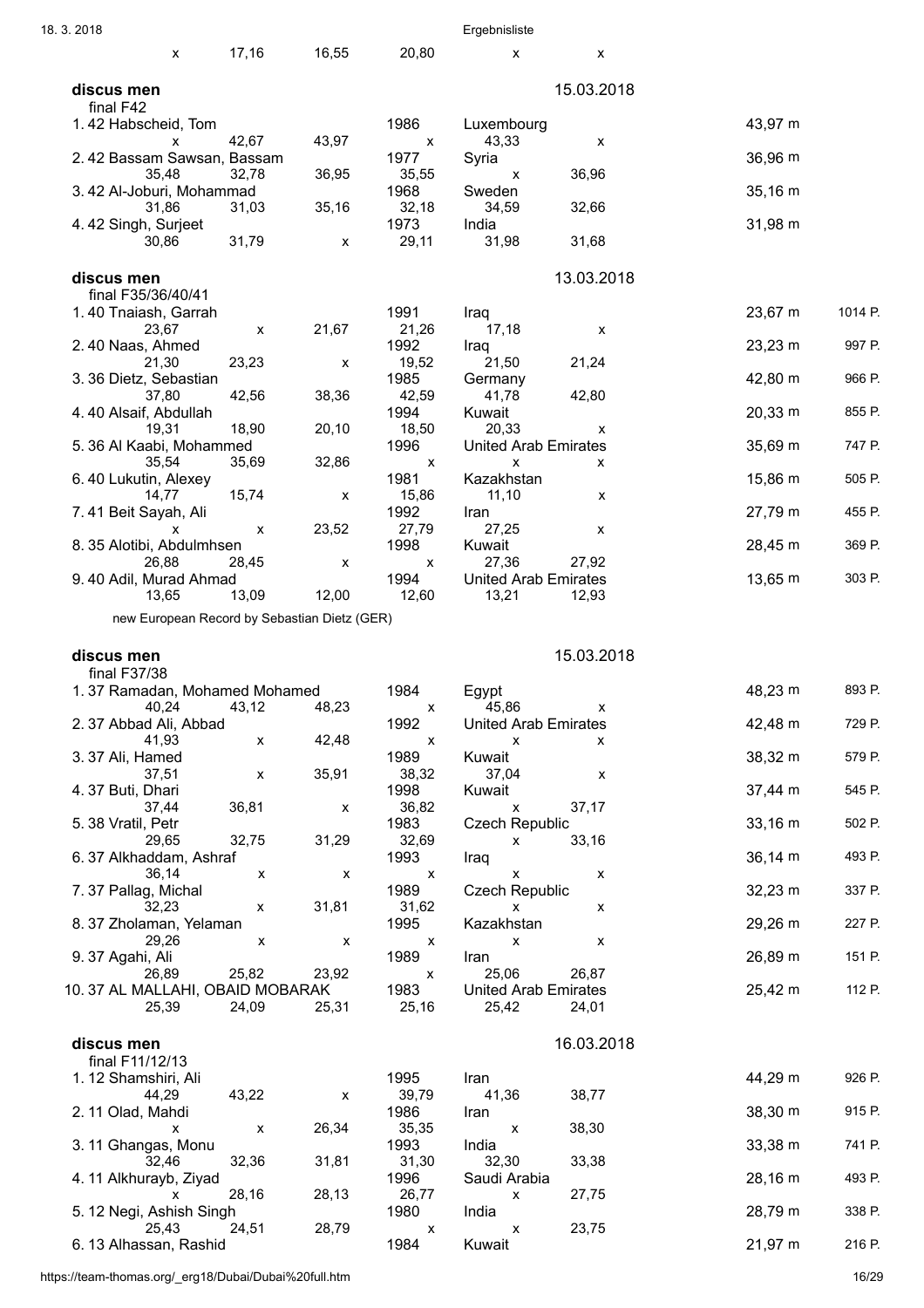| 18.3.2018                                          |       |                           | Ergebnisliste                                 |                   |
|----------------------------------------------------|-------|---------------------------|-----------------------------------------------|-------------------|
| 19,77<br>x<br>7.11 Zamanichamazkoti, Rahman        | 20,83 | 19,94<br>1990             | 21,97<br>19,03<br>Iran                        | 21,96 m<br>191 P. |
| 19,46<br>X<br>new Asian Record by Olad Mahdi (IRI) | x     | X                         | 21,96<br>X                                    |                   |
| discus wheelchair men                              |       |                           | 14.03.2018                                    |                   |
| final F55                                          |       |                           |                                               |                   |
| 1.55 Yadav, Neeraj                                 |       | 1984                      | India                                         | 33,69 m           |
| 29.78<br>31,86<br>2.55 Alrezk, Wasim               | 32,15 | 31,72<br>1980             | 30,44<br>33,69<br>Syria                       | $31,36 \; m$      |
| 20,38<br>30,05                                     | 29,35 | 30,49                     | 31,36<br>22,53                                |                   |
| 3.55 Younas, Omair                                 |       | 1996                      | <b>United Arab Emirates</b>                   | 29,68 m           |
| 27,66<br>29,68<br>4.55 Elsayed, Yaser Abdelaziz    | 28,03 | 27,75<br>1978             | 27,60<br>27,40<br>Egypt                       | 26,92 m           |
| 25,25<br>25,99                                     | 25,01 | 26,92                     | 24,21<br>26,84                                |                   |
| 5.55 Radhi, Hasan<br>23,27<br>x                    | 23,44 | 1986<br>23,60             | <b>Bahrain</b><br>24,83<br>х                  | 24,83 m           |
| 6.55 Zaker, Zafar                                  |       | 1990                      | Iran                                          | 19,45 m           |
| 17,31<br>x                                         | 19,45 | 17,19                     | X<br>x                                        |                   |
| 7.55 Alsada, Abdulnaser<br>14,97<br>16,00          | 14,26 | 1980<br>15,38             | <b>Bahrain</b><br>15,82<br>X                  | 16,00 m           |
| 8.55 Dhanhani, Saeed                               |       | 1980                      | <b>United Arab Emirates</b>                   | 15,66 m           |
| 14,28<br>x                                         | 15,66 | 14,01                     | 11,60<br>х                                    |                   |
| 9.55 ., Sudarshan Manjuna<br>12,79<br>12,46        | 13,24 | 1993<br>13,81             | India<br>13,78<br>14,10                       | 14,10 m           |
|                                                    |       |                           |                                               |                   |
| discus wheelchair men<br>final F54                 |       |                           | 14.03.2018                                    |                   |
| 1.54 Amiri, Hamed                                  |       | 1982                      | Iran                                          | 29,76 m           |
| 26,24<br>25,43                                     | 29,72 | 28,68                     | 29,76<br>X                                    |                   |
| 2.54 Al Lami, Akram<br>18,56<br>20,31              | 19,90 | 1992<br>X                 | Iraq<br>19,54<br>19,74                        | $20,31 \; m$      |
| 3.54 Yeganehfar, Saeid                             |       | 1969                      | Iran                                          | 19,99 m           |
| x<br>X                                             | 17,64 | 19,25                     | 19,99<br>19,80                                |                   |
| 4.54 Mesbahi, Abdulla<br>18,96<br>X                | 19,38 | 1985<br>19,32             | <b>United Arab Emirates</b><br>19,64<br>19,19 | 19,64 m           |
| 5.54 Gopikrishnan, Vijayasarathy                   |       | 1984                      | India                                         | 18,57 m           |
| 15,38<br>17,55                                     | 17,55 | $\boldsymbol{\mathsf{x}}$ | 15,42<br>18,57                                |                   |
| 6.54 Nacin, Stanislav<br>14,55<br>16,68            | 16,28 | 1960<br>15,68             | <b>Czech Republic</b><br>14,67<br>15,67       | 16,68 m           |
| 7.54 Alfadhli, Eisa                                |       | 1972                      | Kuwait                                        | 16,53 m           |
| 16,29<br>15,92<br>8.54 Al Hubaishi, Fawzi          | 16,20 | 15,78<br>1978             | 16,53<br>15,72<br>Oman                        | $11,40 \; m$      |
| 10,25<br>10,93                                     | 11,40 | 10,97                     | 11,36<br>11,33                                |                   |
| 9.54 Kumar, Sandeep                                |       | 1990                      | India                                         | 10,69 m           |
| 7,94<br>7,37                                       | 8,06  | 10,31                     | 9,62<br>10,69                                 |                   |
| discus wheelchair men                              |       |                           | 15.03.2018                                    |                   |
| final F34<br>1.34 Dvorak, Martin                   |       | 1994                      | <b>Czech Republic</b>                         |                   |
| 19,13<br>19,48                                     | 21,14 | 21,65                     | 20,89<br>21,79                                | 21,79 m           |
| 2.34 Alshawi, Abdulla                              |       | 1993                      | Bahrain                                       | 19,65 m           |
| 18,37<br>17,37<br>3.34 Al-Doori, Omar              | 19,62 | 17,60<br>1975             | 19,65<br>18,34<br>Iraq                        | $17,10 \; m$      |
| 16,18<br>17,03                                     | 16,47 | 17,10                     | 15,70<br>15,65                                |                   |
| 4.34 Al-Sinani, Sultan                             |       | 1997                      | Oman                                          | 16,60 m           |
| 13,09<br>12,49<br>5.34 Bikleyev, Daniyar           | 11,86 | 16,60<br>2001             | 16,21<br>15,96<br>Kazakhstan                  | 14,68 m           |
| 13,89<br>14,06                                     | 14,52 | 13,70                     | 14,68<br>X                                    |                   |
| discus wheelchair men                              |       |                           | 14.03.2018                                    |                   |
| final F32                                          |       |                           |                                               |                   |
| 1.32 Serbus, Frantisek                             |       | 1985                      | <b>Czech Republic</b>                         | 15,42 m           |
| 14,63<br>14,31<br>2.32 Alharthi, Zeyad             | 15,42 | X<br>1995                 | 14,59<br>13,74<br><b>United Arab Emirates</b> | $13,22 \; m$      |
| 13,22<br>11,36                                     | 13,07 | 12,12                     | 12,56<br>X                                    |                   |
| 3. 32 Al Mashaykhi, Mohammed                       |       | 1991                      | Oman                                          | 12,28 m           |
| 11,72<br>x<br>4.32 Alhammadi, Humaid               | 11,87 | 11,17<br>1997             | 10,70<br>12,28<br><b>United Arab Emirates</b> | $9,71 \text{ m}$  |
| 8,78<br>8,18                                       | 8,46  | 9,67                      | 9,71<br>9,51                                  |                   |
| 5.32 Khalaf, Adil                                  |       | 1984                      | Iraq                                          | $8,27 \; m$       |

https://team-thomas.org/\_erg18/Dubai/Dubai%20full.htm 17/29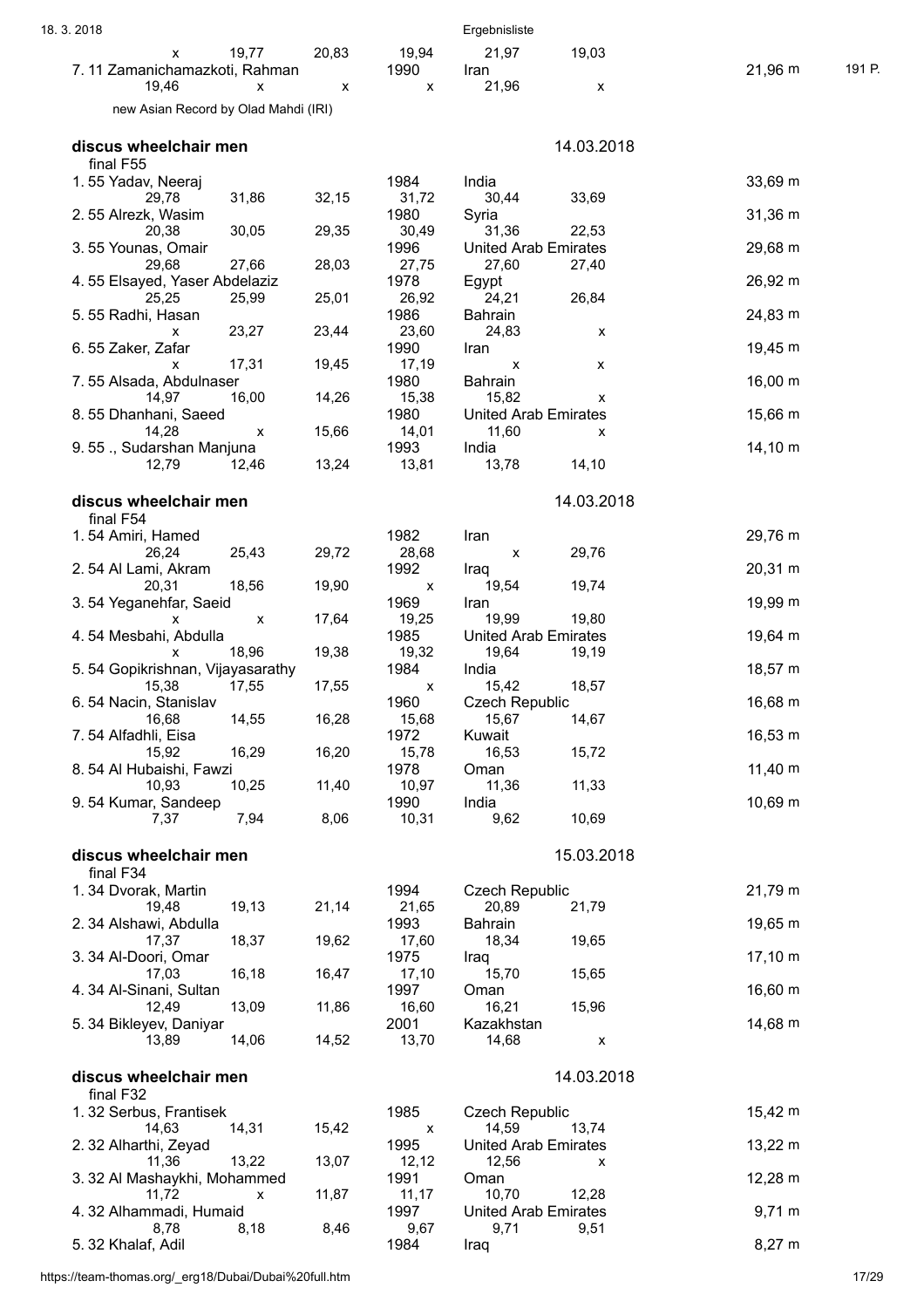| 18.3.2018                              |                |                    |                                   | Ergebnisliste                                 |                          |        |
|----------------------------------------|----------------|--------------------|-----------------------------------|-----------------------------------------------|--------------------------|--------|
| X                                      | 6,02           | 7,43               | 7,27                              | 8,27                                          | X                        |        |
| discus wheelchair men<br>final F56/57  |                |                    |                                   |                                               | 16.03.2018               |        |
| 1.56 Ibrahim, Ibrahim                  |                |                    | 1974                              | Egypt                                         | 38,66 m                  | 887 P. |
| х<br>2.57 ., Sandeep                   | X              | x                  | 38,20<br>1985                     | 38,66<br>India                                | X<br>38,84 m             | 805 P. |
| x<br>3.57 Petrous, Jaroslav            | 37,87          | X                  | 38,84<br>1977                     | 38,84<br>36,96<br><b>Czech Republic</b>       | 38,77 m                  | 803 P. |
| 33,95<br>4.56 Tzounis, Konstantinos    | 38,77          | 35,76              | 38,29<br>1991                     | 37,29<br>Greece                               | x<br>31,76 m             | 664 P. |
| 30,57<br>5.56 Al Balushi, Talib        | 28,02          | 30,17              | 24,42<br>1975                     | 23,82<br>31,76<br>Oman                        | 31,56 m                  | 656 P. |
| х<br>6.56 Tenaijy, Jumah Saeed         | 30,70          | 31,16              | 30,82<br>1979                     | 31,56<br>30,66<br><b>United Arab Emirates</b> | $30,02 \, \text{m}$      | 595 P. |
| x<br>7.56 Albakur, Abd Allhakem        | 30,02          | 29,83              | х<br>1993                         | 29,48<br>29,98<br>Syria                       | 28,27 m                  | 523 P. |
| 26,63<br>8.56 Hasan, Ahmed             | 28,13          | X                  | 28,27<br>1986                     | 28,23<br><b>Bahrain</b>                       | х<br>25,92 m             | 422 P. |
| 20,57<br>9.57 Sidorchuk, Pavel         | 23,80          | 25,18              | 24,81<br>1965                     | 25,92<br>Kazakhstan                           | x<br>27,95 m             | 415 P. |
| X<br>10.56 Zeyoudi, Rashed Ahmed       | 27,95          | 24,58              | 24,51<br>1982                     | 26,27<br>X<br><b>United Arab Emirates</b>     | 21,94 m                  | 257 P. |
| 20,26<br>11.57 Alsaigh, Moosa          | 19,23          | 21,94              | X<br>1987                         | 21,65<br><b>Bahrain</b>                       | X<br>$23,28 \, \text{m}$ | 238 P. |
| x<br>12.56 ., Manihas                  | 21,86          | 19,31              | х<br>1986                         | 22,88<br>23,28<br>India                       | $20,10 \; m$             | 190 P. |
| X<br>13.57 Krishna Murthy, Balaji      | 18,00          | 18,33              | 20,10<br>1980                     | 19,75<br>19,00<br>India                       | 18,26 m                  | 95 P.  |
| 18,26                                  | х              | X                  | x                                 | 16,88<br>$\pmb{\mathsf{x}}$                   |                          |        |
| discus wheelchair men<br>final F33/52  |                |                    |                                   |                                               | 13.03.2018               |        |
| 1.52 Apinis, Aigars<br>18,47           | 19,37          | 19,54              | 1973<br>18,96                     | Latvia<br>19,35<br>19,64                      | 19,64 m                  | 935 P. |
| 2.33 Alnakhli, Hani<br>X               | 24,55          | 24,93              | 1986<br>26,94                     | Saudi Arabia<br>28,15<br>27,99                | 28,15 m                  | 865 P. |
| 3.33 Alhousani, Ahmed<br>26,80         | 26,76          | 26,29              | 1987<br>24,38                     | <b>United Arab Emirates</b><br>24,02<br>26,00 | 26,80 m                  | 812 P. |
| 4.33 Scheil, Daniel<br>19,91           | 22,31          | 16,73              | 1973<br>22,01                     | Germany<br>19,80                              | 22,31 m<br>X             | 594 P. |
| 5.52 Gumar, Qahtan<br>12,67            | 13,17          | $\pmb{\mathsf{X}}$ | 1978<br>12,43                     | Iraq<br>12,77<br>11,94                        | $13,17 \; m$             | 479 P. |
| 6.33 Ali, Juma Salem<br>14,04          | 13,48          | 13,60              | 1978<br>$\boldsymbol{\mathsf{x}}$ | <b>United Arab Emirates</b><br>13,68<br>14,03 | $14,04 \; m$             | 150 P. |
| 7.33 Al Sulaimi, Samir<br>X            | $\pmb{\times}$ | X                  | 1987<br>4,12                      | Oman<br>4,50<br>3,21                          | $4,50 \; m$              |        |
|                                        |                |                    |                                   |                                               |                          |        |
| discus wheelchair men<br>final F51/53  |                |                    |                                   |                                               | 16.03.2018               |        |
| 1.51 Kureja, Marian<br>8,77            | 8,69           | 9,11               | 1980<br>9,20                      | Slovakia<br>9,31                              | $9,31 \; m$<br>8,99      | 710 P. |
| 2.51 Alharthi, Radhi<br>7,75           | 7,35           | 7,63               | 1992<br>8,93                      | Saudi Arabia<br>X                             | 8,93 m<br>8,67           | 660 P. |
| 3.51 Kottinti, Pydiramu<br>7,42        | 6,17           | 7,94               | 1977<br>X                         | India<br>7,71<br>x                            | 7,94 m                   | 517 P. |
| 4.51., Dharambir<br>7,83               | 7,54           | X                  | 1989<br>X                         | India<br>x                                    | 7,83 m<br>7,63           | 500 P. |
| 5.53 Jokar, Abdolreza<br>12,67         | 14,25          | X                  | 1970<br>15,28                     | Iran<br>14,73<br>$\pmb{\mathsf{X}}$           | 15,28 m                  | 398 P. |
| 6.53 Alshook, Mohamed<br>X             | 4,28           | X                  | 1991<br>4,35                      | Bahrain<br>4,49<br>x                          | 4,49 m                   | 2 P.   |
| javelin men                            |                |                    |                                   |                                               | 13.03.2018               |        |
| final F46<br>1.46 Gurjar, Sundar Singh |                |                    | 1996                              | India                                         | 59,98 m                  |        |
| 59,98<br>2.46, Rinku                   | $\mathsf{x}$   | x                  | X<br>1999                         | 59,32<br>India                                | X<br>52,89 m             |        |
| 51,87<br>3.46 Ismail, Mahmoud          | 52,35          | X                  | 51,07<br>1987                     | 52,89<br>50,96<br>Egypt                       | 47,43 m                  |        |
| 47,23<br>4.46 Bakbergen, Kolganat      | 45,66          | 44,53              | 45,31<br>1996                     | 47,39<br>47,43<br>Kazakhstan                  | 42,44 m                  |        |

https://team-thomas.org/\_erg18/Dubai/Dubai%20full.htm 18/29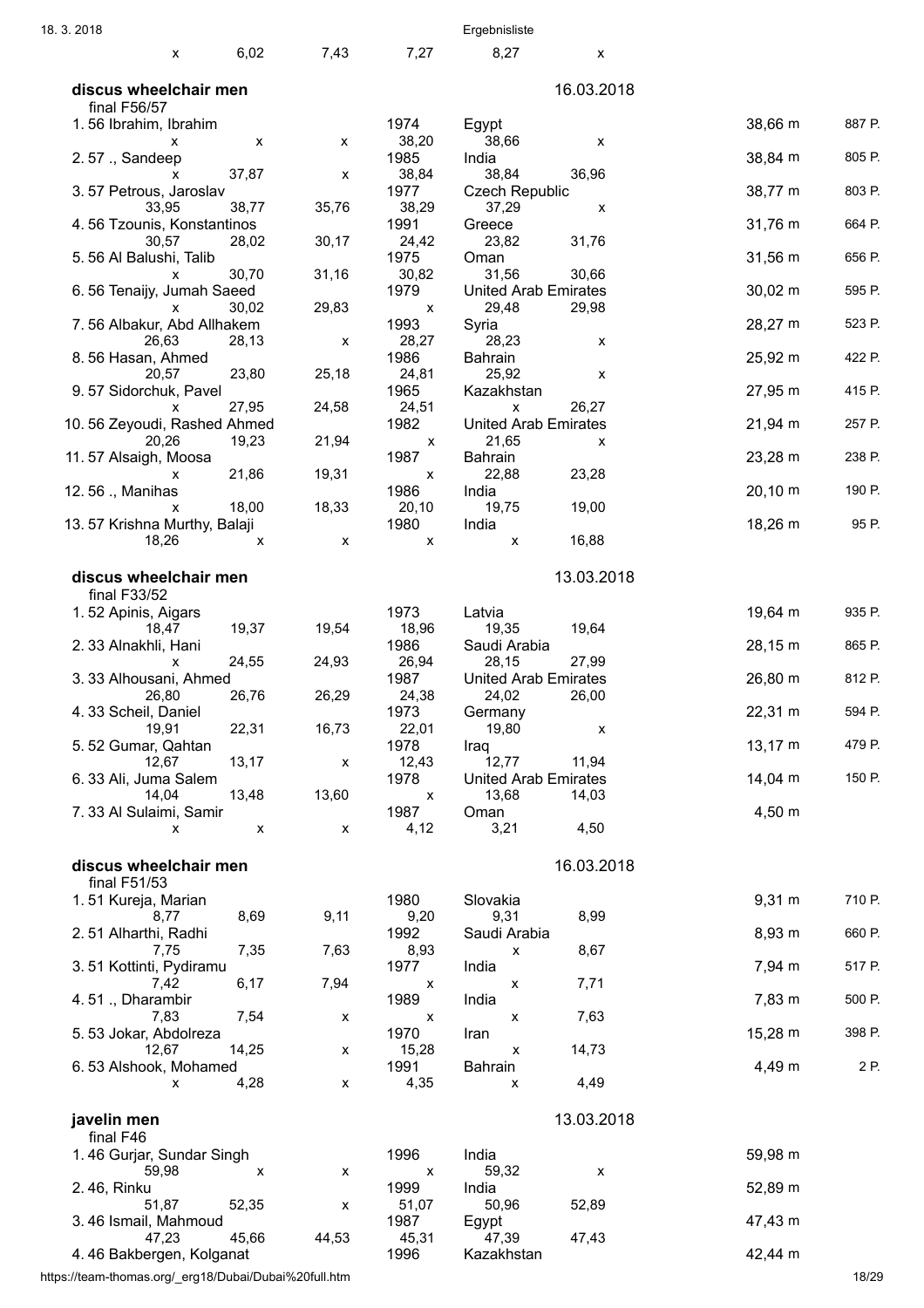| 18.3.2018                                  |                    |                |                            | Ergebnisliste                  |            |              |         |
|--------------------------------------------|--------------------|----------------|----------------------------|--------------------------------|------------|--------------|---------|
| 37,77<br>5.46 Kamishita, Tomu              | 42,44              | 34,27          | $\pmb{\mathsf{X}}$<br>1990 | 39,03<br>Japan                 | 36,58      | 32,31 m      |         |
| 30,75                                      | 32,31              | 29,41          | 30,89                      | 32,06                          | X          |              |         |
| 6.46 Beloussov, Denis<br>31,93             | 31,19              | 27,54          | 1986<br>X                  | Kazakhstan<br>29,07            | X          | 31,93 m      |         |
| javelin men                                |                    |                |                            |                                | 14.03.2018 |              |         |
| final F40/41/42/64                         |                    |                |                            |                                |            |              |         |
| 1.40 Naas, Ahmed<br>x                      | X                  | 33,99          | 1992<br>35,23              | Iraq<br>35,69                  | 36,89      | 36,89 m      | 1021 P. |
| 2.42 Bassam Sawsan, Bassam                 |                    |                | 1977                       | Syria                          |            | 41,92 m      | 745 P.  |
| 41,90<br>3.42 ., Mohammad Sarfraj          | 41,88              | 41,65          | 40,08<br>1995              | 41,57<br>India                 | 41,92      | 40,86 m      | 712 P.  |
| X<br>4.41 Margoc, Marek                    | 36,71              | 36,90          | 40,86<br>1976              | 40,58<br>Slovakia              |            | $31,35 \; m$ | 570 P.  |
| 28,85<br>5.40 Alsaif, Abdullah             | 29,63              | 30,25          | 28,17<br>1994              | 31,35<br>Kuwait                | 30,62      | 24,58 m      | 555 P.  |
| 24,58                                      | 22,63              | 22,71          | 23,52                      | X                              | X          |              |         |
| 6.64 Khabibullin, Rufat<br>38,00           | 38,58              | 32,67          | 1995<br>31,66              | Kazakhstan<br>36,81            | 35,41      | 38,58 m      | 506 P.  |
| 7.40 Lukutin, Alexey<br>14,73              | 14,30              | X              | 1981<br>14,21              | Kazakhstan<br>14,30            |            | 14,73 m      | 81 P.   |
|                                            |                    |                |                            |                                |            |              |         |
| javelin men<br>final F11/12/13/44          |                    |                |                            |                                | 15.03.2018 |              |         |
| 1.11 Ghangas, Monu                         |                    |                | 1993                       | India                          |            | 47,28 m      | 934 P.  |
| 46,96<br>2.44 Atchoukeu Mbithe, Aime Blais | 39,92              | 44,96          | 44,33<br>1989              | 47,28<br>Cameroon              | 46,22      | 34,88 m      | 379 P.  |
| 34,14                                      | 34,88              | x              | 34,80                      | 34,81                          | 33,81      |              |         |
| 3. 11 Alkhurayb, Ziyad<br>24,11            | 21,35              | X              | 1996<br>19,30              | Saudi Arabia<br>X              | 16,25      | 24,11 m      | 161 P.  |
| 4.11 Asaad, Ali<br>X                       | 19,15              | X              | 1998<br>X                  | Syria<br>22,74                 | X          | 22,74 m      | 124 P.  |
| 5. 13 Alhassan, Rashid<br>23,30            | 26,59              | 21,76          | 1984<br>X                  | Kuwait<br>25,66                | 19,38      | 26,59 m      | 63 P.   |
| new Asian Record by Monu Ghangas (IND)     |                    |                |                            |                                |            |              |         |
| javelin men                                |                    |                |                            |                                | 16.03.2018 |              |         |
| final F35/37/38                            |                    |                |                            |                                |            |              |         |
| 1.38 Silovs, Dmitrijs<br>46,88             | 44,36              | X              | 1989<br>48,39              | Latvia<br>X                    | 48,88      | 48,88 m      | 961 P.  |
| 2.37 El Saber, El Sayed Abdelmon           |                    |                | 1984                       | Egypt                          |            | 46,08 m      | 913 P.  |
| 41,15<br>3.38 Vratil, Petr                 | 45,02              | 42,08          | 43,99<br>1983              | 46,08<br><b>Czech Republic</b> | 45,96      | 38,61 m      | 688 P.  |
| 38,61<br>4.37 Zholaman, Yelaman            |                    | $\blacksquare$ | 1995                       | Kazakhstan                     |            | 35,68 m      | 596 P.  |
| 30,53                                      | 35,68              | 32,28          | 35,29                      | 34,73                          | 30,64      |              |         |
| 5.37 ., Manu<br>25,09                      | X                  | X              | 1999<br>31,70              | India<br>х                     | X          | 31,70 m      | 441 P.  |
| 6.37 Ali, Hamed<br>24,07                   | 26,44              | 20,07          | 1989<br>22,65              | Kuwait                         |            | 26,44 m      | 240 P.  |
| 7.35 Alotibi, Abdulmhsen                   |                    |                | 1998                       | Kuwait                         |            | 20,99 m      | 190 P.  |
| 16,48                                      | 20,99              | 18,16          | X                          | 18,00                          | x          |              |         |
| javelin wheelchair men                     |                    |                |                            |                                | 15.03.2018 |              |         |
| final F55<br>1.55 Elsayed, Yaser Abdelaziz |                    |                | 1978                       | Egypt                          |            | 28,58 m      |         |
| 27,87<br>2.55 Yadav, Neeraj                | 28,58              | 27,21          | 27,11<br>1984              | 27,86<br>India                 | 24,80      | 28,36 m      |         |
| 27,86                                      | 28,24              | 28,36          | 27,90                      | 28,14                          | х          |              |         |
| 3.55 Balyan, Amit<br>x                     | 26,85              | X              | 1989<br>26,49              | India<br>27,20                 | 28,33      | 28,33 m      |         |
| 4.55 Zaker, Zafar<br>24,05                 | 22,11              | 23,65          | 1990<br>23,56              | Iran<br>23,67                  | 23,17      | 24,05 m      |         |
| 5.55 Younas, Omair                         |                    |                | 1996                       | <b>United Arab Emirates</b>    |            | 22,61 m      |         |
| 22,40<br>6.55 Scambura, Dusan              | 20,28              | 21,35          | 21,35<br>1966              | 22,61<br><b>Czech Republic</b> | 21,85      | 19,71 m      |         |
| X<br>7.55 Radhi, Hasan                     | $\pmb{\mathsf{x}}$ | x              | х<br>1986                  | 19,71<br><b>Bahrain</b>        | X          | 19,48 m      |         |
| 17,52                                      | X                  | 19,00          | 17,72<br>1980              | X<br>Bahrain                   | 19,48      | 18,71 m      |         |
| 8.55 Alsada, Abdulnaser                    |                    |                |                            |                                |            |              |         |

https://team-thomas.org/\_erg18/Dubai/Dubai%20full.htm 19/29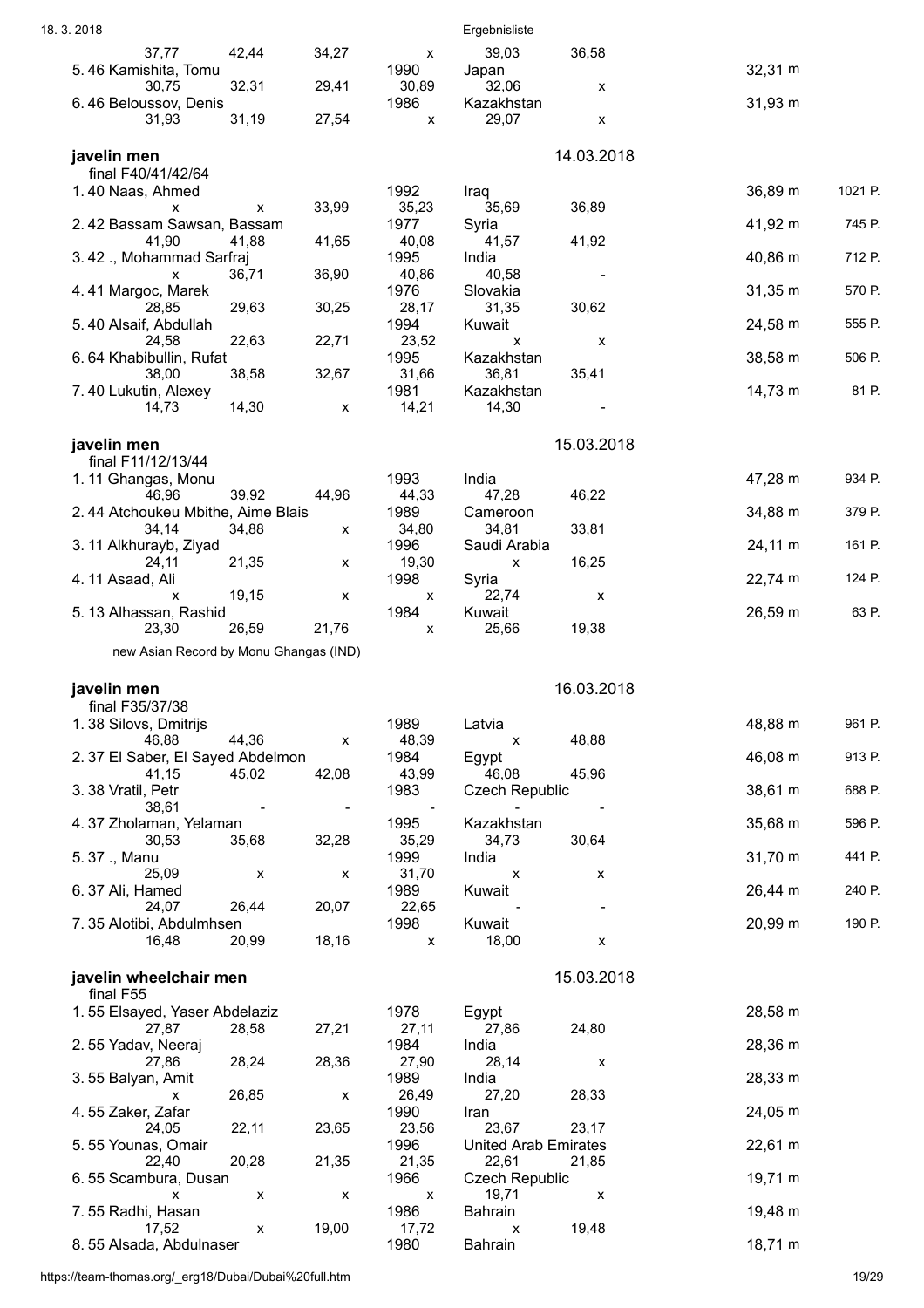| 18.3.2018                                            |       |                    | Ergebnisliste                             |                      |  |
|------------------------------------------------------|-------|--------------------|-------------------------------------------|----------------------|--|
| 16,91<br>16,78                                       | 18,71 | 17,07              | 15,74<br>15,14                            |                      |  |
| 9.55 Dhanhani, Saeed<br>17,94<br>X                   | 17,86 | 1980               | <b>United Arab Emirates</b><br>17,89      | 17,94 m              |  |
| 10.55 ., Sudarshan Manjuna                           |       | X<br>1993          | X<br>India                                | 14,38 m              |  |
| 12,54<br>12,87                                       | X     | 14,26              | 14,38<br>13,17                            |                      |  |
| javelin wheelchair men                               |       |                    | 15.03.2018                                |                      |  |
| final F54                                            |       |                    |                                           |                      |  |
| 1.54 Stefanoudakis, Manolis                          |       | 1983               | Greece                                    | 28,15 m              |  |
| 25,67<br>26,82<br>2.54 Amiri, Hamed                  | 26,49 | X<br>1982          | 28,15<br>27,49<br>Iran                    | 27,85 m              |  |
| 26,25<br>26,97                                       | 27,85 | 25,54              | 26,85<br>26,89                            |                      |  |
| 3.54 Tryputs, Aliaksandr                             |       | 1982               | <b>Belarus</b>                            | 25,37 m              |  |
| 23,55<br>$\pmb{\mathsf{X}}$<br>4.54 Alanazi, Saleh   | X     | 25,37<br>1988      | 24,31<br>X<br>Saudi Arabia                | 18,63 m              |  |
| 18,63<br>16,76                                       | 18,43 | 17,93              | 16,91<br>X                                |                      |  |
| 5.54 Al Hubaishi, Fawzi<br>18,57<br>X                | X     | 1978<br>17,93      | Oman<br>17,78<br>18,10                    | 18,57 m              |  |
| 6.54 Mesbahi, Abdulla                                |       | 1985               | <b>United Arab Emirates</b>               | 18,31 m              |  |
| 16,65<br>18,31                                       | X     | 17,73              | 17,12<br>17,47                            |                      |  |
| 7.54 Mahmoudi, Alireza<br>X<br>X                     | 17,45 | 1979<br>17,52      | Iran<br>17,14<br>17,49                    | $17,52 \text{ m}$    |  |
| 8.54 Nacin, Stanislav                                |       | 1960               | <b>Czech Republic</b>                     | 14,36 m              |  |
| 13,70<br>12,87                                       | 14,19 | 14,36<br>1990      | 14,32<br>X<br>India                       | 12,60 m              |  |
| 9.54 Kumar, Sandeep<br>9,93<br>X                     | X     | 11,48              | 11,86<br>12,60                            |                      |  |
| 10.54 Alblooshi, Ali                                 |       | 1993               | <b>United Arab Emirates</b>               | $11,67 \; m$         |  |
| 11,67<br>11,61                                       | x     | X                  | 11,66<br>x                                |                      |  |
| new Asian Record by Hamed Amiri (IRI)                |       |                    |                                           |                      |  |
| javelin wheelchair men                               |       |                    | 16.03.2018                                |                      |  |
| final F53                                            |       |                    |                                           |                      |  |
| 1.53 Jokar, Abdolreza<br>18,59<br>18,47              | 19,74 | 1970<br>X          | Iran<br>19,60<br>X                        | 19,74 m              |  |
| 2.53 Abdulsalam, Alaa                                |       | 1993               | Syria                                     | $17,47 \; m$         |  |
| 17,47<br>$\pmb{\mathsf{X}}$<br>3.53 Alshook, Mohamed | 17,10 | X<br>1991          | 17,05<br>х<br>Bahrain                     | $8,18 \; m$          |  |
| 6,89<br>7,84                                         | 7,32  | 8,18               | 7,55<br>х                                 |                      |  |
|                                                      |       |                    |                                           |                      |  |
| javelin wheelchair men<br>final F56/57               |       |                    | 13.03.2018                                |                      |  |
| 1.57 Salem, Raed                                     |       | 1982               | Egypt                                     | 38,18 m<br>875 P.    |  |
| 38,18<br>$\pmb{\mathsf{X}}$                          | 35,99 | 35, 13             | 36,54<br>35,91                            | 816 P.               |  |
| 2.57 El Attar, Mahmoud Ramadan<br>33,77<br>32,87     | 36,22 | 1978<br>34,56      | Egypt<br>35,37<br>35,32                   | 36,22 m              |  |
| 3.57 Sidorchuk, Pavel                                |       | 1965               | Kazakhstan                                | 30,64 m<br>612 P.    |  |
| 29,30<br>24,76<br>4.56 Tzounis, Konstantinos         | X     | 30,64<br>1991      | 27,83<br>30,59<br>Greece                  | 557 P.<br>23,45 m    |  |
| 23,31<br>23,45                                       | 12,45 | $\pmb{\mathsf{X}}$ | 21,91<br>22,22                            |                      |  |
| 5.56 Zeyoudi, Rashed Ahmed                           |       | 1982               | <b>United Arab Emirates</b>               | 19,47 m<br>338 P.    |  |
| 17,92<br>19,09<br>6.56 Al Balushi, Talib             | X     | 18,29<br>1975      | 19,47<br>19,42<br>Oman                    | 17,92 m<br>258 P.    |  |
| 17,34<br>X                                           | X     | 17,92              | 16,99<br>X                                |                      |  |
| 7.56 Hasan, Ahmed<br>15,98<br>X                      | 15,88 | 1986<br>14,58      | Bahrain<br>14,90<br>X                     | 15,98 m<br>169 P.    |  |
| 8.57 Alsaigh, Moosa                                  |       | 1987               | Bahrain                                   | 19,09 m<br>140 P.    |  |
| 18,28<br>X<br>9.57 Abdulaziz Rahmatalla, Saud        | 16,95 | X<br>2001          | 19,09<br>X<br><b>United Arab Emirates</b> | 8 P.<br>$10,70 \; m$ |  |
| 9,52<br>9,89                                         | 10,53 | 10,67              | 10,70<br>x                                |                      |  |
|                                                      |       |                    | 14.03.2018                                |                      |  |
| javelin wheelchair men<br>final F33/34               |       |                    |                                           |                      |  |
| 1.33 Scheil, Daniel                                  |       | 1973               | Germany                                   | 22,36 m<br>910 P.    |  |
| 21,66<br>x<br>2.33 Alnakhli, Hani                    | 22,36 | X<br>1986          | 22,11<br>X<br>Saudi Arabia                | 18,18 m<br>671 P.    |  |
| 17,94<br>16,88                                       | 18,18 | 17,14              | X<br>X                                    |                      |  |
| 3.33 Ahmadi, Mohammadreza<br>15,17<br>16,87          | 16,63 | 1991<br>18,16      | Iran<br>17,10<br>17,09                    | 18,16 m<br>670 P.    |  |
| 4.33 Alhousani, Ahmed                                |       | 1987               | <b>United Arab Emirates</b>               | 17,55 m<br>627 P.    |  |
| 16,29<br>17,55                                       | X     | x                  | 17,27<br>x                                | 608 P.               |  |
| 5.33 Malaleih, Hassan Ali Obai                       |       | 1984               | <b>United Arab Emirates</b>               | 17,29 m              |  |

https://team-thomas.org/\_erg18/Dubai/Dubai%20full.htm 20/29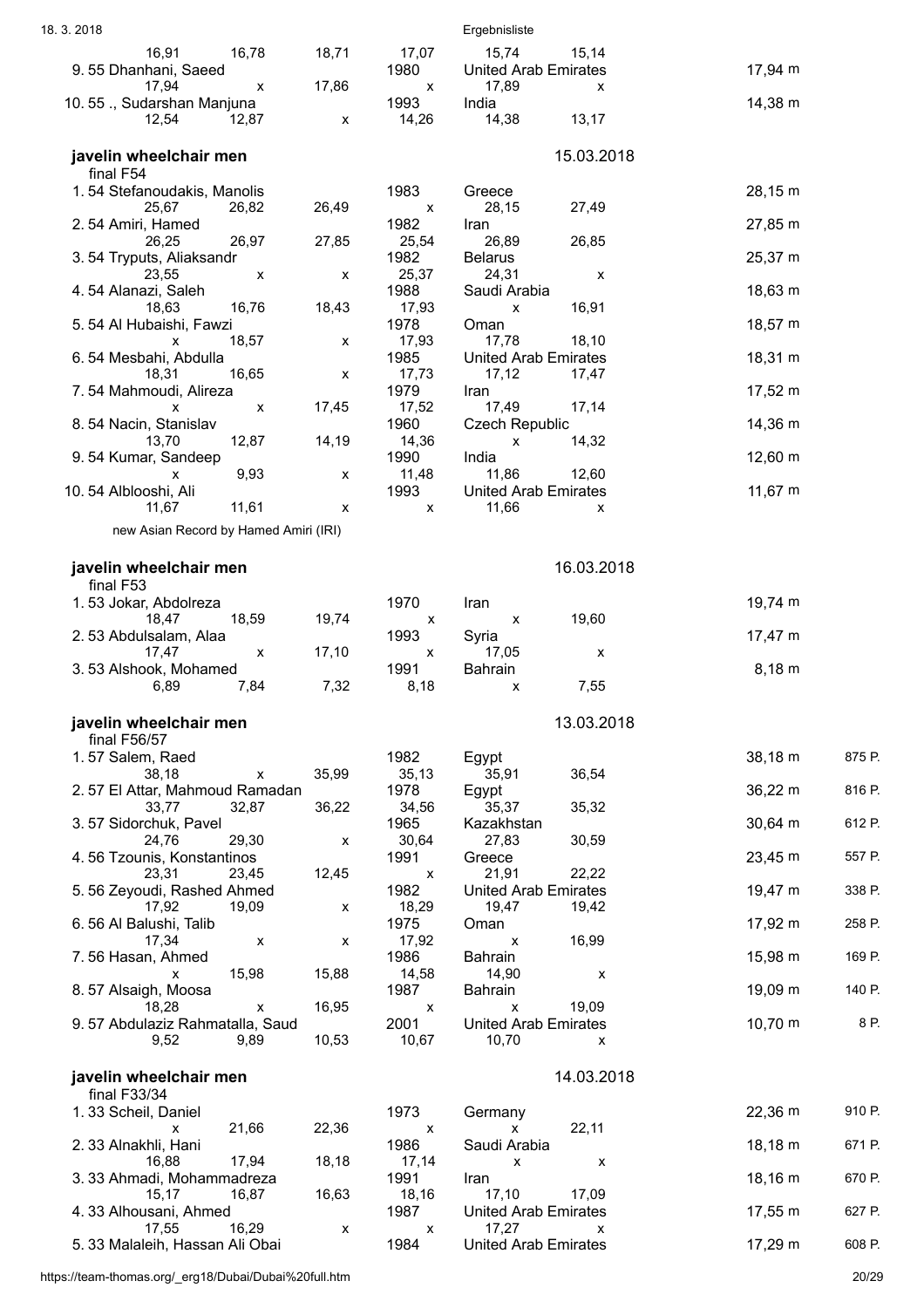<span id="page-20-0"></span>

| 19,66 m<br>6.34 Passas, Konstantinos<br>1984<br>Greece<br>19,29<br>19,66<br>X<br>X<br>х<br>х<br>1997<br>$16,18 \; m$<br>7.34 Al-Sinani, Sultan<br>Oman<br>15,98<br>16,18<br>15,12<br>15,20<br>X<br>X<br>$14,03 \; m$<br>1994<br><b>Czech Republic</b><br>8.34 Dvorak, Martin<br>13,42<br>12,99<br>13,42<br>14,03<br>12,53<br>X<br>1993<br>13,34 m<br>9.34 Alshawi, Abdulla<br>Bahrain<br>12,44<br>11,38<br>12,83<br>11,61<br>13,34<br>x<br>2001<br>12,99 m<br>Kazakhstan<br>10.34 Bikleyev, Daniyar<br>11,06<br>12,99<br>10,72<br>12,96<br>X<br>х<br>13.03.2018<br>club 397g men<br>final F32<br>1.32 Miller, Stephen<br>1980<br>$30,11 \; m$<br><b>Great Britain</b><br>29,66<br>30,11<br>28,81<br>27,89<br>28,64<br>27,38<br>1991<br>29,60 m<br>2. 32 Al Mashaykhi, Mohammed<br>Oman<br>28,86<br>27,80<br>29,60<br>27,32<br>27,25<br>28,52<br>26,49 m<br>1970<br>3.32 Konstantinidis, Athanasios<br>Greece<br>24,33<br>26,49<br>23,07<br>20,89<br>22,26<br>21,07<br>1985<br>26,39 m<br>4.32 Serbus, Frantisek<br><b>Czech Republic</b><br>26,39<br>23,05<br>24,86<br>25,12<br>$\pmb{\mathsf{X}}$<br>X<br>1995<br><b>United Arab Emirates</b><br>24,05 m<br>5. 32 Alharthi, Zeyad<br>24,05<br>18,46<br>20,73<br>17,45<br>22,47<br>14,72<br>1997<br>20,56 m<br>6.32 Alhammadi, Humaid<br><b>United Arab Emirates</b><br>11,52<br>17,19<br>15,89<br>19,68<br>19,99<br>20,56<br>1993<br>20,55 m<br>7.32 Almasoud, Abdulaziz<br>Kuwait<br>19,55<br>18,58<br>19,20<br>18,78<br>20,55<br>X<br>8. 32 Alzahrani, Khalid<br>1999<br>Saudi Arabia<br>$18,44 \, m$<br>17,11<br>15,26<br>18,44<br>14,68<br>15,50<br>17,62<br>9.32 Khalaf, Adil<br>1984<br>15,83 m<br>Iraq<br>15,83<br>15,31<br>12,63<br>12,52<br>13,90<br>7,10<br>11,98 m<br>10. 32 Almheiri, Abdulla Daafoos<br>1996<br><b>United Arab Emirates</b><br>11,48<br>11,97<br>11,50<br>11,98<br>X<br>х<br>2004<br>$9,10 \; m$<br>11. 32 Almheiri, Zahar Mohammad<br><b>United Arab Emirates</b><br>8,65<br>7,85<br>7,75<br>9,10<br>8,39<br>9,10<br>new Asian record by Mohammed Al Mashaykhi (Oman)<br>14.03.2018<br>club 397g men<br>final F51<br>1980<br>Slovakia<br>$31,00 \; m$<br>1.51 Kureja, Marian<br>27,97<br>26,52<br>26,80<br>31,00<br>25,78<br>27,75<br>1985<br>26,75 m<br>2.51 Zach, Martin<br><b>Czech Republic</b><br>26,75<br>21,17<br>26,72<br>22,47<br>25,78<br>25,16<br>25,40 m<br>1989<br>India<br>3.51., Dharambir<br>19,57<br>25,40<br>x<br>X<br>X<br>x<br>1992<br>4.51 Alharthi, Radhi<br>Saudi Arabia<br>24,54 m<br>22,45<br>23,06<br>23,48<br>23,80<br>24,54<br>23,23<br>5.51 Ziesmer, Ronny<br>1979<br>23,67 m<br>Germany<br>22,96<br>22,85<br>22,50<br>23,67<br>22,41<br>22,55<br>1977<br>6.51 Kottinti, Pydiramu<br>India<br>18,88 m<br>18,88<br>17,97<br>18,26<br>17,48<br>18,03<br>x<br>1979<br>Kuwait<br>$17,47 \text{ m}$<br>7.51 Latif, Hamed<br>17,25<br>17,00<br>17,12<br>16,02<br>16,99<br>17,47<br><b>Women</b><br>$+0,0$<br>15.03.2018<br>100 m women<br>final T63/64<br>1.64 Kamlish, Sophie<br>1996<br>14,08 sec.<br><b>Great Britain</b><br>1985<br>15,13 sec.<br>2.64 Nakanishi, Maya<br>Japan<br>1998<br>16,95 sec.<br>3.63 Maegawa, Kaede<br>Japan<br>1976<br>18,18 sec.<br>4.63 Onishi, Hitomi<br>Japan<br>1997<br>5.63 Yamada, Miyuki<br>19,11 sec.<br>Japan<br>$+0,1$<br>15.03.2018<br>100 m women<br>final T37/38/46/47<br>1998<br>13,85 sec.<br>1.38 Ave, Lindy<br>Germany<br>2.46 Chemogne Teukam, Guileine<br>1999<br>Cameroon<br>13,99 sec.<br>1989<br>14,08 sec.<br><b>Great Britain</b> | 15,79<br>X                                            | X | 15,28 | 17,29 | 16,90 |        |
|------------------------------------------------------------------------------------------------------------------------------------------------------------------------------------------------------------------------------------------------------------------------------------------------------------------------------------------------------------------------------------------------------------------------------------------------------------------------------------------------------------------------------------------------------------------------------------------------------------------------------------------------------------------------------------------------------------------------------------------------------------------------------------------------------------------------------------------------------------------------------------------------------------------------------------------------------------------------------------------------------------------------------------------------------------------------------------------------------------------------------------------------------------------------------------------------------------------------------------------------------------------------------------------------------------------------------------------------------------------------------------------------------------------------------------------------------------------------------------------------------------------------------------------------------------------------------------------------------------------------------------------------------------------------------------------------------------------------------------------------------------------------------------------------------------------------------------------------------------------------------------------------------------------------------------------------------------------------------------------------------------------------------------------------------------------------------------------------------------------------------------------------------------------------------------------------------------------------------------------------------------------------------------------------------------------------------------------------------------------------------------------------------------------------------------------------------------------------------------------------------------------------------------------------------------------------------------------------------------------------------------------------------------------------------------------------------------------------------------------------------------------------------------------------------------------------------------------------------------------------------------------------------------------------------------------------------------------------------------------------------------------------------------------------------------------------------------------------------------------------------------------------------------------------------------------------------------------------------------------------------------------------------------------------------------------------------------------------------------------------------------------------------------------------------------------------------------------------------------------------|-------------------------------------------------------|---|-------|-------|-------|--------|
|                                                                                                                                                                                                                                                                                                                                                                                                                                                                                                                                                                                                                                                                                                                                                                                                                                                                                                                                                                                                                                                                                                                                                                                                                                                                                                                                                                                                                                                                                                                                                                                                                                                                                                                                                                                                                                                                                                                                                                                                                                                                                                                                                                                                                                                                                                                                                                                                                                                                                                                                                                                                                                                                                                                                                                                                                                                                                                                                                                                                                                                                                                                                                                                                                                                                                                                                                                                                                                                                                                |                                                       |   |       |       |       | 265 P. |
|                                                                                                                                                                                                                                                                                                                                                                                                                                                                                                                                                                                                                                                                                                                                                                                                                                                                                                                                                                                                                                                                                                                                                                                                                                                                                                                                                                                                                                                                                                                                                                                                                                                                                                                                                                                                                                                                                                                                                                                                                                                                                                                                                                                                                                                                                                                                                                                                                                                                                                                                                                                                                                                                                                                                                                                                                                                                                                                                                                                                                                                                                                                                                                                                                                                                                                                                                                                                                                                                                                |                                                       |   |       |       |       |        |
|                                                                                                                                                                                                                                                                                                                                                                                                                                                                                                                                                                                                                                                                                                                                                                                                                                                                                                                                                                                                                                                                                                                                                                                                                                                                                                                                                                                                                                                                                                                                                                                                                                                                                                                                                                                                                                                                                                                                                                                                                                                                                                                                                                                                                                                                                                                                                                                                                                                                                                                                                                                                                                                                                                                                                                                                                                                                                                                                                                                                                                                                                                                                                                                                                                                                                                                                                                                                                                                                                                |                                                       |   |       |       |       | 125 P. |
|                                                                                                                                                                                                                                                                                                                                                                                                                                                                                                                                                                                                                                                                                                                                                                                                                                                                                                                                                                                                                                                                                                                                                                                                                                                                                                                                                                                                                                                                                                                                                                                                                                                                                                                                                                                                                                                                                                                                                                                                                                                                                                                                                                                                                                                                                                                                                                                                                                                                                                                                                                                                                                                                                                                                                                                                                                                                                                                                                                                                                                                                                                                                                                                                                                                                                                                                                                                                                                                                                                |                                                       |   |       |       |       | 66 P.  |
|                                                                                                                                                                                                                                                                                                                                                                                                                                                                                                                                                                                                                                                                                                                                                                                                                                                                                                                                                                                                                                                                                                                                                                                                                                                                                                                                                                                                                                                                                                                                                                                                                                                                                                                                                                                                                                                                                                                                                                                                                                                                                                                                                                                                                                                                                                                                                                                                                                                                                                                                                                                                                                                                                                                                                                                                                                                                                                                                                                                                                                                                                                                                                                                                                                                                                                                                                                                                                                                                                                |                                                       |   |       |       |       |        |
|                                                                                                                                                                                                                                                                                                                                                                                                                                                                                                                                                                                                                                                                                                                                                                                                                                                                                                                                                                                                                                                                                                                                                                                                                                                                                                                                                                                                                                                                                                                                                                                                                                                                                                                                                                                                                                                                                                                                                                                                                                                                                                                                                                                                                                                                                                                                                                                                                                                                                                                                                                                                                                                                                                                                                                                                                                                                                                                                                                                                                                                                                                                                                                                                                                                                                                                                                                                                                                                                                                |                                                       |   |       |       |       | 52 P.  |
|                                                                                                                                                                                                                                                                                                                                                                                                                                                                                                                                                                                                                                                                                                                                                                                                                                                                                                                                                                                                                                                                                                                                                                                                                                                                                                                                                                                                                                                                                                                                                                                                                                                                                                                                                                                                                                                                                                                                                                                                                                                                                                                                                                                                                                                                                                                                                                                                                                                                                                                                                                                                                                                                                                                                                                                                                                                                                                                                                                                                                                                                                                                                                                                                                                                                                                                                                                                                                                                                                                |                                                       |   |       |       |       |        |
|                                                                                                                                                                                                                                                                                                                                                                                                                                                                                                                                                                                                                                                                                                                                                                                                                                                                                                                                                                                                                                                                                                                                                                                                                                                                                                                                                                                                                                                                                                                                                                                                                                                                                                                                                                                                                                                                                                                                                                                                                                                                                                                                                                                                                                                                                                                                                                                                                                                                                                                                                                                                                                                                                                                                                                                                                                                                                                                                                                                                                                                                                                                                                                                                                                                                                                                                                                                                                                                                                                |                                                       |   |       |       |       | 46 P.  |
|                                                                                                                                                                                                                                                                                                                                                                                                                                                                                                                                                                                                                                                                                                                                                                                                                                                                                                                                                                                                                                                                                                                                                                                                                                                                                                                                                                                                                                                                                                                                                                                                                                                                                                                                                                                                                                                                                                                                                                                                                                                                                                                                                                                                                                                                                                                                                                                                                                                                                                                                                                                                                                                                                                                                                                                                                                                                                                                                                                                                                                                                                                                                                                                                                                                                                                                                                                                                                                                                                                |                                                       |   |       |       |       |        |
|                                                                                                                                                                                                                                                                                                                                                                                                                                                                                                                                                                                                                                                                                                                                                                                                                                                                                                                                                                                                                                                                                                                                                                                                                                                                                                                                                                                                                                                                                                                                                                                                                                                                                                                                                                                                                                                                                                                                                                                                                                                                                                                                                                                                                                                                                                                                                                                                                                                                                                                                                                                                                                                                                                                                                                                                                                                                                                                                                                                                                                                                                                                                                                                                                                                                                                                                                                                                                                                                                                |                                                       |   |       |       |       |        |
|                                                                                                                                                                                                                                                                                                                                                                                                                                                                                                                                                                                                                                                                                                                                                                                                                                                                                                                                                                                                                                                                                                                                                                                                                                                                                                                                                                                                                                                                                                                                                                                                                                                                                                                                                                                                                                                                                                                                                                                                                                                                                                                                                                                                                                                                                                                                                                                                                                                                                                                                                                                                                                                                                                                                                                                                                                                                                                                                                                                                                                                                                                                                                                                                                                                                                                                                                                                                                                                                                                |                                                       |   |       |       |       |        |
|                                                                                                                                                                                                                                                                                                                                                                                                                                                                                                                                                                                                                                                                                                                                                                                                                                                                                                                                                                                                                                                                                                                                                                                                                                                                                                                                                                                                                                                                                                                                                                                                                                                                                                                                                                                                                                                                                                                                                                                                                                                                                                                                                                                                                                                                                                                                                                                                                                                                                                                                                                                                                                                                                                                                                                                                                                                                                                                                                                                                                                                                                                                                                                                                                                                                                                                                                                                                                                                                                                |                                                       |   |       |       |       |        |
|                                                                                                                                                                                                                                                                                                                                                                                                                                                                                                                                                                                                                                                                                                                                                                                                                                                                                                                                                                                                                                                                                                                                                                                                                                                                                                                                                                                                                                                                                                                                                                                                                                                                                                                                                                                                                                                                                                                                                                                                                                                                                                                                                                                                                                                                                                                                                                                                                                                                                                                                                                                                                                                                                                                                                                                                                                                                                                                                                                                                                                                                                                                                                                                                                                                                                                                                                                                                                                                                                                |                                                       |   |       |       |       |        |
|                                                                                                                                                                                                                                                                                                                                                                                                                                                                                                                                                                                                                                                                                                                                                                                                                                                                                                                                                                                                                                                                                                                                                                                                                                                                                                                                                                                                                                                                                                                                                                                                                                                                                                                                                                                                                                                                                                                                                                                                                                                                                                                                                                                                                                                                                                                                                                                                                                                                                                                                                                                                                                                                                                                                                                                                                                                                                                                                                                                                                                                                                                                                                                                                                                                                                                                                                                                                                                                                                                |                                                       |   |       |       |       |        |
|                                                                                                                                                                                                                                                                                                                                                                                                                                                                                                                                                                                                                                                                                                                                                                                                                                                                                                                                                                                                                                                                                                                                                                                                                                                                                                                                                                                                                                                                                                                                                                                                                                                                                                                                                                                                                                                                                                                                                                                                                                                                                                                                                                                                                                                                                                                                                                                                                                                                                                                                                                                                                                                                                                                                                                                                                                                                                                                                                                                                                                                                                                                                                                                                                                                                                                                                                                                                                                                                                                |                                                       |   |       |       |       |        |
|                                                                                                                                                                                                                                                                                                                                                                                                                                                                                                                                                                                                                                                                                                                                                                                                                                                                                                                                                                                                                                                                                                                                                                                                                                                                                                                                                                                                                                                                                                                                                                                                                                                                                                                                                                                                                                                                                                                                                                                                                                                                                                                                                                                                                                                                                                                                                                                                                                                                                                                                                                                                                                                                                                                                                                                                                                                                                                                                                                                                                                                                                                                                                                                                                                                                                                                                                                                                                                                                                                |                                                       |   |       |       |       |        |
|                                                                                                                                                                                                                                                                                                                                                                                                                                                                                                                                                                                                                                                                                                                                                                                                                                                                                                                                                                                                                                                                                                                                                                                                                                                                                                                                                                                                                                                                                                                                                                                                                                                                                                                                                                                                                                                                                                                                                                                                                                                                                                                                                                                                                                                                                                                                                                                                                                                                                                                                                                                                                                                                                                                                                                                                                                                                                                                                                                                                                                                                                                                                                                                                                                                                                                                                                                                                                                                                                                |                                                       |   |       |       |       |        |
|                                                                                                                                                                                                                                                                                                                                                                                                                                                                                                                                                                                                                                                                                                                                                                                                                                                                                                                                                                                                                                                                                                                                                                                                                                                                                                                                                                                                                                                                                                                                                                                                                                                                                                                                                                                                                                                                                                                                                                                                                                                                                                                                                                                                                                                                                                                                                                                                                                                                                                                                                                                                                                                                                                                                                                                                                                                                                                                                                                                                                                                                                                                                                                                                                                                                                                                                                                                                                                                                                                |                                                       |   |       |       |       |        |
|                                                                                                                                                                                                                                                                                                                                                                                                                                                                                                                                                                                                                                                                                                                                                                                                                                                                                                                                                                                                                                                                                                                                                                                                                                                                                                                                                                                                                                                                                                                                                                                                                                                                                                                                                                                                                                                                                                                                                                                                                                                                                                                                                                                                                                                                                                                                                                                                                                                                                                                                                                                                                                                                                                                                                                                                                                                                                                                                                                                                                                                                                                                                                                                                                                                                                                                                                                                                                                                                                                |                                                       |   |       |       |       |        |
|                                                                                                                                                                                                                                                                                                                                                                                                                                                                                                                                                                                                                                                                                                                                                                                                                                                                                                                                                                                                                                                                                                                                                                                                                                                                                                                                                                                                                                                                                                                                                                                                                                                                                                                                                                                                                                                                                                                                                                                                                                                                                                                                                                                                                                                                                                                                                                                                                                                                                                                                                                                                                                                                                                                                                                                                                                                                                                                                                                                                                                                                                                                                                                                                                                                                                                                                                                                                                                                                                                |                                                       |   |       |       |       |        |
|                                                                                                                                                                                                                                                                                                                                                                                                                                                                                                                                                                                                                                                                                                                                                                                                                                                                                                                                                                                                                                                                                                                                                                                                                                                                                                                                                                                                                                                                                                                                                                                                                                                                                                                                                                                                                                                                                                                                                                                                                                                                                                                                                                                                                                                                                                                                                                                                                                                                                                                                                                                                                                                                                                                                                                                                                                                                                                                                                                                                                                                                                                                                                                                                                                                                                                                                                                                                                                                                                                |                                                       |   |       |       |       |        |
|                                                                                                                                                                                                                                                                                                                                                                                                                                                                                                                                                                                                                                                                                                                                                                                                                                                                                                                                                                                                                                                                                                                                                                                                                                                                                                                                                                                                                                                                                                                                                                                                                                                                                                                                                                                                                                                                                                                                                                                                                                                                                                                                                                                                                                                                                                                                                                                                                                                                                                                                                                                                                                                                                                                                                                                                                                                                                                                                                                                                                                                                                                                                                                                                                                                                                                                                                                                                                                                                                                |                                                       |   |       |       |       |        |
|                                                                                                                                                                                                                                                                                                                                                                                                                                                                                                                                                                                                                                                                                                                                                                                                                                                                                                                                                                                                                                                                                                                                                                                                                                                                                                                                                                                                                                                                                                                                                                                                                                                                                                                                                                                                                                                                                                                                                                                                                                                                                                                                                                                                                                                                                                                                                                                                                                                                                                                                                                                                                                                                                                                                                                                                                                                                                                                                                                                                                                                                                                                                                                                                                                                                                                                                                                                                                                                                                                |                                                       |   |       |       |       |        |
|                                                                                                                                                                                                                                                                                                                                                                                                                                                                                                                                                                                                                                                                                                                                                                                                                                                                                                                                                                                                                                                                                                                                                                                                                                                                                                                                                                                                                                                                                                                                                                                                                                                                                                                                                                                                                                                                                                                                                                                                                                                                                                                                                                                                                                                                                                                                                                                                                                                                                                                                                                                                                                                                                                                                                                                                                                                                                                                                                                                                                                                                                                                                                                                                                                                                                                                                                                                                                                                                                                |                                                       |   |       |       |       |        |
|                                                                                                                                                                                                                                                                                                                                                                                                                                                                                                                                                                                                                                                                                                                                                                                                                                                                                                                                                                                                                                                                                                                                                                                                                                                                                                                                                                                                                                                                                                                                                                                                                                                                                                                                                                                                                                                                                                                                                                                                                                                                                                                                                                                                                                                                                                                                                                                                                                                                                                                                                                                                                                                                                                                                                                                                                                                                                                                                                                                                                                                                                                                                                                                                                                                                                                                                                                                                                                                                                                |                                                       |   |       |       |       |        |
|                                                                                                                                                                                                                                                                                                                                                                                                                                                                                                                                                                                                                                                                                                                                                                                                                                                                                                                                                                                                                                                                                                                                                                                                                                                                                                                                                                                                                                                                                                                                                                                                                                                                                                                                                                                                                                                                                                                                                                                                                                                                                                                                                                                                                                                                                                                                                                                                                                                                                                                                                                                                                                                                                                                                                                                                                                                                                                                                                                                                                                                                                                                                                                                                                                                                                                                                                                                                                                                                                                |                                                       |   |       |       |       |        |
|                                                                                                                                                                                                                                                                                                                                                                                                                                                                                                                                                                                                                                                                                                                                                                                                                                                                                                                                                                                                                                                                                                                                                                                                                                                                                                                                                                                                                                                                                                                                                                                                                                                                                                                                                                                                                                                                                                                                                                                                                                                                                                                                                                                                                                                                                                                                                                                                                                                                                                                                                                                                                                                                                                                                                                                                                                                                                                                                                                                                                                                                                                                                                                                                                                                                                                                                                                                                                                                                                                |                                                       |   |       |       |       |        |
|                                                                                                                                                                                                                                                                                                                                                                                                                                                                                                                                                                                                                                                                                                                                                                                                                                                                                                                                                                                                                                                                                                                                                                                                                                                                                                                                                                                                                                                                                                                                                                                                                                                                                                                                                                                                                                                                                                                                                                                                                                                                                                                                                                                                                                                                                                                                                                                                                                                                                                                                                                                                                                                                                                                                                                                                                                                                                                                                                                                                                                                                                                                                                                                                                                                                                                                                                                                                                                                                                                |                                                       |   |       |       |       |        |
|                                                                                                                                                                                                                                                                                                                                                                                                                                                                                                                                                                                                                                                                                                                                                                                                                                                                                                                                                                                                                                                                                                                                                                                                                                                                                                                                                                                                                                                                                                                                                                                                                                                                                                                                                                                                                                                                                                                                                                                                                                                                                                                                                                                                                                                                                                                                                                                                                                                                                                                                                                                                                                                                                                                                                                                                                                                                                                                                                                                                                                                                                                                                                                                                                                                                                                                                                                                                                                                                                                |                                                       |   |       |       |       |        |
|                                                                                                                                                                                                                                                                                                                                                                                                                                                                                                                                                                                                                                                                                                                                                                                                                                                                                                                                                                                                                                                                                                                                                                                                                                                                                                                                                                                                                                                                                                                                                                                                                                                                                                                                                                                                                                                                                                                                                                                                                                                                                                                                                                                                                                                                                                                                                                                                                                                                                                                                                                                                                                                                                                                                                                                                                                                                                                                                                                                                                                                                                                                                                                                                                                                                                                                                                                                                                                                                                                |                                                       |   |       |       |       |        |
|                                                                                                                                                                                                                                                                                                                                                                                                                                                                                                                                                                                                                                                                                                                                                                                                                                                                                                                                                                                                                                                                                                                                                                                                                                                                                                                                                                                                                                                                                                                                                                                                                                                                                                                                                                                                                                                                                                                                                                                                                                                                                                                                                                                                                                                                                                                                                                                                                                                                                                                                                                                                                                                                                                                                                                                                                                                                                                                                                                                                                                                                                                                                                                                                                                                                                                                                                                                                                                                                                                |                                                       |   |       |       |       |        |
|                                                                                                                                                                                                                                                                                                                                                                                                                                                                                                                                                                                                                                                                                                                                                                                                                                                                                                                                                                                                                                                                                                                                                                                                                                                                                                                                                                                                                                                                                                                                                                                                                                                                                                                                                                                                                                                                                                                                                                                                                                                                                                                                                                                                                                                                                                                                                                                                                                                                                                                                                                                                                                                                                                                                                                                                                                                                                                                                                                                                                                                                                                                                                                                                                                                                                                                                                                                                                                                                                                |                                                       |   |       |       |       |        |
|                                                                                                                                                                                                                                                                                                                                                                                                                                                                                                                                                                                                                                                                                                                                                                                                                                                                                                                                                                                                                                                                                                                                                                                                                                                                                                                                                                                                                                                                                                                                                                                                                                                                                                                                                                                                                                                                                                                                                                                                                                                                                                                                                                                                                                                                                                                                                                                                                                                                                                                                                                                                                                                                                                                                                                                                                                                                                                                                                                                                                                                                                                                                                                                                                                                                                                                                                                                                                                                                                                |                                                       |   |       |       |       |        |
|                                                                                                                                                                                                                                                                                                                                                                                                                                                                                                                                                                                                                                                                                                                                                                                                                                                                                                                                                                                                                                                                                                                                                                                                                                                                                                                                                                                                                                                                                                                                                                                                                                                                                                                                                                                                                                                                                                                                                                                                                                                                                                                                                                                                                                                                                                                                                                                                                                                                                                                                                                                                                                                                                                                                                                                                                                                                                                                                                                                                                                                                                                                                                                                                                                                                                                                                                                                                                                                                                                |                                                       |   |       |       |       |        |
|                                                                                                                                                                                                                                                                                                                                                                                                                                                                                                                                                                                                                                                                                                                                                                                                                                                                                                                                                                                                                                                                                                                                                                                                                                                                                                                                                                                                                                                                                                                                                                                                                                                                                                                                                                                                                                                                                                                                                                                                                                                                                                                                                                                                                                                                                                                                                                                                                                                                                                                                                                                                                                                                                                                                                                                                                                                                                                                                                                                                                                                                                                                                                                                                                                                                                                                                                                                                                                                                                                |                                                       |   |       |       |       |        |
|                                                                                                                                                                                                                                                                                                                                                                                                                                                                                                                                                                                                                                                                                                                                                                                                                                                                                                                                                                                                                                                                                                                                                                                                                                                                                                                                                                                                                                                                                                                                                                                                                                                                                                                                                                                                                                                                                                                                                                                                                                                                                                                                                                                                                                                                                                                                                                                                                                                                                                                                                                                                                                                                                                                                                                                                                                                                                                                                                                                                                                                                                                                                                                                                                                                                                                                                                                                                                                                                                                |                                                       |   |       |       |       |        |
|                                                                                                                                                                                                                                                                                                                                                                                                                                                                                                                                                                                                                                                                                                                                                                                                                                                                                                                                                                                                                                                                                                                                                                                                                                                                                                                                                                                                                                                                                                                                                                                                                                                                                                                                                                                                                                                                                                                                                                                                                                                                                                                                                                                                                                                                                                                                                                                                                                                                                                                                                                                                                                                                                                                                                                                                                                                                                                                                                                                                                                                                                                                                                                                                                                                                                                                                                                                                                                                                                                |                                                       |   |       |       |       |        |
|                                                                                                                                                                                                                                                                                                                                                                                                                                                                                                                                                                                                                                                                                                                                                                                                                                                                                                                                                                                                                                                                                                                                                                                                                                                                                                                                                                                                                                                                                                                                                                                                                                                                                                                                                                                                                                                                                                                                                                                                                                                                                                                                                                                                                                                                                                                                                                                                                                                                                                                                                                                                                                                                                                                                                                                                                                                                                                                                                                                                                                                                                                                                                                                                                                                                                                                                                                                                                                                                                                |                                                       |   |       |       |       |        |
|                                                                                                                                                                                                                                                                                                                                                                                                                                                                                                                                                                                                                                                                                                                                                                                                                                                                                                                                                                                                                                                                                                                                                                                                                                                                                                                                                                                                                                                                                                                                                                                                                                                                                                                                                                                                                                                                                                                                                                                                                                                                                                                                                                                                                                                                                                                                                                                                                                                                                                                                                                                                                                                                                                                                                                                                                                                                                                                                                                                                                                                                                                                                                                                                                                                                                                                                                                                                                                                                                                |                                                       |   |       |       |       |        |
|                                                                                                                                                                                                                                                                                                                                                                                                                                                                                                                                                                                                                                                                                                                                                                                                                                                                                                                                                                                                                                                                                                                                                                                                                                                                                                                                                                                                                                                                                                                                                                                                                                                                                                                                                                                                                                                                                                                                                                                                                                                                                                                                                                                                                                                                                                                                                                                                                                                                                                                                                                                                                                                                                                                                                                                                                                                                                                                                                                                                                                                                                                                                                                                                                                                                                                                                                                                                                                                                                                |                                                       |   |       |       |       |        |
|                                                                                                                                                                                                                                                                                                                                                                                                                                                                                                                                                                                                                                                                                                                                                                                                                                                                                                                                                                                                                                                                                                                                                                                                                                                                                                                                                                                                                                                                                                                                                                                                                                                                                                                                                                                                                                                                                                                                                                                                                                                                                                                                                                                                                                                                                                                                                                                                                                                                                                                                                                                                                                                                                                                                                                                                                                                                                                                                                                                                                                                                                                                                                                                                                                                                                                                                                                                                                                                                                                |                                                       |   |       |       |       |        |
|                                                                                                                                                                                                                                                                                                                                                                                                                                                                                                                                                                                                                                                                                                                                                                                                                                                                                                                                                                                                                                                                                                                                                                                                                                                                                                                                                                                                                                                                                                                                                                                                                                                                                                                                                                                                                                                                                                                                                                                                                                                                                                                                                                                                                                                                                                                                                                                                                                                                                                                                                                                                                                                                                                                                                                                                                                                                                                                                                                                                                                                                                                                                                                                                                                                                                                                                                                                                                                                                                                |                                                       |   |       |       |       |        |
|                                                                                                                                                                                                                                                                                                                                                                                                                                                                                                                                                                                                                                                                                                                                                                                                                                                                                                                                                                                                                                                                                                                                                                                                                                                                                                                                                                                                                                                                                                                                                                                                                                                                                                                                                                                                                                                                                                                                                                                                                                                                                                                                                                                                                                                                                                                                                                                                                                                                                                                                                                                                                                                                                                                                                                                                                                                                                                                                                                                                                                                                                                                                                                                                                                                                                                                                                                                                                                                                                                |                                                       |   |       |       |       |        |
|                                                                                                                                                                                                                                                                                                                                                                                                                                                                                                                                                                                                                                                                                                                                                                                                                                                                                                                                                                                                                                                                                                                                                                                                                                                                                                                                                                                                                                                                                                                                                                                                                                                                                                                                                                                                                                                                                                                                                                                                                                                                                                                                                                                                                                                                                                                                                                                                                                                                                                                                                                                                                                                                                                                                                                                                                                                                                                                                                                                                                                                                                                                                                                                                                                                                                                                                                                                                                                                                                                |                                                       |   |       |       |       |        |
|                                                                                                                                                                                                                                                                                                                                                                                                                                                                                                                                                                                                                                                                                                                                                                                                                                                                                                                                                                                                                                                                                                                                                                                                                                                                                                                                                                                                                                                                                                                                                                                                                                                                                                                                                                                                                                                                                                                                                                                                                                                                                                                                                                                                                                                                                                                                                                                                                                                                                                                                                                                                                                                                                                                                                                                                                                                                                                                                                                                                                                                                                                                                                                                                                                                                                                                                                                                                                                                                                                |                                                       |   |       |       |       |        |
|                                                                                                                                                                                                                                                                                                                                                                                                                                                                                                                                                                                                                                                                                                                                                                                                                                                                                                                                                                                                                                                                                                                                                                                                                                                                                                                                                                                                                                                                                                                                                                                                                                                                                                                                                                                                                                                                                                                                                                                                                                                                                                                                                                                                                                                                                                                                                                                                                                                                                                                                                                                                                                                                                                                                                                                                                                                                                                                                                                                                                                                                                                                                                                                                                                                                                                                                                                                                                                                                                                |                                                       |   |       |       |       |        |
|                                                                                                                                                                                                                                                                                                                                                                                                                                                                                                                                                                                                                                                                                                                                                                                                                                                                                                                                                                                                                                                                                                                                                                                                                                                                                                                                                                                                                                                                                                                                                                                                                                                                                                                                                                                                                                                                                                                                                                                                                                                                                                                                                                                                                                                                                                                                                                                                                                                                                                                                                                                                                                                                                                                                                                                                                                                                                                                                                                                                                                                                                                                                                                                                                                                                                                                                                                                                                                                                                                |                                                       |   |       |       |       |        |
|                                                                                                                                                                                                                                                                                                                                                                                                                                                                                                                                                                                                                                                                                                                                                                                                                                                                                                                                                                                                                                                                                                                                                                                                                                                                                                                                                                                                                                                                                                                                                                                                                                                                                                                                                                                                                                                                                                                                                                                                                                                                                                                                                                                                                                                                                                                                                                                                                                                                                                                                                                                                                                                                                                                                                                                                                                                                                                                                                                                                                                                                                                                                                                                                                                                                                                                                                                                                                                                                                                |                                                       |   |       |       |       |        |
|                                                                                                                                                                                                                                                                                                                                                                                                                                                                                                                                                                                                                                                                                                                                                                                                                                                                                                                                                                                                                                                                                                                                                                                                                                                                                                                                                                                                                                                                                                                                                                                                                                                                                                                                                                                                                                                                                                                                                                                                                                                                                                                                                                                                                                                                                                                                                                                                                                                                                                                                                                                                                                                                                                                                                                                                                                                                                                                                                                                                                                                                                                                                                                                                                                                                                                                                                                                                                                                                                                |                                                       |   |       |       |       |        |
|                                                                                                                                                                                                                                                                                                                                                                                                                                                                                                                                                                                                                                                                                                                                                                                                                                                                                                                                                                                                                                                                                                                                                                                                                                                                                                                                                                                                                                                                                                                                                                                                                                                                                                                                                                                                                                                                                                                                                                                                                                                                                                                                                                                                                                                                                                                                                                                                                                                                                                                                                                                                                                                                                                                                                                                                                                                                                                                                                                                                                                                                                                                                                                                                                                                                                                                                                                                                                                                                                                |                                                       |   |       |       |       |        |
|                                                                                                                                                                                                                                                                                                                                                                                                                                                                                                                                                                                                                                                                                                                                                                                                                                                                                                                                                                                                                                                                                                                                                                                                                                                                                                                                                                                                                                                                                                                                                                                                                                                                                                                                                                                                                                                                                                                                                                                                                                                                                                                                                                                                                                                                                                                                                                                                                                                                                                                                                                                                                                                                                                                                                                                                                                                                                                                                                                                                                                                                                                                                                                                                                                                                                                                                                                                                                                                                                                |                                                       |   |       |       |       |        |
|                                                                                                                                                                                                                                                                                                                                                                                                                                                                                                                                                                                                                                                                                                                                                                                                                                                                                                                                                                                                                                                                                                                                                                                                                                                                                                                                                                                                                                                                                                                                                                                                                                                                                                                                                                                                                                                                                                                                                                                                                                                                                                                                                                                                                                                                                                                                                                                                                                                                                                                                                                                                                                                                                                                                                                                                                                                                                                                                                                                                                                                                                                                                                                                                                                                                                                                                                                                                                                                                                                |                                                       |   |       |       |       |        |
|                                                                                                                                                                                                                                                                                                                                                                                                                                                                                                                                                                                                                                                                                                                                                                                                                                                                                                                                                                                                                                                                                                                                                                                                                                                                                                                                                                                                                                                                                                                                                                                                                                                                                                                                                                                                                                                                                                                                                                                                                                                                                                                                                                                                                                                                                                                                                                                                                                                                                                                                                                                                                                                                                                                                                                                                                                                                                                                                                                                                                                                                                                                                                                                                                                                                                                                                                                                                                                                                                                |                                                       |   |       |       |       |        |
|                                                                                                                                                                                                                                                                                                                                                                                                                                                                                                                                                                                                                                                                                                                                                                                                                                                                                                                                                                                                                                                                                                                                                                                                                                                                                                                                                                                                                                                                                                                                                                                                                                                                                                                                                                                                                                                                                                                                                                                                                                                                                                                                                                                                                                                                                                                                                                                                                                                                                                                                                                                                                                                                                                                                                                                                                                                                                                                                                                                                                                                                                                                                                                                                                                                                                                                                                                                                                                                                                                |                                                       |   |       |       |       |        |
|                                                                                                                                                                                                                                                                                                                                                                                                                                                                                                                                                                                                                                                                                                                                                                                                                                                                                                                                                                                                                                                                                                                                                                                                                                                                                                                                                                                                                                                                                                                                                                                                                                                                                                                                                                                                                                                                                                                                                                                                                                                                                                                                                                                                                                                                                                                                                                                                                                                                                                                                                                                                                                                                                                                                                                                                                                                                                                                                                                                                                                                                                                                                                                                                                                                                                                                                                                                                                                                                                                |                                                       |   |       |       |       |        |
|                                                                                                                                                                                                                                                                                                                                                                                                                                                                                                                                                                                                                                                                                                                                                                                                                                                                                                                                                                                                                                                                                                                                                                                                                                                                                                                                                                                                                                                                                                                                                                                                                                                                                                                                                                                                                                                                                                                                                                                                                                                                                                                                                                                                                                                                                                                                                                                                                                                                                                                                                                                                                                                                                                                                                                                                                                                                                                                                                                                                                                                                                                                                                                                                                                                                                                                                                                                                                                                                                                |                                                       |   |       |       |       |        |
|                                                                                                                                                                                                                                                                                                                                                                                                                                                                                                                                                                                                                                                                                                                                                                                                                                                                                                                                                                                                                                                                                                                                                                                                                                                                                                                                                                                                                                                                                                                                                                                                                                                                                                                                                                                                                                                                                                                                                                                                                                                                                                                                                                                                                                                                                                                                                                                                                                                                                                                                                                                                                                                                                                                                                                                                                                                                                                                                                                                                                                                                                                                                                                                                                                                                                                                                                                                                                                                                                                |                                                       |   |       |       |       |        |
|                                                                                                                                                                                                                                                                                                                                                                                                                                                                                                                                                                                                                                                                                                                                                                                                                                                                                                                                                                                                                                                                                                                                                                                                                                                                                                                                                                                                                                                                                                                                                                                                                                                                                                                                                                                                                                                                                                                                                                                                                                                                                                                                                                                                                                                                                                                                                                                                                                                                                                                                                                                                                                                                                                                                                                                                                                                                                                                                                                                                                                                                                                                                                                                                                                                                                                                                                                                                                                                                                                |                                                       |   |       |       |       |        |
|                                                                                                                                                                                                                                                                                                                                                                                                                                                                                                                                                                                                                                                                                                                                                                                                                                                                                                                                                                                                                                                                                                                                                                                                                                                                                                                                                                                                                                                                                                                                                                                                                                                                                                                                                                                                                                                                                                                                                                                                                                                                                                                                                                                                                                                                                                                                                                                                                                                                                                                                                                                                                                                                                                                                                                                                                                                                                                                                                                                                                                                                                                                                                                                                                                                                                                                                                                                                                                                                                                |                                                       |   |       |       |       |        |
|                                                                                                                                                                                                                                                                                                                                                                                                                                                                                                                                                                                                                                                                                                                                                                                                                                                                                                                                                                                                                                                                                                                                                                                                                                                                                                                                                                                                                                                                                                                                                                                                                                                                                                                                                                                                                                                                                                                                                                                                                                                                                                                                                                                                                                                                                                                                                                                                                                                                                                                                                                                                                                                                                                                                                                                                                                                                                                                                                                                                                                                                                                                                                                                                                                                                                                                                                                                                                                                                                                |                                                       |   |       |       |       |        |
|                                                                                                                                                                                                                                                                                                                                                                                                                                                                                                                                                                                                                                                                                                                                                                                                                                                                                                                                                                                                                                                                                                                                                                                                                                                                                                                                                                                                                                                                                                                                                                                                                                                                                                                                                                                                                                                                                                                                                                                                                                                                                                                                                                                                                                                                                                                                                                                                                                                                                                                                                                                                                                                                                                                                                                                                                                                                                                                                                                                                                                                                                                                                                                                                                                                                                                                                                                                                                                                                                                |                                                       |   |       |       |       |        |
|                                                                                                                                                                                                                                                                                                                                                                                                                                                                                                                                                                                                                                                                                                                                                                                                                                                                                                                                                                                                                                                                                                                                                                                                                                                                                                                                                                                                                                                                                                                                                                                                                                                                                                                                                                                                                                                                                                                                                                                                                                                                                                                                                                                                                                                                                                                                                                                                                                                                                                                                                                                                                                                                                                                                                                                                                                                                                                                                                                                                                                                                                                                                                                                                                                                                                                                                                                                                                                                                                                |                                                       |   |       |       |       |        |
|                                                                                                                                                                                                                                                                                                                                                                                                                                                                                                                                                                                                                                                                                                                                                                                                                                                                                                                                                                                                                                                                                                                                                                                                                                                                                                                                                                                                                                                                                                                                                                                                                                                                                                                                                                                                                                                                                                                                                                                                                                                                                                                                                                                                                                                                                                                                                                                                                                                                                                                                                                                                                                                                                                                                                                                                                                                                                                                                                                                                                                                                                                                                                                                                                                                                                                                                                                                                                                                                                                |                                                       |   |       |       |       |        |
|                                                                                                                                                                                                                                                                                                                                                                                                                                                                                                                                                                                                                                                                                                                                                                                                                                                                                                                                                                                                                                                                                                                                                                                                                                                                                                                                                                                                                                                                                                                                                                                                                                                                                                                                                                                                                                                                                                                                                                                                                                                                                                                                                                                                                                                                                                                                                                                                                                                                                                                                                                                                                                                                                                                                                                                                                                                                                                                                                                                                                                                                                                                                                                                                                                                                                                                                                                                                                                                                                                | 3.37 Hermitage, Georgina                              |   |       |       |       |        |
| 4.47 Bornaki, Zahra<br>1990<br>15,27 sec.<br>Iran                                                                                                                                                                                                                                                                                                                                                                                                                                                                                                                                                                                                                                                                                                                                                                                                                                                                                                                                                                                                                                                                                                                                                                                                                                                                                                                                                                                                                                                                                                                                                                                                                                                                                                                                                                                                                                                                                                                                                                                                                                                                                                                                                                                                                                                                                                                                                                                                                                                                                                                                                                                                                                                                                                                                                                                                                                                                                                                                                                                                                                                                                                                                                                                                                                                                                                                                                                                                                                              |                                                       |   |       |       |       |        |
|                                                                                                                                                                                                                                                                                                                                                                                                                                                                                                                                                                                                                                                                                                                                                                                                                                                                                                                                                                                                                                                                                                                                                                                                                                                                                                                                                                                                                                                                                                                                                                                                                                                                                                                                                                                                                                                                                                                                                                                                                                                                                                                                                                                                                                                                                                                                                                                                                                                                                                                                                                                                                                                                                                                                                                                                                                                                                                                                                                                                                                                                                                                                                                                                                                                                                                                                                                                                                                                                                                | https://team-thomas.org/_erg18/Dubai/Dubai%20full.htm |   |       |       |       | 21/29  |
|                                                                                                                                                                                                                                                                                                                                                                                                                                                                                                                                                                                                                                                                                                                                                                                                                                                                                                                                                                                                                                                                                                                                                                                                                                                                                                                                                                                                                                                                                                                                                                                                                                                                                                                                                                                                                                                                                                                                                                                                                                                                                                                                                                                                                                                                                                                                                                                                                                                                                                                                                                                                                                                                                                                                                                                                                                                                                                                                                                                                                                                                                                                                                                                                                                                                                                                                                                                                                                                                                                |                                                       |   |       |       |       |        |

18. 3. 2018 Ergebnisliste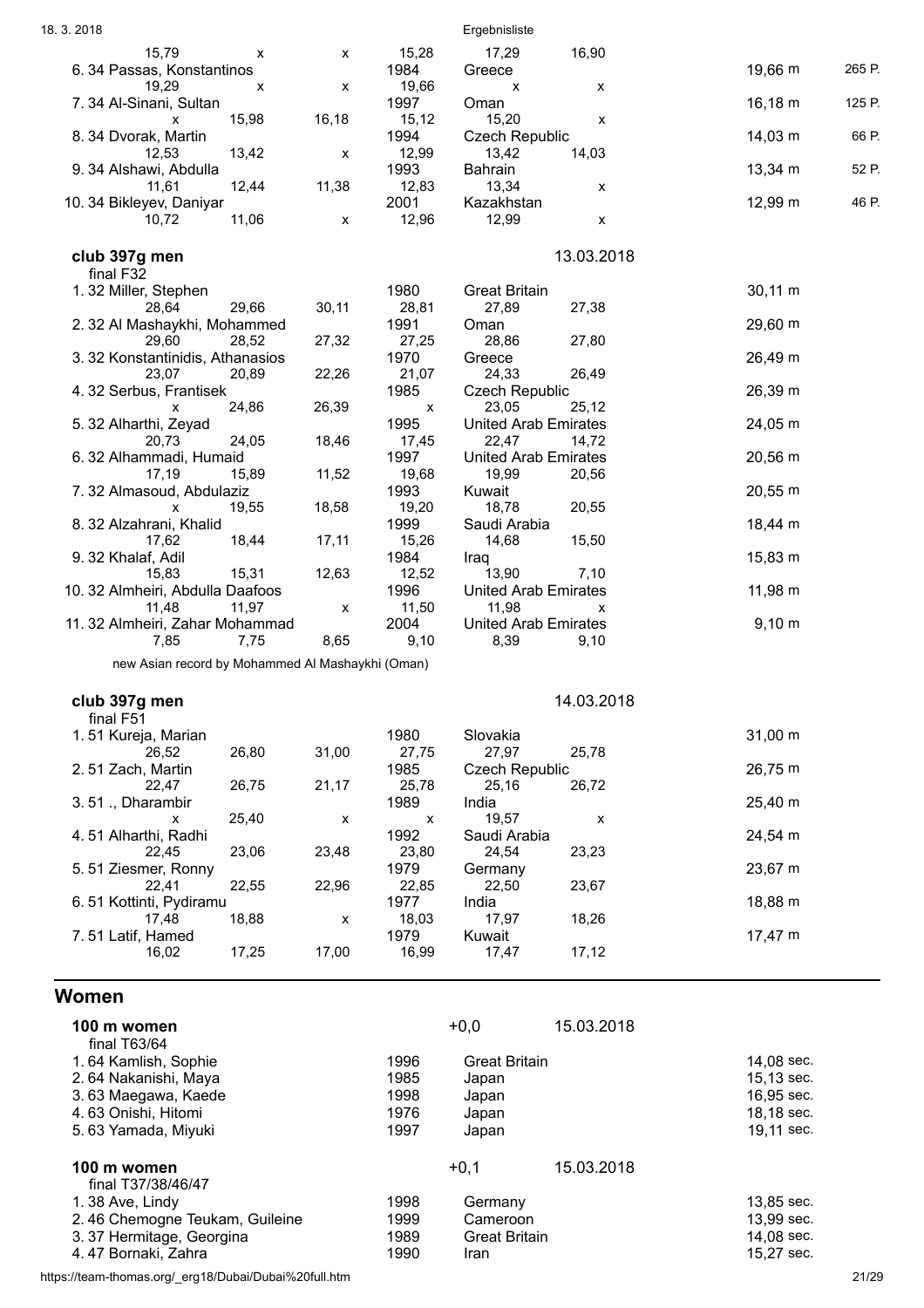| 18.3.2018                                      |              | Ergebnisliste         |            |                              |
|------------------------------------------------|--------------|-----------------------|------------|------------------------------|
| 5.38 Youssef, Amal                             | 1993         | Egypt                 |            | 15,58 sec.                   |
| 6.37 Schneider, Annegret                       | 2000         | Germany               |            | 16,18 sec.                   |
| 7.37 Foerder, Isabelle                         | 1979         | Germany               |            | 17,57 sec.                   |
| 100 m women                                    |              | $+0,1$                | 15.03.2018 |                              |
| final T35/36                                   |              |                       |            |                              |
| 1.35 Abilkhassymkyzy, Saltanat                 | 2000         | Kazakhstan            |            | 16,10 sec.                   |
| 2. 36 Nicoleitzik, Nicole                      | 1995         | Germany               |            | 16,33 sec.                   |
| 3.36 Yakovleva, Anastassiya                    | 1999         | Kazakhstan            |            | 16,67 sec.                   |
| 4.35 Luxova, Anna                              | 1997         | <b>Czech Republic</b> |            | 17,54 sec.                   |
| 5.35 Sakurai, Madoka                           | 1983         | Japan                 |            | 20,45 sec.                   |
| 6.35 El Latif, Aikaterini                      | 1982         | Greece                |            | 25,28 sec.                   |
| 100 m women                                    |              | $-0,7$                | 15.03.2018 |                              |
| final T <sub>13</sub>                          |              |                       |            |                              |
| 1. 13 Engeleiter, Janne Sophie                 | 1995         | Germany               |            | 13,13 sec.                   |
| 2.13 Goodarzi, Hakimeh                         | 1982         | Iran                  |            | 14,48 sec.                   |
| 3.13 Mahdavikiya, Ozra                         | 1984         | Iran                  |            | 14,51 sec.                   |
| 100 m wheelchair women                         |              | $+1,8$                | 15.03.2018 |                              |
| final T54                                      |              |                       |            |                              |
| 1.54 Yasukawa, Yurika                          | 1992         | Japan                 |            | 18,76 sec.                   |
| 200 m women                                    |              | $+1,8$                | 13.03.2018 |                              |
| final T35/36/37/38                             |              |                       |            |                              |
| 1.38 Hahn, Sophie                              | 1997         | <b>Great Britain</b>  |            | 26,96 sec.                   |
| 2.37 Hermitage, Georgina                       | 1989         | <b>Great Britain</b>  |            | 28,41 sec.                   |
| 3.38 Youssef, Amal                             | 1993         | Egypt                 |            | 33,06 sec.                   |
| 4.35 Abilkhassymkyzy, Saltanat                 | 2000         | Kazakhstan            |            | 34,64 sec.                   |
| 5.36 Yakovleva, Anastassiya                    | 1999         | Kazakhstan            |            | 35,23 sec.                   |
| 6.37 Foerder, Isabelle                         | 1979         | Germany               |            | 36,11 sec.                   |
| 7.35 Luxova, Anna                              | 1997         | <b>Czech Republic</b> |            | 37,02 sec.                   |
| 200 m women                                    |              | $-0,2$                | 13.03.2018 |                              |
| final T <sub>13</sub>                          |              |                       |            |                              |
| 1. 13 Engeleiter, Janne Sophie                 | 1995         | Germany               |            | 27,90 sec.                   |
| 2.13 Goodarzi, Hakimeh                         | 1982         | Iran                  |            | 29,43 sec.                   |
| 3.13 Mahdavikiya, Ozra                         | 1984         | Iran                  |            | 29,85 sec.                   |
| 200 m wheelchair women                         |              | $-1,8$                | 13.03.2018 |                              |
| final T53/54                                   |              |                       |            |                              |
| 1.54 Yasukawa, Yurika                          | 1992         | Japan                 |            | 34,54 sec.                   |
| 2.54 Zeyen, Annika                             | 1985         | Germany               |            | 38,24 sec.                   |
| 400 m women                                    |              |                       | 14.03.2018 |                              |
| final T11/13/20/38                             |              |                       |            |                              |
| 1.20 Toyama, Aimi                              | 1998         | Japan                 |            | 1:01,28 min.                 |
| 2. 13 Adali, Asli                              | 1998         | Turkey                |            | 1:04,11 min.                 |
| 3. 11 Alumur, Oznur                            | 1997         | Turkey                |            | 1:04,80 min.                 |
| 4. 20 Furuya, Anju                             | 1995         | Japan                 |            | 1:05,00 min.                 |
| 5. 20 Tse, Choi Yuk                            | 1999<br>1993 | Hong Kong             |            | 1:09,97 min.<br>1:20,41 min. |
| 6.38 Youssef, Amal                             |              | Egypt                 |            |                              |
| 400 m wheelchair women                         |              |                       | 14.03.2018 |                              |
| final T53/54                                   |              |                       |            |                              |
| 1.53 Nakayama, Kazumi<br>2.53 Frotten, Jessica | 1983<br>1988 | Japan<br>Canada       |            | 1:01,38 min.<br>1:01,68 min. |
| 3.54 Yasukawa, Yurika                          | 1992         | Japan                 |            | 1:03,71 min.                 |
|                                                |              |                       |            |                              |
| 800 m women                                    |              |                       | 13.03.2018 |                              |
| final T11/12/13/20                             |              |                       |            |                              |
| 1.20 Taunton, Hannah                           | 1991         | <b>Great Britain</b>  |            | 2:23,83 min.                 |
| 2. 20 Furuya, Anju                             | 1995         | Japan                 |            | 2:25,28 min.                 |
| 3.13 Adali, Asli<br>4. 12, Radha Venkatesh     | 1998<br>1999 | Turkey<br>India       |            | 2:29,26 min.<br>2:33,43 min. |
| 5. 11 Alumur, Oznur                            | 1997         | Turkey                |            | 2:34,14 min.                 |
|                                                |              |                       |            |                              |
| new European Record by Asli Adali (TUR)        |              |                       |            |                              |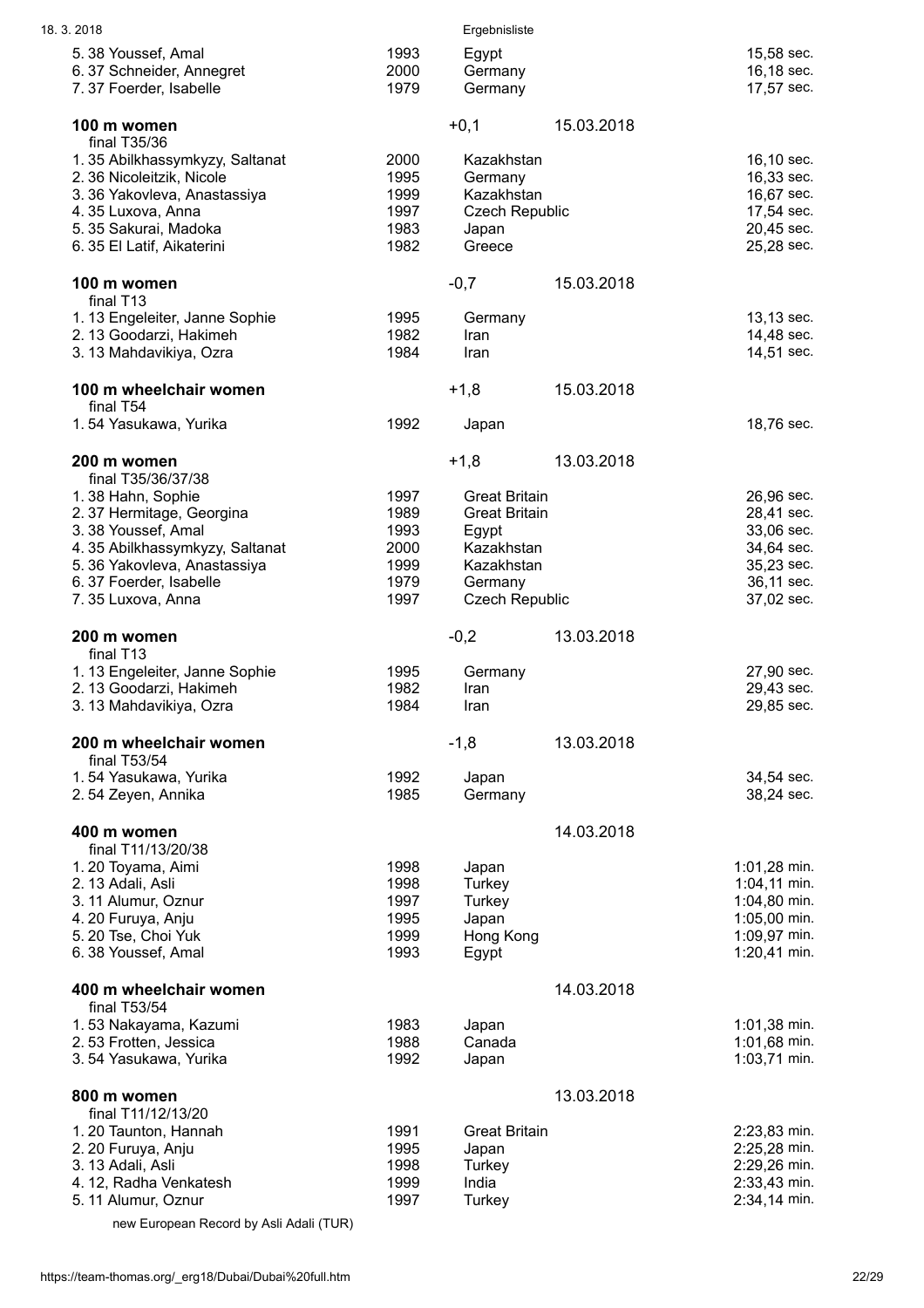| 18.3.2018                                                                                                                                                                 |                    |                |                                              | Ergebnisliste                                                          |                |                                                                                              |        |
|---------------------------------------------------------------------------------------------------------------------------------------------------------------------------|--------------------|----------------|----------------------------------------------|------------------------------------------------------------------------|----------------|----------------------------------------------------------------------------------------------|--------|
| 800 m wheelchair women                                                                                                                                                    |                    |                |                                              |                                                                        | 13.03.2018     |                                                                                              |        |
| final T53/54<br>1.53 Nakayama, Kazumi<br>2.54 Keller, Patricia<br>3.53 Frotten, Jessica<br>4.54 Yasukawa, Yurika<br>54 Zeyen, Annika                                      |                    |                | 1983<br>1989<br>1988<br>1992<br>1985         | Japan<br>Switzerland<br>Canada<br>Japan<br>Germany                     |                | 2:03,80 min.<br>2:04,04 min.<br>2:05,65 min.<br>2:09,43 min.<br><b>SO</b>                    |        |
| 1500 m women                                                                                                                                                              |                    |                |                                              |                                                                        | 15.03.2018     |                                                                                              |        |
| final T11/12/13/20/46<br>1.20 Taunton, Hannah<br>2. 20 Furuya, Anju<br>3.13 Adali, Asli<br>4.46 Chemogne Teukam, Guileine<br>5. 12, Radha Venkatesh<br>6.11 Alumur, Oznur |                    |                | 1991<br>1995<br>1998<br>1999<br>1999<br>1997 | <b>Great Britain</b><br>Japan<br>Turkey<br>Cameroon<br>India<br>Turkey |                | 4:50,77 min.<br>5:01,50 min.<br>5:09,37 min.<br>5:21,24 min.<br>5:22,71 min.<br>5:27,28 min. |        |
| 1500 m wheelchair women                                                                                                                                                   |                    |                |                                              |                                                                        | 15.03.2018     |                                                                                              |        |
| final T54<br>1.53 Nakayama, Kazumi<br>2.54 Keller, Patricia<br>3.53 Frotten, Jessica                                                                                      |                    |                | 1983<br>1989<br>1988                         | Japan<br>Switzerland<br>Canada                                         |                | 3:48,42 min.<br>3:48,87 min.<br>3:50,74 min.                                                 |        |
| 5000 m wheelchair women<br>final T54                                                                                                                                      |                    |                |                                              |                                                                        | 16.03.2018     |                                                                                              |        |
| 1.54 Keller, Patricia<br>2.53 Frotten, Jessica                                                                                                                            |                    |                | 1989<br>1988                                 | Switzerland<br>Canada                                                  |                | 13:05,09 min.<br>13:05,30 min.                                                               |        |
| long jump women                                                                                                                                                           |                    |                |                                              |                                                                        | 16.03.2018     |                                                                                              |        |
| final T35/37/38/40/47<br>1.38 Ave, Lindy<br>4,60                                                                                                                          | 4,40               | 4,43           | 1998<br>4,50                                 | Germany<br>4,35                                                        | X              | $4,60 \; m$                                                                                  | 867 P. |
| $+2,4$<br>2.63 Maegawa, Kaede<br>X                                                                                                                                        | $+2,8$<br>3,78     | $+0,8$<br>3,84 | $+2,6$<br>1998<br>X                          | $+2,7$<br>Japan<br>3,99                                                | x              | 3,99 m                                                                                       | 828 P. |
| 3.64 Nakanishi, Maya                                                                                                                                                      | $+2,5$             | $+2,1$         | 1985                                         | $-0,2$<br>Japan                                                        |                | $5,22 \; m$                                                                                  | 822 P. |
| х                                                                                                                                                                         | 5,00               | 4,79           | X                                            | 5,13                                                                   | 5,22           |                                                                                              |        |
| 4.37 Schneider, Annegret                                                                                                                                                  | $+1,6$             | $+1,1$         | 2000                                         | $+3,6$<br>Germany                                                      | $+2,1$         | $4,15 \; m$                                                                                  | 712 P. |
| 4,11<br>$+3,1$                                                                                                                                                            | 3,74<br>$+2,6$     | 4,15<br>$+3,7$ | 3,51<br>$+2,9$                               | 2,79<br>$-0,1$                                                         | 4,06<br>$+2,3$ |                                                                                              |        |
| 5.63 Onishi, Hitomi                                                                                                                                                       |                    |                | 1976                                         | Japan                                                                  |                | $3,41 \; m$                                                                                  | 420 P. |
| X                                                                                                                                                                         | 3,35<br>$+1,8$     | 2,77<br>$-0,1$ | 3,41<br>$+4,4$                               | 3,14<br>$+1,8$                                                         | 3,02<br>$+0,7$ |                                                                                              |        |
| 6.47 Bornaki, Zahra                                                                                                                                                       |                    |                | 1990                                         | Iran                                                                   |                | 4,48 m                                                                                       | 346 P. |
| 4,44                                                                                                                                                                      | 4,48               | 4,38           | 4,27                                         | 4,45                                                                   | 4,42           |                                                                                              |        |
| $+2,8$<br>7.37 Foerder, Isabelle                                                                                                                                          | $+2,8$             | $+0,5$         | $+2,6$<br>1979                               | $+2,5$<br>Germany                                                      | $+2,3$         | $3,36 \, m$                                                                                  | 178 P. |
| 3,04                                                                                                                                                                      | 2,51               | 2,79           | 3,03                                         | 3,11                                                                   | 3,36           |                                                                                              |        |
| $+1,0$                                                                                                                                                                    | $+1,4$             | $-0,3$         | $+2,1$                                       | $+1,7$                                                                 | $+1,3$         |                                                                                              |        |
| 8. 35 El Latif, Aikaterini<br>X                                                                                                                                           | 1,86               | X              | 1982<br>$\pmb{\mathsf{X}}$                   | Greece<br>X                                                            | 1,95           | $1,95 \; m$                                                                                  |        |
|                                                                                                                                                                           | $+2,2$             |                |                                              |                                                                        | $+2,2$         |                                                                                              |        |
| 9.40 Al Anburi, Sara                                                                                                                                                      |                    |                | 1992                                         | Oman                                                                   |                | $1,91 \; m$                                                                                  |        |
| 1,55                                                                                                                                                                      | 1,59               | 1,60           | 1,42                                         | 1,76                                                                   | 1,91           |                                                                                              |        |
| $+1,4$<br>new Asian Record by Kaede Maegawa (JPN)                                                                                                                         | $+3,1$             | $+2,6$         | $+1,3$                                       | $+2,1$                                                                 | $+2,2$         |                                                                                              |        |
|                                                                                                                                                                           |                    |                |                                              |                                                                        |                |                                                                                              |        |
| long jump women                                                                                                                                                           |                    |                |                                              |                                                                        | 16.03.2018     |                                                                                              |        |
| final T12/13/20<br>1. 20 Ismail, Siti Noor Radiah                                                                                                                         |                    |                | 1993                                         | Malaysia                                                               |                | $5,04 \, m$                                                                                  | 804 P. |
| 4,76                                                                                                                                                                      | X                  | 5,04           | 5,03                                         | 4,67                                                                   | 4,82           |                                                                                              |        |
| $+0,8$                                                                                                                                                                    |                    | $+1,1$         | $-0,1$                                       | $+0,7$                                                                 | $+1,5$         |                                                                                              |        |
| 2. 20 Durbidge, Holly<br>4,76                                                                                                                                             | x                  | 4,61           | 1993<br>$\pmb{\mathsf{X}}$                   | <b>Great Britain</b><br>4,12                                           | 4,89           | 4,89 m                                                                                       | 732 P. |
| $+1,6$                                                                                                                                                                    |                    | $+1,4$         |                                              | $+0,7$                                                                 | $+1,1$         |                                                                                              |        |
| 3. 20 Sakai, Sonomi                                                                                                                                                       |                    |                | 1996                                         | Japan                                                                  |                | 4,72 m                                                                                       | 640 P. |
| 4,56                                                                                                                                                                      | $\pmb{\mathsf{x}}$ | 4,72           | $\pmb{\mathsf{X}}$                           | 4,66                                                                   | 4,25           |                                                                                              |        |
| $+1,8$<br>4. 12 Kaniuk, Anna                                                                                                                                              |                    | $+1,8$         | 1984                                         | $+0,7$<br><b>Belarus</b>                                               | $+0,6$         | $5,22 \; m$                                                                                  | 637 P. |
|                                                                                                                                                                           |                    |                |                                              |                                                                        |                |                                                                                              |        |

https://team-thomas.org/\_erg18/Dubai/Dubai%20full.htm 23/29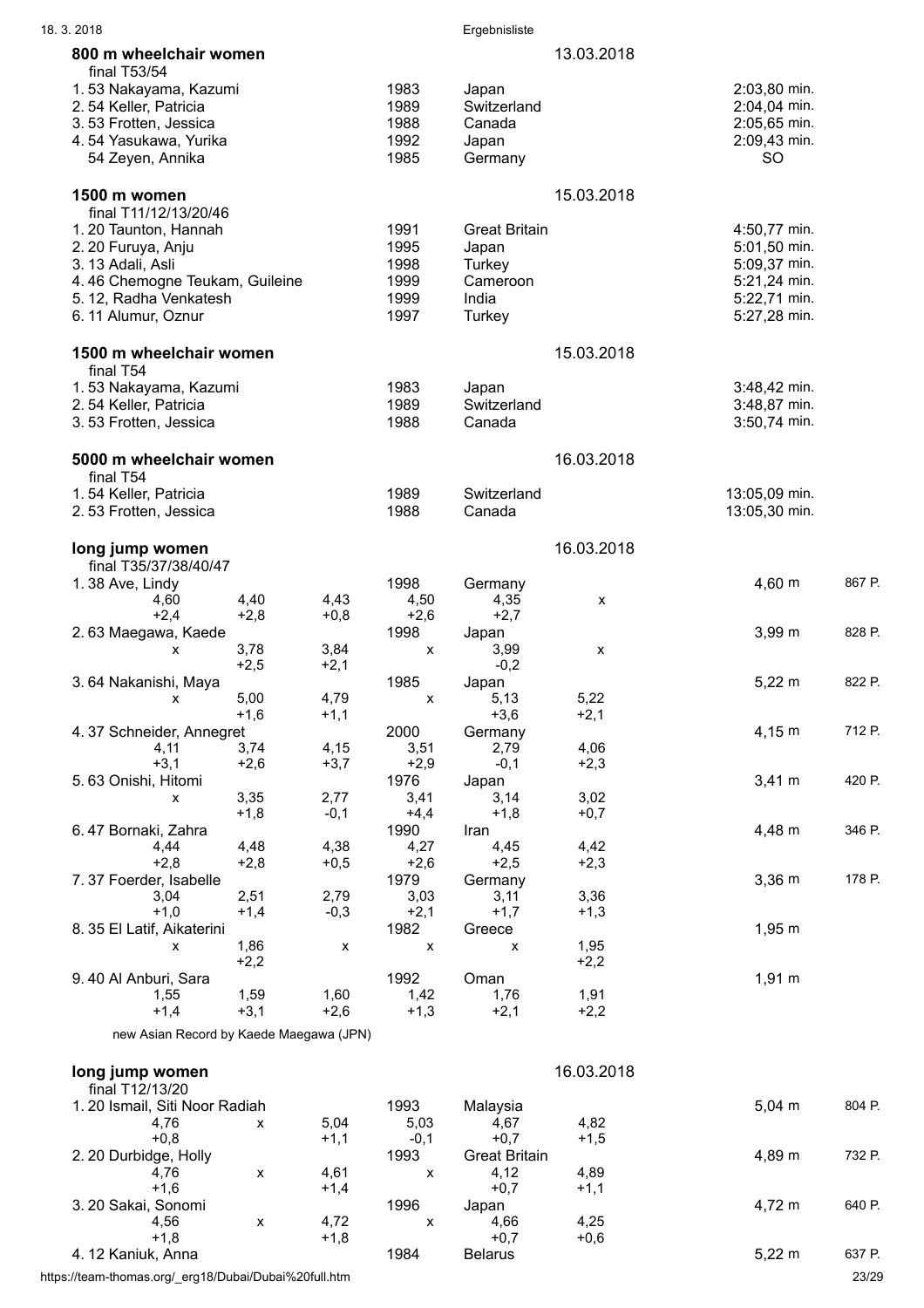| 18.3.2018                                            |       |                        | Ergebnisliste                       |                           |                    |        |
|------------------------------------------------------|-------|------------------------|-------------------------------------|---------------------------|--------------------|--------|
| 5,08<br>5,22<br>$+1,5$<br>$+1,4$                     | X     | 5,15<br>$+0,6$         | 5,18<br>$-0,5$                      | X                         |                    |        |
| 5. 13 Goodarzi, Hakimeh<br>4,41<br>X<br>$+1,3$       | x     | 1982<br>3,55<br>$+0,2$ | Iran<br>3,91<br>$+0,8$              | 3,76<br>$+0,1$            | 4,41 m             | 337 P. |
| 6.13 Mahdavikiya, Ozra<br>4,00<br>X                  | x     | 1984<br>4,03           | Iran<br>4,02                        | $\boldsymbol{\mathsf{x}}$ | $4,03 \; m$        | 145 P. |
| $+0,6$                                               |       | $+0,8$                 | $+0,9$                              |                           |                    |        |
| shot put women<br>final F11/13/20                    |       |                        |                                     | 14.03.2018                |                    |        |
| 1.20 Fortune, Sabrina<br>10,42<br>$\pmb{\mathsf{X}}$ | 9,78  | 1997<br>10,80          | <b>Great Britain</b><br>10,81       | X                         | 10,81 m            | 701 P. |
| 2. 11 Taizhanova, Ainur                              |       | 1986                   | Kazakhstan                          |                           | $6,72 \; m$        | 256 P. |
| 6,39<br>6,47<br>3.13 Ataei, Somayeh                  | х     | 6,26<br>1984           | 6,72<br>Iran                        | 6,31                      | $7,43 \; m$        | 233 P. |
| 7,30<br>7,22<br>4. 11 Tirikli, Busra Nur             | 6,50  | 7,43<br>1994           | 7,27<br>Turkey                      | 7,29                      | 6,49 m             | 219 P. |
| 5,31<br>X<br>5.11 Mishra, Nidhi                      | X     | X<br>1993              | 6,20<br>India                       | 6,49                      | $5,74 \; m$        | 118 P. |
| 5,57<br>х<br>6.11 Gollahalli Honnalagaiah, Pad       | 5,70  | 5,74<br>1986           | 5,63<br>India                       | X                         | 4,47 m             | 23 P.  |
| 4,25<br>X                                            | 4,38  | $\pmb{\mathsf{X}}$     | 4,47                                | $\pmb{\mathsf{X}}$        |                    |        |
| shot put women                                       |       |                        |                                     | 15.03.2018                |                    |        |
| final F35-37/40/41<br>1.41 Tlili, Raoua              |       | 1989                   | Tunisia                             |                           | $9,28 \, \text{m}$ | 941 P. |
| 9,28<br>9,23<br>2.37 Datinska, Eva                   | X     | 8,52<br>1986           | 8,73<br><b>Czech Republic</b>       | 8,60                      | $11,24 \text{ m}$  | 904 P. |
| 10,82<br>11,18<br>3.36 Mogge, Juliane                | 10,86 | 10,90<br>1990          | 11,24<br>Germany                    | 10,78                     | $9,11 \, m$        | 770 P. |
| 9,11<br>х<br>4.35 Luxova, Anna                       | 8,61  | 8,79<br>1997           | 8,74<br><b>Czech Republic</b>       | 8,80                      | 7,99 m             | 424 P. |
| 7,38<br>7,37<br>5.40 Alzeyoudi, Maryam Ahmed         | 7,54  | x<br>1995              | 7,99<br><b>United Arab Emirates</b> | 7,55                      | $5,02 \; m$        | 335 P. |
| 4,44<br>X                                            | 4,05  | 4,62                   | 4,92                                | 5,02                      |                    | 325 P. |
| 6.40 Spataru, Oxana<br>4,88<br>4,98                  | 4,81  | 1997<br>4,98           | Moldova<br>X                        | 4,72                      | 4,98 m             |        |
| 7.40 Al Anburi, Sara<br>4,06<br>4,00                 | 3,93  | 1992<br>4,00           | Oman<br>3,83                        | 3,91                      | $4,06 \, m$        | 126 P. |
| 8. 35 El Latif, Aikaterini<br>X<br>X                 | X     | 1982<br>5,64           | Greece<br>6,00                      | X                         | $6,00 \; m$        | 121 P. |
| shot put women                                       |       |                        |                                     | 15.03.2018                |                    |        |
| final F44/45/46/64<br>1.46 Duru, Goodness Chinas     |       | 1982                   | Nigeria                             |                           | $9,63 \, m$        | 697 P. |
| 8,03<br>x<br>2.46 Almatrooshi, Mariam                | X     | 9,30<br>1986           | 9,63<br><b>United Arab Emirates</b> | 9,18                      | $9,57 \; m$        | 688 P. |
| 9,00<br>9,13                                         | 9,57  | 9,07                   | 9,29                                | 9,30                      |                    |        |
| 3.46 Nagaranai Shanmugam, Ramya<br>9,55<br>9,55      | X     | 1993<br>9,43           | India<br>$\pmb{\mathsf{X}}$         | 9,33                      | $9,55 \, \text{m}$ | 685 P. |
| 4.45 Tychshenko, Irina<br>8,74<br>X                  | 8,34  | 1974<br>х              | Kazakhstan<br>X                     | 8,70                      | $8,74 \, m$        | 553 P. |
| 5.44 Nesse, Ida<br>8,99<br>9,06                      | 9,21  | 1992<br>9,00           | Norway<br>8,73                      | 9,08                      | $9,21 \; m$        | 524 P. |
| 6.46 Alhamidi, Maryam<br>7,51<br>x                   |       | 2004                   | <b>Bahrain</b><br>7,58              | 7,03                      | $7,77 \; m$        | 384 P. |
| 7.44 Poulus, Doriah                                  | x     | 7,77<br>1986           | Malaysia                            |                           | 8,29 m             | 374 P. |
| 7,25<br>X<br>8.64 Eissa, Sabah                       | x     | 8,16<br>1976           | х<br>Egypt                          | 8,29                      | 7,85 m             | 305 P. |
| 7,16<br>7,85<br>9.44 ., Suman                        | 7,25  | 7,40<br>1990           | 7,73<br>India                       | 7,68                      | $7,11 \; m$        | 198 P. |
| 7,07<br>6,93<br>10. 44 Majmaie, Ban                  | 6,96  | 7,11<br>1998           | 6,56<br>Iraq                        | 6,77                      | $6,88 \; m$        | 168 P. |
| 6,88<br>6,82<br>11.64 Takado, Fumiko                 | 6,61  | 6,70<br>1973           | 6,67<br>Japan                       | 6,73                      | $6,88 \; m$        | 168 P. |
| 6,88<br>X                                            | x     | 6,49                   | x                                   | 6,00                      |                    |        |

New African Record by Goodness Chi Duru (Nigeria)

#### shot put wheelch women **14.03.2018**

final F34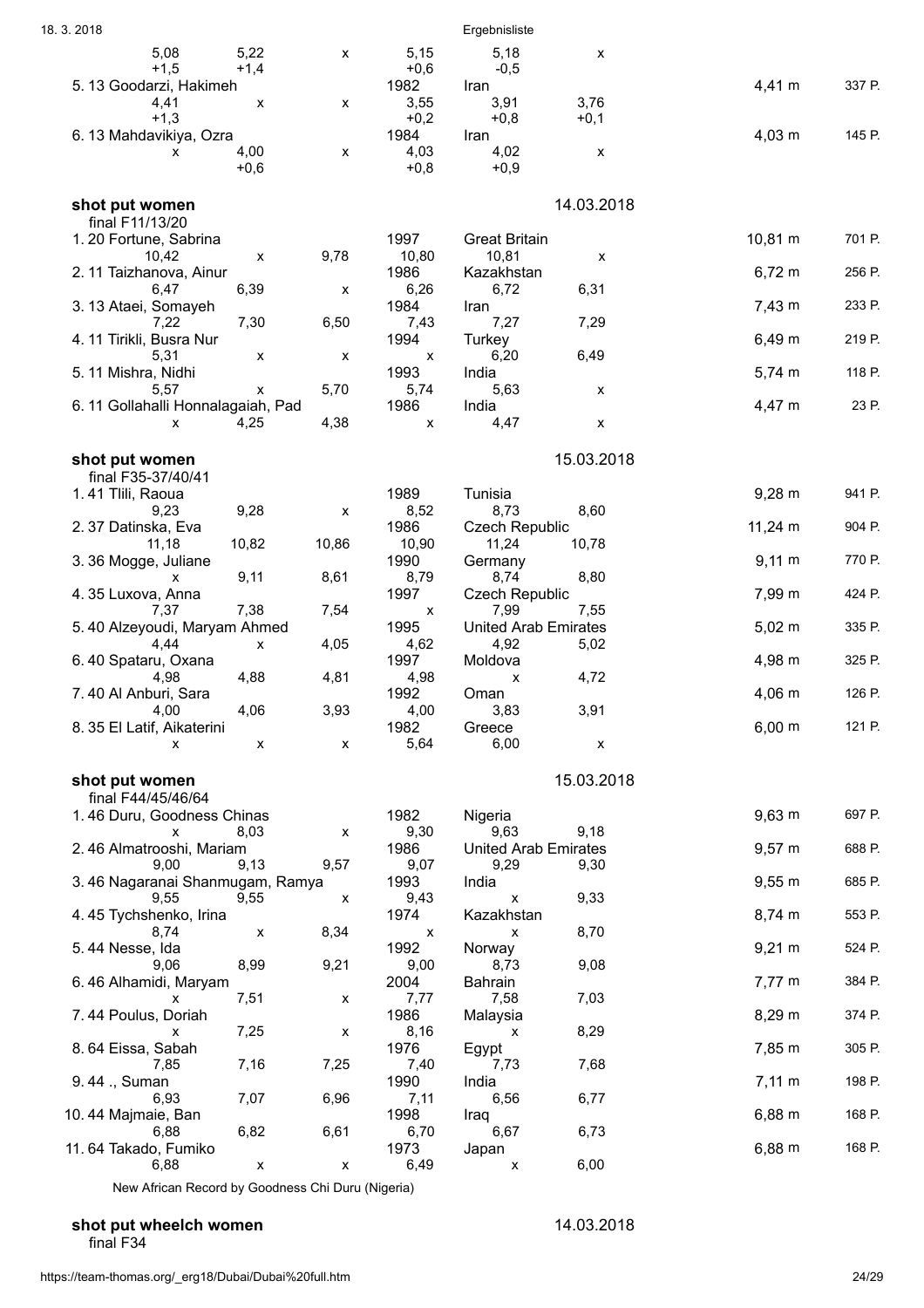| 18.3.2018                                                                                |       |               | Ergebnisliste                               |              |         |
|------------------------------------------------------------------------------------------|-------|---------------|---------------------------------------------|--------------|---------|
| 1.34 Wallace, Vanessa<br>6,82<br>7,25                                                    | 7,03  | 1977<br>7,17  | <b>Great Britain</b><br>7,27<br>7,07        | $7,27 \; m$  |         |
| 2.34 Herrmann, Frances                                                                   |       | 1989          | Germany                                     | $6,49 \; m$  |         |
| 6,29<br>6,48<br>3.34 Kosche, Charleen                                                    | 6,42  | 6,49<br>2001  | 6,35<br>6,48<br>Germany                     | $6,48 \; m$  |         |
| 6,48<br>6,47<br>4.34 Kantane, Taiga                                                      | х     | 6,46<br>1970  | 6,34<br>6,39<br>Latvia                      | $6,30 \; m$  |         |
| 5,61<br>X                                                                                | 5,85  | 6,30          | X<br>X                                      |              |         |
| 5. 34 Najim, Basimah<br>5,91<br>x                                                        | 5,69  | 1967<br>5,90  | Kuwait<br>5,39<br>5,52                      | 5,91 m       |         |
| 6.34 Alzaabi, Thuraya<br>4,93<br>х                                                       | 5,49  | 1970<br>х     | <b>United Arab Emirates</b><br>5,67<br>5,50 | $5,67 \; m$  |         |
| 7.34 Ansaf Suhail Saeed, Alhdudhairi Alnua                                               |       | 1980          | <b>United Arab Emirates</b>                 | $5,10 \; m$  |         |
| 4,91<br>4,78<br>8. 34 Kermani, Faezeh                                                    | 4,94  | 5,10<br>1996  | 4,93<br>4,90<br>Iran                        | $5,00 \; m$  |         |
| 4,98<br>4,61<br>9.34 Aghamollah, Shirin                                                  | 4,71  | 4,84<br>1990  | 4,74<br>5,00<br>Iran                        | $4,10 \; m$  |         |
| 3,93<br>4,10                                                                             | 4,02  | 3,98<br>1990  | 4,02<br>3,29                                | $3,83 \, m$  |         |
| 10. 34 Almutairi, Donyah<br>3,83<br>3,71                                                 | 3,50  | 3,66          | Kuwait<br>3,51<br>X                         |              |         |
| 11. 34 Alhammadi, Suaad<br>3,44<br>3,52                                                  | 3,44  | 1990<br>3,14  | <b>United Arab Emirates</b><br>3,47<br>X    | $3,52 \; m$  |         |
|                                                                                          |       |               |                                             |              |         |
| shot put wheelch women<br>final F56/57                                                   |       |               | 16.03.2018                                  |              |         |
| 1.56 Medjmedj, Nadia<br>8,76<br>9,68                                                     | X     | 1974<br>X     | Algeria<br>8,76<br>X                        | 9,68 m       | 1075 P. |
| 2.57 Ortiz Hernandez, Angeles                                                            |       | 1973          | Mexico                                      | $11,16 \; m$ | 1038 P. |
| 10,80<br>10,44<br>3.57 Saifi, Nassima                                                    | 11,04 | 11,16<br>1988 | 10,70<br>11,12<br>Algeria                   | $9,74 \, m$  | 910 P.  |
| 8,76<br>9,58<br>4.56 Willing, Martina                                                    | x     | 9,61<br>1959  | 9,70<br>9,74<br>Germany                     | $7,27 \; m$  | 789 P.  |
| 6,95<br>6,93                                                                             | 7,27  | 7,00          | 7,19<br>6,81                                |              |         |
| 5.56 Obrova, Miroslava<br>6,34<br>x                                                      | X     | 1975<br>6,37  | <b>Czech Republic</b><br>6,34<br>6,44       | $6,44 \, m$  | 617 P.  |
| 6.56 Al Jabri, Ghalya<br>3,94<br>3,62                                                    | X     | 1981<br>X     | Oman<br>3,94<br>X                           | $3,94 \, m$  | 83 P.   |
| new World Record by Angeles Ortiz Hernandez (MEX)                                        |       |               |                                             |              |         |
| shot put wheelch women                                                                   |       |               | 14.03.2018                                  |              |         |
| final F32/33/53                                                                          |       |               |                                             |              |         |
| 1.33 Boudjadar, Asmahane<br>5,94<br>5,94                                                 | 5,82  | 1980<br>6,31  | Algeria<br>6,35<br>5,91                     | 6,35 m       | 994 P.  |
| 2.33 Alsenani, Sara                                                                      | 5,01  | 1992<br>5,05  | <b>United Arab Emirates</b><br>4,85         | $5,05 \; m$  | 723 P.  |
| 5,05<br>X<br>3.32 Alktebi, Noura                                                         |       | 1992          | 5,04<br><b>United Arab Emirates</b>         | $5,29 \; m$  | 712 P.  |
| 5,15<br>4,93<br>4.53 Darabian Aghdas, Elnaz                                              | 5,06  | 5,18<br>1983  | 5,29<br>4,53<br>Iran                        | 3,84 m       | 704 P.  |
| 3,71<br>3,77                                                                             | 3,84  | 3,68          | 3,67<br>3,69                                | 4,29 m       | 410 P.  |
| 5.32 Wichmann, Hanna Laura Magda<br>4,29<br>4,14                                         | 4,26  | 1996<br>4,21  | Germany<br>4,21<br>4,11                     |              |         |
| 6.32 Alkaabi, Thekra<br>3,83<br>3,74                                                     | 3,20  | 2001<br>3,91  | <b>United Arab Emirates</b><br>3,69<br>X    | $3,91 \; m$  | 292 P.  |
| 7.33 BANI KHALED, AISHAH SALEM<br>X<br>X                                                 | 3,35  | 1975<br>3,14  | <b>United Arab Emirates</b><br>3,46<br>3,61 | $3,61 \; m$  | 263 P.  |
| 8.33 Abdulaziz, Shaikha                                                                  |       | 2001          | <b>United Arab Emirates</b>                 | 2,38 m       | 25 P.   |
| 2,03<br>2,17<br>9.33 Abdulaziz, Shamma                                                   | 2,28  | 2,27<br>2001  | 2,34<br>2,38<br><b>United Arab Emirates</b> | $1,69 \; m$  | 1 P.    |
| 1,61<br>1,59                                                                             | 1,62  | 1,63          | 1,69<br>1,62                                |              |         |
| new African record by Asmahan Boudjadar (ALG)<br>new Asian Record by Noura Alktebi (UAE) |       |               |                                             |              |         |
| shot put wheelch women                                                                   |       |               | 16.03.2018                                  |              |         |
| final F54/55<br>1.55 Alomari, Rooba                                                      |       | 1991          | Bahrain                                     | $6,32 \; m$  | 690 P.  |
| 6,21<br>6,15                                                                             | 6,32  | 6,30          | 6,02<br>6,09                                |              |         |
| 2.55 Abousalem, Maha<br>5,98<br>5,02                                                     | 5,84  | 1980<br>5,71  | Egypt<br>5,96<br>6,03                       | $6,03 \; m$  | 622 P.  |
| 3.54 Kacanu, Eva<br>5,06<br>4,87                                                         | 5,25  | 1965<br>5,08  | <b>Czech Republic</b><br>4,96<br>5,17       | $5,25 \; m$  | 510 P.  |
| 4.55 Sharma, Shweta                                                                      |       | 1985          | India                                       | $5,28 \; m$  | 430 P.  |

https://team-thomas.org/\_erg18/Dubai/Dubai%20full.htm 25/29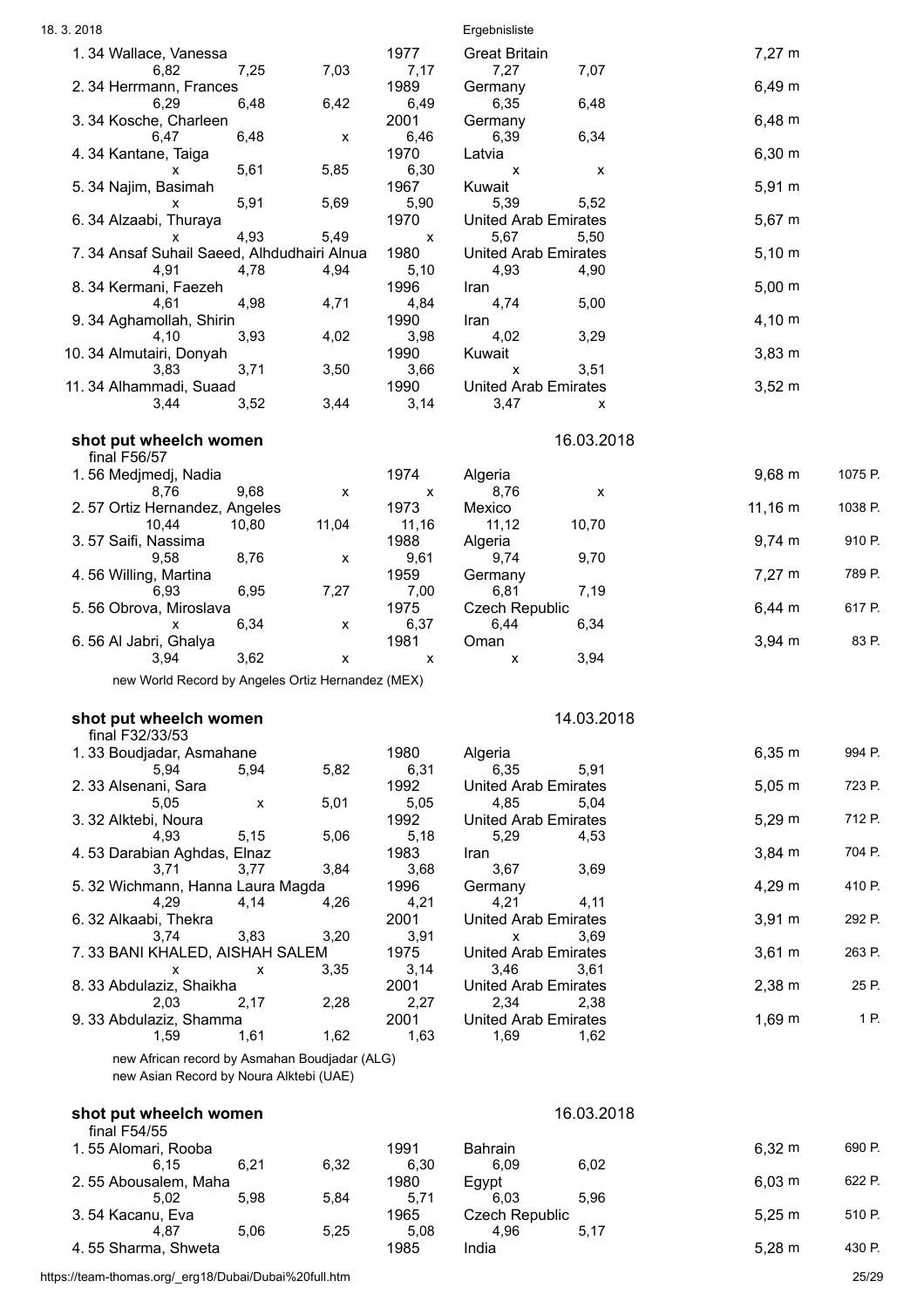| 18.3.2018                                         |                           |       |               | Ergebnisliste                        |            |                     |         |
|---------------------------------------------------|---------------------------|-------|---------------|--------------------------------------|------------|---------------------|---------|
| 4,91                                              | 4,72                      | 4,92  | 5,18          | 5,26                                 | 5,28       |                     |         |
| 5.55 Ghildial, Pragya                             |                           |       | 1982          | India                                |            | 4,64 m              | 267 P.  |
| 4,23<br>6.54 Mosovska, Rozalie Nike               | 4,44                      | 4,64  | 4,48<br>2002  | 4,27<br><b>Czech Republic</b>        | 4,50       | 4,29 m              | 249 P.  |
| 4,14                                              | 4,09                      | 4,00  | 4,12          | 4,29                                 | 4,15       |                     |         |
| 7.54 Alabri, Raya                                 |                           |       | 1975          | Oman                                 |            | 3,89 m              | 158 P.  |
| 3,52                                              | 3,63                      | 3,58  | 3,57<br>1981  | 3,89<br>India                        | х          | $3,44 \, m$         | 81 P.   |
| 8.54 Rana, Indu<br>3,29                           | 3,19                      | 3,36  | 3,35          | $\boldsymbol{\mathsf{x}}$            | 3,44       |                     |         |
| 9.54 Al Hammadi, Shaikha                          |                           |       | 1978          | Oman                                 |            | $3,44 \, m$         | 81 P.   |
| 3,00                                              | 3,08                      | 3,33  | 3,44          | 3,28                                 | 3,32       |                     |         |
| 10.54 Abdallah, Aaisha<br>2,86                    | 2,96                      | 2,97  | 1998<br>2,55  | <b>United Arab Emirates</b><br>2,64  | 2,66       | $2,97 \; m$         | 32 P.   |
|                                                   |                           |       |               |                                      |            |                     |         |
| discus women                                      |                           |       |               |                                      | 16.03.2018 |                     |         |
| final F44                                         |                           |       |               |                                      |            |                     |         |
| 1.44 Nesse, Ida<br>25,19                          | 27,30                     | 29,98 | 1992<br>30,63 | Norway<br>29,46                      | 27,93      | $30,63 \, \text{m}$ |         |
| 2.44 Poulus, Doriah                               |                           |       | 1986          | Malaysia                             |            | 24,56 m             |         |
| x                                                 | X                         | X     | 24,56         | X                                    | 24,22      |                     |         |
| 3.44 ., Suman<br>19.61                            | 19,90                     | 22,54 | 1990<br>22,95 | India<br>X                           | 19,76      | 22,95 m             |         |
| 4.44 Majmaie, Ban                                 |                           |       | 1998          | Iraq                                 |            | 22,38 m             |         |
| 21,98                                             | 22,38                     | 19,22 | 21,82         | 21,92                                | 20,99      |                     |         |
|                                                   |                           |       |               |                                      |            |                     |         |
| discus women<br>final F37/38/40/41/64             |                           |       |               |                                      | 13.03.2018 |                     |         |
| 1.41 Tlili, Raoua                                 |                           |       | 1989          | Tunisia                              |            | $32,06 \, \text{m}$ | 1000 P. |
| X                                                 | 31,51                     | x     | 32,06         | 31,52                                | x          |                     |         |
| 2.38 Priede, Ingrida<br>28,02                     | 27,36                     | 25,11 | 1981<br>26,11 | Latvia<br>26,04                      | 25,51      | 28,02 m             | 846 P.  |
| 3.37 Datinska, Eva                                |                           |       | 1986          | <b>Czech Republic</b>                |            | 28,79 m             | 778 P.  |
| 25,96                                             | 28,68                     | 27,72 | 28,77         | 28,63                                | 28,79      |                     |         |
| 4.64 Eissa, Sabah<br>18,05                        | $\boldsymbol{\mathsf{x}}$ | 22,48 | 1976<br>21,09 | Egypt<br>X                           | 23,26      | 23,26 m             | 334 P.  |
| 5.64 Takado, Fumiko                               |                           |       | 1973          | Japan                                |            | 20,80 m             | 224 P.  |
| $\mathsf{x}$                                      | 20,80                     | 19,10 | X             | X                                    | x          |                     |         |
| 6.40 Alzeyoudi, Maryam Ahmed<br>x                 | 9,79                      | X     | 1995<br>9,79  | <b>United Arab Emirates</b><br>10,78 | 9,38       | $10,78 \text{ m}$   | 220 P.  |
|                                                   |                           |       |               |                                      |            |                     |         |
| discus women                                      |                           |       |               |                                      | 13.03.2018 |                     |         |
| final F11/13/45/46                                |                           |       | 1993          | India                                |            | $31,47 \; m$        | 799 P.  |
| 1.46 Nagaranai Shanmugam, Ramya<br>31,47          | x                         | X     | 30, 12        | X                                    | 30,55      |                     |         |
| 2. 11 Tirikli, Busra Nur                          |                           |       | 1994          | Turkey                               |            | 25,42 m             | 659 P.  |
| 25,42                                             | 22,13                     | 24,30 | 21,53         | 20,84                                | 23,20      |                     |         |
| 3.13 Ataei, Somayeh<br>23,30                      | 24,08                     | 23,23 | 1984<br>23,70 | Iran<br>22,77                        | 22,82      | 24,08 m             | 624 P.  |
| 4.46 Almatrooshi, Mariam                          |                           |       | 1986          | <b>United Arab Emirates</b>          |            | 23,81 m             | 440 P.  |
| 21,66                                             | 22,71                     | 22,93 | X             | 23,81                                | 23,51      |                     |         |
| 5.46 Alhamidi, Maryam<br>21.03                    | 20,06                     | X     | 2004<br>19,39 | Bahrain<br>21,92                     | 21,24      | 21,92 m             | 342 P.  |
| 6.46 Duru, Goodness Chinas                        |                           |       | 1982          | Nigeria                              |            | $21,35 \; m$        | 313 P.  |
| 18,35                                             | X                         | 18,15 | 21,35         | 21,23                                | 19,96      |                     |         |
| 7.46 ., Reena Rani                                |                           |       | 1983          | India                                | 18,87      | $21,06 \; m$        | 299 P.  |
| 18,31<br>8.45 Tychshenko, Irina                   | 20,95                     | 18,51 | 18,75<br>1974 | 21,06<br>Kazakhstan                  |            | $20,09 \, \text{m}$ | 252 P.  |
| 19,60                                             | X                         | 20,09 | 19,11         | X                                    | 19,73      |                     |         |
| 9.11 Taizhanova, Ainur<br>16,90                   | x                         | X     | 1986<br>16,14 | Kazakhstan<br>16,72                  | x          | 16,90 m             | 192 P.  |
| 10.11 Mishra, Nidhi                               |                           |       | 1993          | India                                |            | 16,83 m             | 189 P.  |
| 16,83                                             | 15,45                     | 13,99 | 16,75         | X                                    | X          |                     |         |
| New World Record by Irina Tychshenko (Kazakhstan) |                           |       |               |                                      |            |                     |         |
| New African Record by Goodness Chi Duru (Nigeria) |                           |       |               |                                      |            |                     |         |
| discus wheelchair women                           |                           |       |               |                                      | 15.03.2018 |                     |         |
| final F56/57                                      |                           |       |               |                                      |            |                     |         |
| 1.56 Medjmedj, Nadia                              |                           |       | 1974          | Algeria                              |            | 26,28 m             | 1076 P. |
| 25,99<br>2.57 Saifi, Nassima                      | 26,12                     | 26,21 | 26,28<br>1988 | 25,75<br>Algeria                     | 26,00      | $30,58 \, \text{m}$ | 960 P.  |
| 30,41                                             | 27,81                     | 27,99 | 30,58         | 29,81                                | 29,72      |                     |         |

https://team-thomas.org/\_erg18/Dubai/Dubai%20full.htm 26/29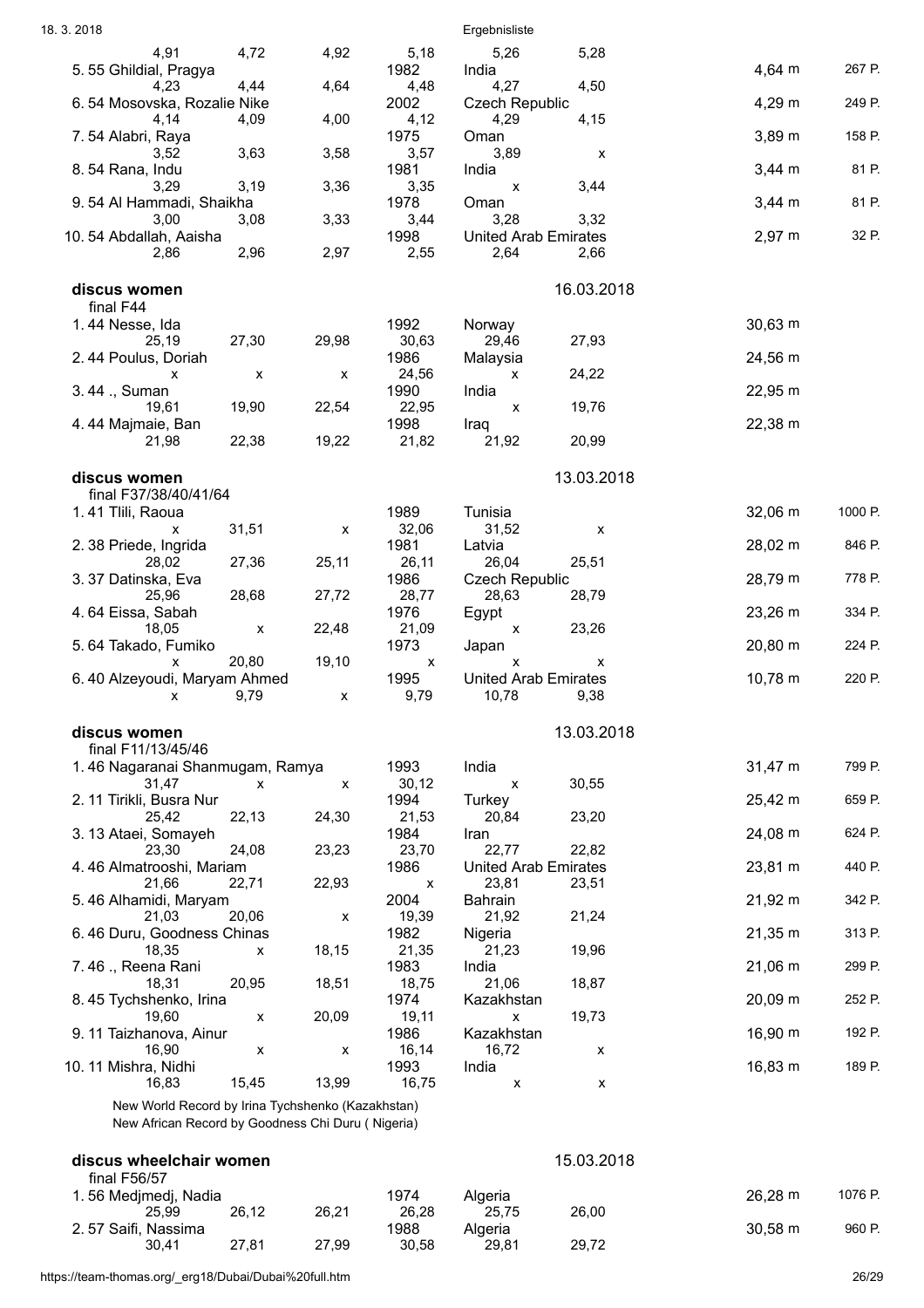| 18.3.2018                                                                                  |        |               | Ergebnisliste                                 |              |        |
|--------------------------------------------------------------------------------------------|--------|---------------|-----------------------------------------------|--------------|--------|
| 3.56 Willing, Martina<br>19,16<br>19,06                                                    | 19,87  | 1959<br>19,49 | Germany<br>20,00                              | 20,00 m      | 852 P. |
| 4.56 Obrova, Miroslava                                                                     |        | 1975          | 19,92<br><b>Czech Republic</b>                | 18,30 m      | 752 P. |
| 16,76<br>18,13<br>5.57 Alrasheedy, Siham                                                   | 17,18  | 18,30<br>1982 | 18,07<br>16,90<br><b>United Arab Emirates</b> | 24,18 m      | 710 P. |
| 24,18<br>22,77                                                                             | 23,34  | 23,52         | 23,21<br>23,78                                |              |        |
| 6.57 Mawe Fokoa, Arlette<br>20.22<br>20,58                                                 | 20,23  | 1989<br>20,79 | Cameroon<br>20,39<br>20,15                    | 20,79 m      | 526 P. |
| 7.56 Al Jabri, Ghalya                                                                      |        | 1981          | Oman                                          | 13,35 m      | 379 P. |
| 12,94<br>13,00<br>New World Record by Nadia Medjmedj (Algeria).                            | 13,35  | 12,74         | 11,95<br>13,07                                |              |        |
|                                                                                            |        |               |                                               |              |        |
| discus wheelchair women<br>final F53/54/55                                                 |        |               | 13.03.2018                                    |              |        |
| 1.55 Alomari, Rooba                                                                        |        | 1991          | Bahrain                                       | 19,91 m      | 805 P. |
| 19,62<br>19,19<br>2.55 Abousalem, Maha                                                     | 19,49  | 19,91<br>1980 | 19,32<br>19,30<br>Egypt                       | 15,23 m      | 484 P. |
| 14,01<br>12,86                                                                             | 15,23  | 12,65         | 10,36<br>12,84                                |              |        |
| 3.55 Ghildial, Pragya<br>14,93<br>X                                                        | x      | 1982<br>14,03 | India<br>13,81<br>15,01                       | 15,01 m      | 467 P. |
| 4.54 Alabri, Raya                                                                          |        | 1975          | Oman                                          | $11,11 \; m$ | 440 P. |
| 10,65<br>10,67<br>5.53 Malik, Deepa                                                        | 11, 11 | 10,28<br>1970 | 10,53<br>10,42<br>India                       | 8,01 m       | 426 P. |
| 7,10<br>7,68                                                                               | 6,98   | 7,26          | 7,56<br>8,01                                  |              |        |
| 6.54 Mosovska, Rozalie Nike<br>9,53<br>8,99                                                | 9,38   | 2002<br>10,68 | <b>Czech Republic</b><br>10,66<br>X           | 10,68 m      | 396 P. |
| 7.53 Darabian Aghdas, Elnaz                                                                |        | 1983          | Iran                                          | 7,42 m       | 344 P. |
| 6,19<br>6,99<br>8.54 Rana, Indu                                                            | 6,59   | 7,42<br>1981  | 7,25<br>6,46<br>India                         | $9,71 \; m$  | 299 P. |
| 9,17<br>8,72                                                                               | 9,06   | 8,69          | 9,71<br>9,34                                  |              |        |
| 9.54 Al Hammadi, Shaikha<br>7,94<br>8,15                                                   | 8,19   | 1978<br>8,58  | Oman<br>8,59<br>8,77                          | 8,77 m       | 213 P. |
| 10.54 Kacanu, Eva                                                                          |        | 1965          | <b>Czech Republic</b>                         | 8,63 m       | 202 P. |
| 7,73<br>8,36<br>11.54 Abdallah, Aaisha                                                     | X      | 8,63<br>1998  | 8,11<br>X<br><b>United Arab Emirates</b>      | $3,82 \, m$  | 5P.    |
|                                                                                            |        |               |                                               |              |        |
| 3,68<br>3,73                                                                               | 3,48   | 3,70          | 3,82<br>3,76                                  |              |        |
| New World Record by Maha Abousalem (Egypt).                                                |        |               |                                               |              |        |
| discus wheelchair women                                                                    |        |               | 16.03.2018                                    |              |        |
| final F32/33/34                                                                            |        |               |                                               |              |        |
| 1.33 BANI KHALED, AISHAH SALEM<br>10,30<br>10,22                                           | 10,41  | 1975<br>10,26 | <b>United Arab Emirates</b><br>11,12<br>11,25 | $11,25 \; m$ | 749 P. |
| 2.32 Wichmann, Hanna Laura Magda                                                           |        | 1996          | Germany                                       | $9,44 \, m$  | 695 P. |
| 9,44<br>9,27<br>3.34 Herrmann, Frances                                                     | 8,93   | 8,95<br>1989  | 9,28<br>9,13<br>Germany                       | 16,68 m      | 602 P. |
| 14,71<br>x                                                                                 | 15,12  | X             | 15,81<br>16,68                                |              |        |
| 4.33 Boudjadar, Asmahane<br>9,95<br>x                                                      | X      | 1980<br>X     | Algeria<br>9,59<br>9,95                       | $9,95 \; m$  | 600 P. |
| 5.34 Kosche, Charleen                                                                      |        | 2001          | Germany                                       | 16,01 m      | 552 P. |
| 14,31<br>15,82<br>6.34 Kantane, Taiga                                                      | 15,62  | 14,15<br>1970 | 16,01<br>15,57<br>Latvia                      | 15,92 m      | 545 P. |
| 14,28<br>13,77                                                                             | X      | 15,92         | 15,45<br>15,47                                |              |        |
| 7.33 Alsenani, Sara<br>7,87<br>7,35                                                        | X      | 1992<br>8,14  | <b>United Arab Emirates</b><br>7,53<br>8,08   | $8,14 \, m$  | 367 P. |
| 8.34 Alzaabi, Thuraya                                                                      |        | 1970          | <b>United Arab Emirates</b>                   | 12,80 m      | 304 P. |
| 11,52<br>11,68<br>9.32 Saleh, Afra                                                         | X      | X<br>1981     | 12,80<br>X<br><b>United Arab Emirates</b>     | $6,70 \; m$  | 303 P. |
| 5,91<br>x                                                                                  | 5,80   | 5,22          | 4,71<br>6,70                                  |              |        |
| 10.34 Aghamollah, Shirin<br>6,88<br>7,82                                                   | 6,46   | 1990<br>7,13  | Iran<br>6,34<br>7,18                          | 7,82 m       | 43 P.  |
| 11. 33 Abdulaziz, Shaikha<br>4,00                                                          |        | 2001          | <b>United Arab Emirates</b>                   | 4,42 m       | 34 P.  |
| 3,65<br>12.33 Abdulaziz, Shamma                                                            | 4,08   | 4,07<br>2001  | 3,99<br>4,42<br><b>United Arab Emirates</b>   | $3,40 \; m$  | 9 P.   |
| 3,19<br>3,22                                                                               | 3,40   | 3,21          | 3,28<br>3,12                                  |              |        |
| new Asian Record by Aisha Bani Khaled (UAE)<br>new European Record by Hanna Wichmann (GER) |        |               |                                               |              |        |
|                                                                                            |        |               |                                               |              |        |
| javelin women<br>final F37/40/41                                                           |        |               | 14.03.2018                                    |              |        |
| 1.41 Tlili, Raoua<br>25,13<br>21,23                                                        | 25,12  | 1989<br>X     | Tunisia<br>21,82<br>21,92                     | $25,13 \; m$ | 983 P. |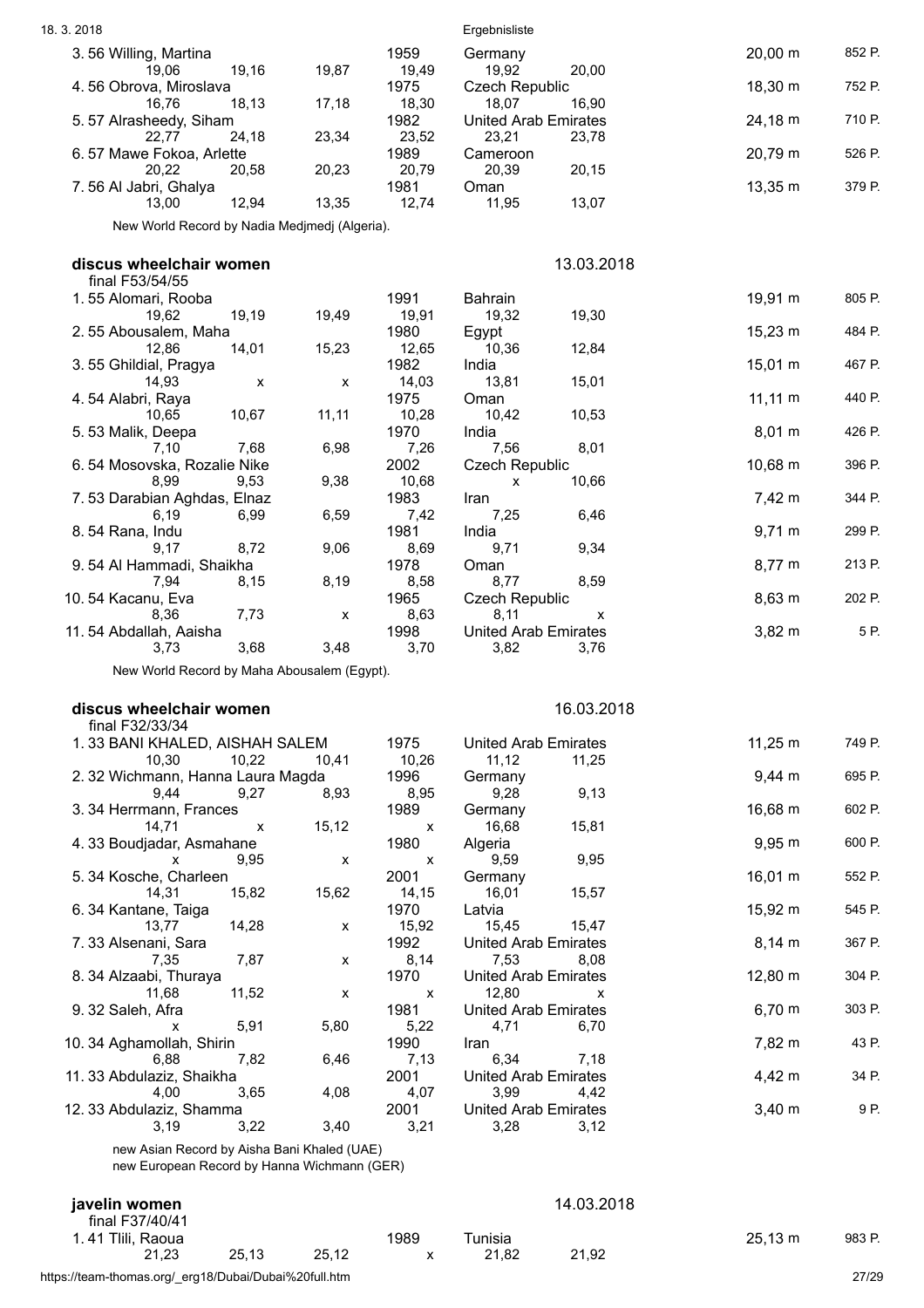| 18.3.2018                                                  |                                   | Ergebnisliste                                 |                   |        |
|------------------------------------------------------------|-----------------------------------|-----------------------------------------------|-------------------|--------|
| 2.40 Alzeyoudi, Maryam Ahmed<br>10,09<br>13,23             | 1995<br>13,03<br>x                | <b>United Arab Emirates</b><br>X<br>13,83     | 13,83 m           | 510 P. |
| 3.37 Datinska, Eva<br>13,59<br>$\mathsf{x}$                | 1986<br>X<br>X                    | <b>Czech Republic</b><br>X<br>х               | $13,59 \; m$      | 165 P. |
| 4.40 Al Anburi, Sara<br>7,05<br>5,28<br>6,65               | 1992<br>7,43                      | Oman<br>8,31<br>6,75                          | 8,31 m            | 121 P. |
| 5.37 Foerder, Isabelle<br>11,44<br>9,18<br>7,94            | 1979<br>11,83                     | Germany<br>10,23<br>10,45                     | 11,83 m           | 104 P. |
| javelin women                                              |                                   | 16.03.2018                                    |                   |        |
| final F11/13/44/45/46<br>1.44 Nesse, Ida                   | 1992                              | Norway                                        | 32,59 m           | 809 P. |
| 32,59<br>29,67<br>31,15<br>2.46 Almatrooshi, Mariam        | 31,30<br>1986                     | 29,61<br>28,16<br>United Arab Emirates        | $30,17 \; m$      | 672 P. |
| 29,68<br>29,41<br>30,17<br>3.46 Nagaranai Shanmugam, Ramya | $\boldsymbol{\mathsf{x}}$<br>1993 | x<br>India                                    | 27,70 m           | 577 P. |
| 27,44<br>23,41<br>27,70<br>4.46 Duru, Goodness Chinas      | 21,72<br>1982                     | 25,24<br>26,40                                | $22,12 \, m$      | 347 P. |
| 21,64<br>X                                                 | 16, 12<br>X                       | Nigeria<br>22,12<br>21,54                     |                   |        |
| 5.45 Tychshenko, Irina<br>18,11<br>19,54<br>17,03          | 1974<br>19,30                     | Kazakhstan<br>18,09<br>X                      | 19,54 m           | 246 P. |
| 6.11 Taizhanova, Ainur<br>9,39<br>10,96<br>x               | 1986<br>10,06                     | Kazakhstan<br>12,87<br>9,66                   | 12,87 m           | 244 P. |
| 7.64 Eissa, Sabah<br>16,18<br>16,16<br>X                   | 1976<br>17,08                     | Egypt<br>16,35<br>17,52                       | $17,52 \; m$      | 206 P. |
| 8.46 Alhamidi, Maryam                                      | 2004                              | Bahrain                                       | 17,86 m           | 187 P. |
| 15,25<br>17,86<br>16,78<br>9.46 ., Reena Rani              | 14,89<br>1983                     | 17,85<br>X<br>India                           | $17,71 \text{ m}$ | 182 P. |
| 15,86<br>x<br>10.13 Ataei, Somayeh                         | X<br>X<br>1984                    | 14,26<br>17,71<br>Iran                        | $15,74 \text{ m}$ | 114 P. |
| 14,06<br>15,74                                             | 13,89                             | 12,58<br>14,38                                |                   |        |
| javelin wheelchair women                                   |                                   | 13.03.2018                                    |                   |        |
| final F33/34<br>1.33 Boudjadar, Asmahane                   | 1980                              | Algeria                                       | $11,63 \; m$      | 810 P. |
| 11,25<br>8,63<br>X<br>2.34 Herrmann, Frances               | X<br>1989                         | 8,63<br>11,63<br>Germany                      | 17,60 m           | 768 P. |
| 17,29<br>16,46<br>17,60<br>3.34 Kermani, Faezeh            | 17,43<br>1996                     | 17,07<br>X<br>Iran                            | 16,71 m           | 701 P. |
| 16,06<br>16,30<br>X                                        | 15,79                             | 16,71<br>X                                    |                   |        |
| 4.33 BANI KHALED, AISHAH SALEM<br>8,81<br>7,65             | 1975<br>7,85<br>X                 | <b>United Arab Emirates</b><br>x<br>8,27      | 8,81 m            | 443 P. |
| 5.34 Wallace, Vanessa<br>12,15<br>$\pmb{\mathsf{x}}$<br>x  | 1977<br>12,28                     | <b>Great Britain</b><br>11,67<br>11,55        | 12,28 m           | 305 P. |
| 6.34 Alzaabi, Thuraya<br>10,77<br>11,00<br>10,92           | 1970<br>X                         | <b>United Arab Emirates</b><br>10,94<br>10,96 | $11,00 \; m$      | 199 P. |
| 7.34 Aghamollah, Shirin                                    | 1990                              | Iran                                          | $10,19 \; m$      | 142 P. |
| 9,67<br>9,70<br>9,15<br>8.34 Kosche, Charleen              | 10,19<br>2001                     | 9,28<br>10,03<br>Germany                      | $9,18 \; m$       | 85 P.  |
| 8,68<br>9,18<br>X<br>9. 34 Najim, Basimah                  | 8,94<br>1967                      | x<br>х<br>Kuwait                              | 8,88 m            | 72 P.  |
| 8,54<br>8,88<br>x<br>10. 34 Almutairi, Donyah              | 8,83<br>1990                      | 8,59<br>X<br>Kuwait                           | 8,39 m            | 53 P.  |
| 8,00<br>7,37<br>7,04                                       | 8,03                              | 7,56<br>8,39                                  |                   |        |
| javelin wheelchair women<br>final F53/54                   |                                   | 15.03.2018                                    |                   |        |
| 1.53 Malik, Deepa<br>9,09                                  | 1970<br>9,35                      | India<br>9,26                                 | $9,35 \; m$       | 685 P. |
| 9,19<br>8,38<br>2.54 Mosovska, Rozalie Nike                | 2002                              | X<br><b>Czech Republic</b>                    | $10,47 \; m$      | 294 P. |
| 9,58<br>9,12<br>8,86<br>3.54 Al Hammadi, Shaikha           | 10,16<br>1978                     | 9,91<br>10,47<br>Oman                         | $9,22 \, m$       | 177 P. |
| 8,68<br>8,23<br>8,69<br>4.54 Kacanu, Eva                   | 9,22<br>1965                      | X<br>X<br><b>Czech Republic</b>               | 8,95 m            | 156 P. |
| 8,95<br>8,74<br>8,02<br>5.54 Alabri, Raya                  | 8,77<br>1975                      | 8,88<br>8,93<br>Oman                          | 8,35 m            | 112 P. |
| 8,35<br>7,96<br>X                                          | 8,03                              | 8,19<br>X                                     |                   |        |
| 6.54 Rana, Indu<br>7,80<br>7,55                            | 1981<br>7,52<br>X                 | India<br>7,10<br>X                            | 7,80 m            | 80 P.  |
| 7.54 Abdallah, Aaisha<br>4,46<br>4,49<br>X                 | 1998<br>4,58                      | <b>United Arab Emirates</b><br>5,03<br>5,04   | $5,04 \, m$       | 5P.    |